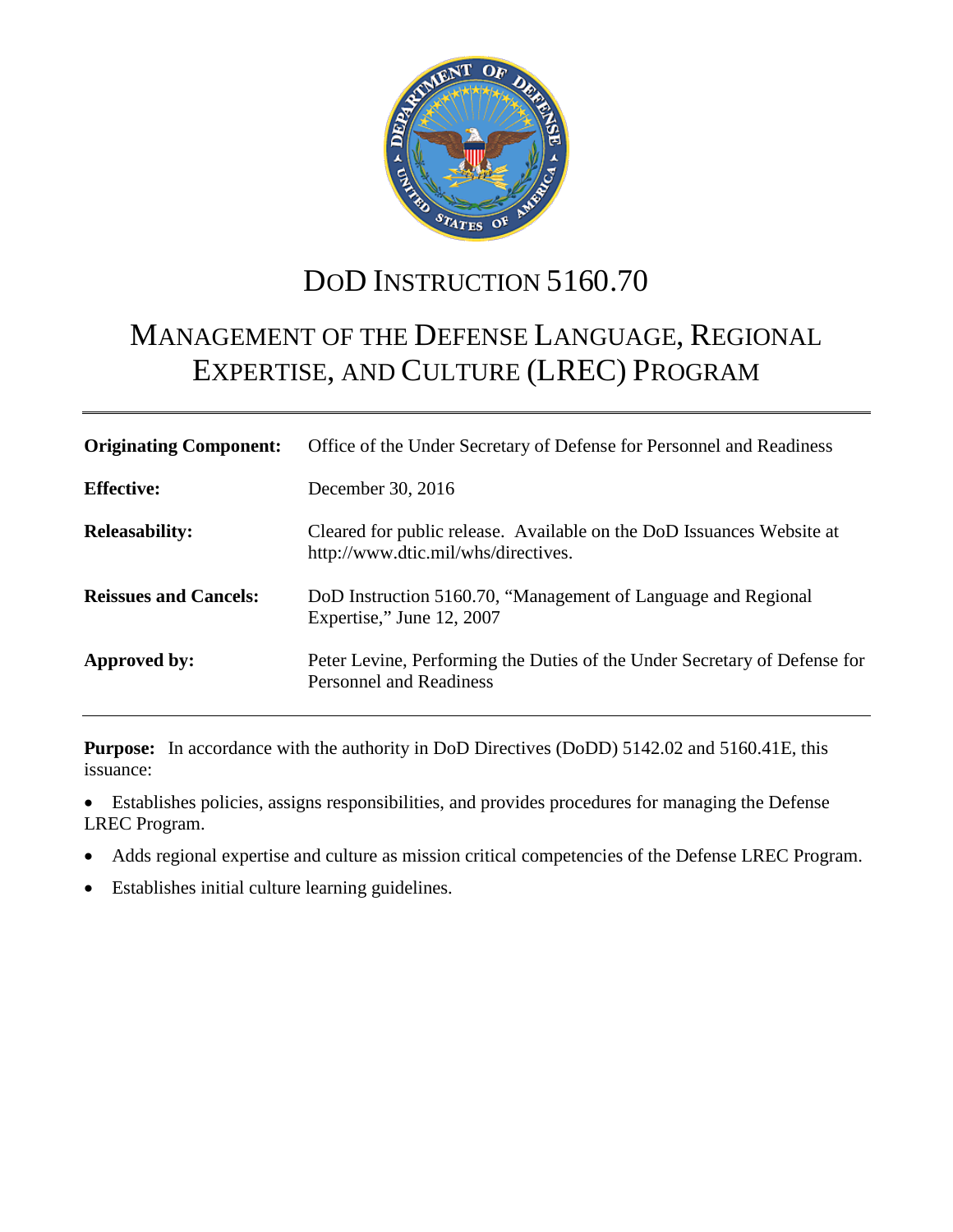# **TABLE OF CONTENTS**

| 2.1. Under Secretary of Defense for Personnel and Readiness (USD(P&R)).  5                |  |
|-------------------------------------------------------------------------------------------|--|
| 2.2. Assistant Secretary of Defense for Manpower and Reserve Affairs (ASD(M&RA)) 5        |  |
|                                                                                           |  |
|                                                                                           |  |
|                                                                                           |  |
| 2.6. Under Secretary of Defense for Acquisition, Technology, and Logistics                |  |
|                                                                                           |  |
|                                                                                           |  |
|                                                                                           |  |
| 2.9. Directors of the Defense Intelligence Agency (DIA), National Geospatial-Intelligence |  |
| Agency (NGA), Defense Threat Reduction Agency (DTRA), and Defense Security                |  |
|                                                                                           |  |
| 2.10. Under Secretary of Defense (Comptroller)/Chief Financial Officer, Department of     |  |
|                                                                                           |  |
|                                                                                           |  |
|                                                                                           |  |
|                                                                                           |  |
|                                                                                           |  |
|                                                                                           |  |
|                                                                                           |  |
|                                                                                           |  |
|                                                                                           |  |
|                                                                                           |  |
|                                                                                           |  |
|                                                                                           |  |
|                                                                                           |  |
|                                                                                           |  |
|                                                                                           |  |
|                                                                                           |  |
|                                                                                           |  |
|                                                                                           |  |
|                                                                                           |  |
|                                                                                           |  |
|                                                                                           |  |
|                                                                                           |  |
|                                                                                           |  |
| 7.8. DoDI 5160.70 AND CJCSI 3126.01A RP SKILL LEVEL CROSSWALK 30                          |  |
| SECTION 8: CULTURE COMPETENCIES AND ASSOCIATED LEARNING GUIDELINES 31                     |  |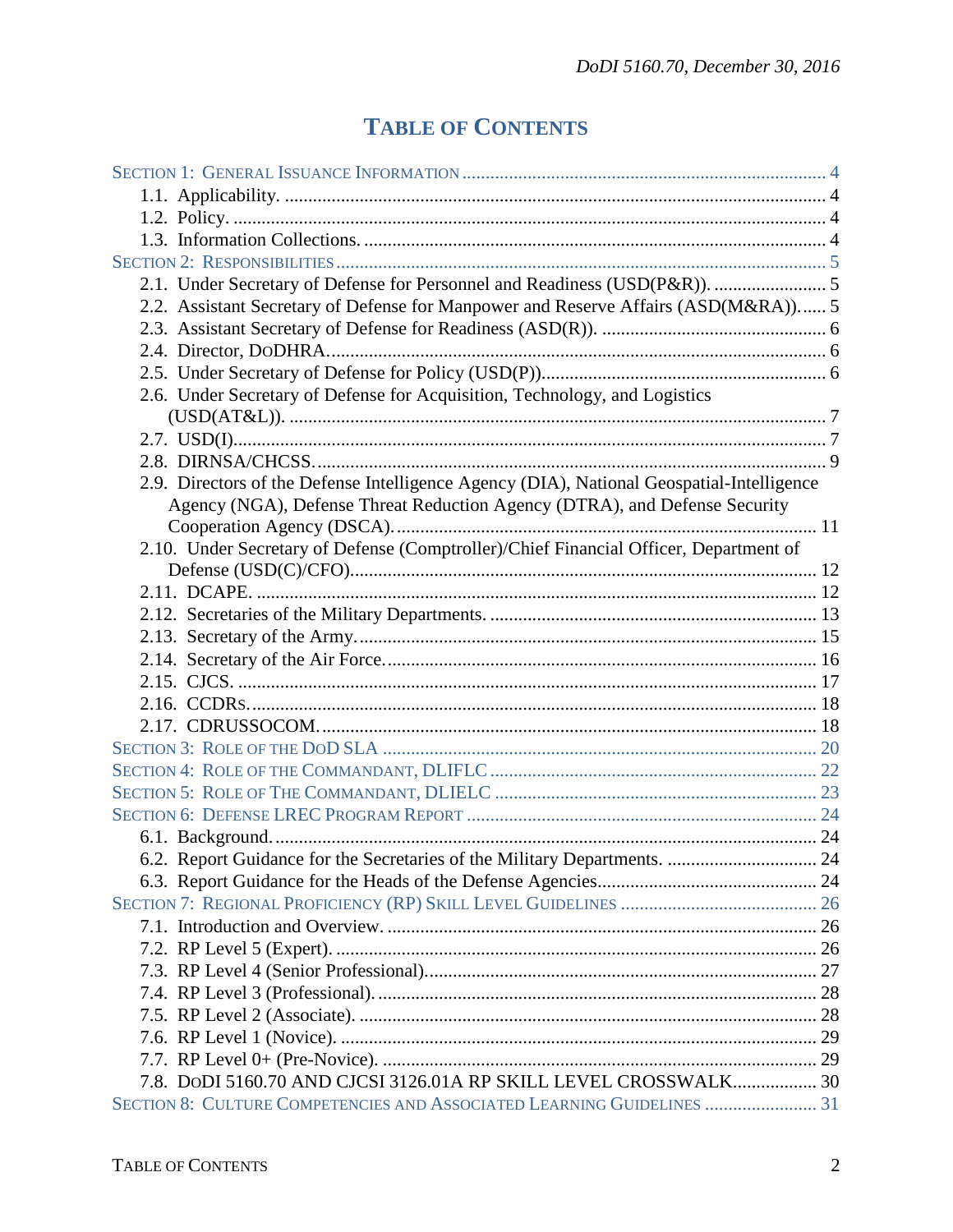| SECTION 10: DLSC SLA OR DLSC REPRESENTATIVE DESIGNATION LETTER FORMAT  34 |  |
|---------------------------------------------------------------------------|--|
|                                                                           |  |
|                                                                           |  |
|                                                                           |  |
|                                                                           |  |
|                                                                           |  |

### **TABLES**

|               | Table 2. Reportable Defense LREC Program Data (Resources and Fields of Interest) 33 |  |
|---------------|-------------------------------------------------------------------------------------|--|
|               |                                                                                     |  |
| <b>FIGURE</b> |                                                                                     |  |
|               |                                                                                     |  |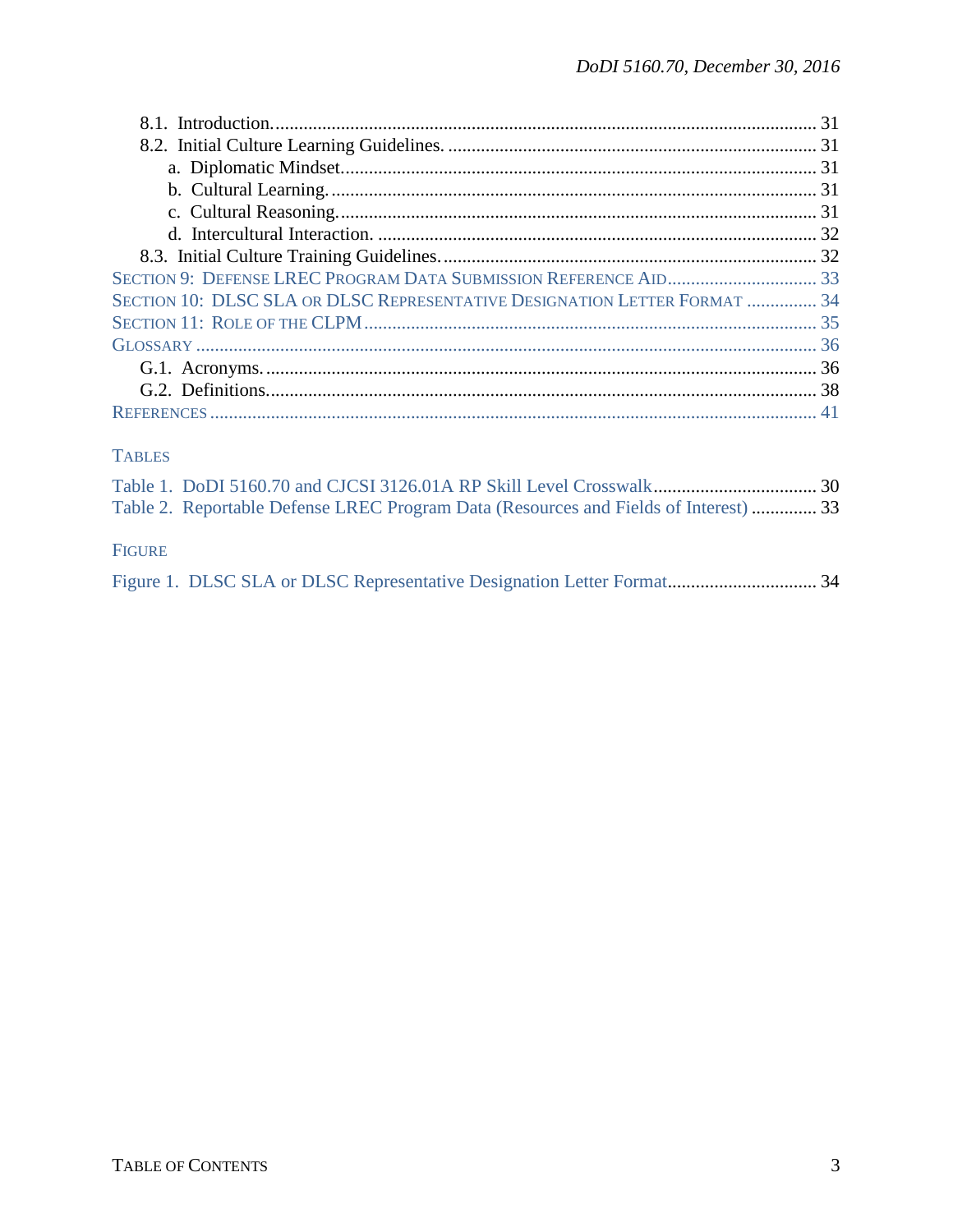### **SECTION 1: GENERAL ISSUANCE INFORMATION**

<span id="page-3-1"></span><span id="page-3-0"></span>**1.1. APPLICABILITY.** This issuance applies to OSD, the Military Departments, the Office of the Chairman of the Joint Chiefs of Staff and the Joint Staff, the Combatant Commands, the Office of the Inspector General of the Department of Defense, the Defense Agencies, the DoD Field Activities, and all other organizational entities within the DoD (referred to collectively in this issuance as the "DoD Components").

#### <span id="page-3-2"></span>**1.2. POLICY.** It is DoD policy that:

a. Language (both foreign and English), regional expertise, and culture are critical competencies for ensuring global operational readiness. Sufficient LREC Program resources should be provided by Secretaries of the Military Departments and heads of the Defense Agencies to meet validated and prioritized LREC mission requirements.

b. There is an innate overlap among the competencies of language, regional expertise, and culture. Efforts should be made to integrate two or all of these training competencies as appropriate to reduce duplicative training capacities and realize the synergy made possible by integrating language, regional expertise and culture training.

c. Per Executive Order 12333, and in accordance with the April 3, 2002 Director, National Security Agency/Chief, Central Security Service (DIRNSA/CHCSS) Information Memorandum, the foreign language modalities and proficiency standards for fully qualified, professional-level cryptologic language analysts (CLAs) assigned to perform signals intelligence (SIGINT) operational language analysis are the Federal Government Interagency Language Roundtable (ILR), skill level 3 (Professional Competence) in listening and reading (referred to in this issuance as the listening and reading modalities at ILR 3 proficiency (L3/R3)).

d. Secretaries of the Military Departments retain the discretion to recruit, train, utilize, and retain CLAs below this L3/R3 standard to meet validated Service (Tactical) SIGINT billet requirements. The L3/R3 CLA standard is established to build a sufficient military and civilian CLA cadre to meet the predominance of validated L3/R3 SIGINT billet requirements at the national mission level.

<span id="page-3-3"></span>**1.3. INFORMATION COLLECTIONS.** The Management of Defense LREC Program Report, referred to in Paragraphs 2.1.g., 2.8.k., 2.9.b.(11), 2.12.p., 3.1.b.(2), and Sections 6 and 9 of this issuance, has been assigned report control symbol (RCS) DD-P&R(A,Q) 2272 in accordance with the procedures in Volume 1 of DoD Manual (DoDM) 8910.01.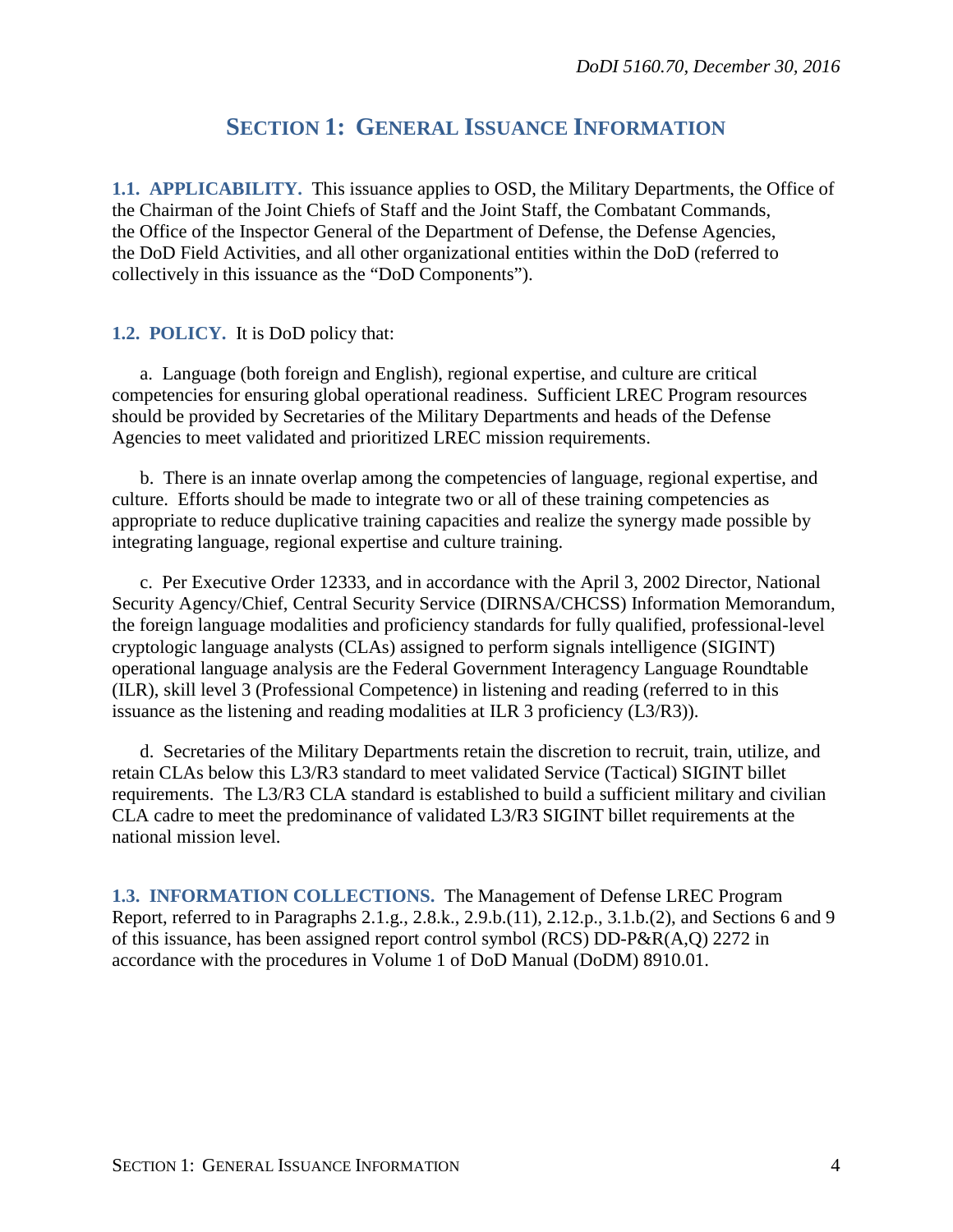### **SECTION 2: RESPONSIBILITIES**

#### <span id="page-4-1"></span><span id="page-4-0"></span>**2.1. UNDER SECRETARY OF DEFENSE FOR PERSONNEL AND READINESS (USD(P&R)).** The USD(P&R):

a. Establishes policies, plans and programs regarding recruitment, education, training, and compensation for all military and civilian personnel. In accordance with Volume 2001 of DoD Instruction (DoDI) 1400.25, works in coordination with the Under Secretary of Defense for Intelligence (USD(I)) to develop and maintain Defense Civilian Intelligence Personnel System (DCIPS) policies for the DCIPS workforce.

b. Develops measures of effectiveness to evaluate progress in acquiring new skills, sustaining existing skills and enhancing skills to develop higher levels of language and regional proficiency across the Total Force.

c. Provides overall guidance for the administration and payment of foreign language skill proficiency bonuses for military personnel who have certified foreign language proficiency (FLP) in one or more foreign languages or dialects in accordance with DoDI 1340.27.

d. Reviews language (foreign and English) skills, regional expertise, and culture education and training to minimize duplication of effort and to maximize use of Defense LREC Program fiscal resources.

e. Publishes the DoD Strategic Language List (SLL) in accordance with DoDD 5160.41E.

f. Appoints in writing the DoD Senior Language Authority (SLA), who must be a general or flag officer (GO/FO), or Senior Executive Service (SES) level, in accordance with DoDD 5160.41E and oversees the DoD SLA's implementation of the procedures in Sections 3-11 of this issuance.

g. Conducts an annual review of the DoD Components' policies, plans, and programs to ensure foreign language, regional proficiency and culture needs are adequately addressed. The annual submission of the Defense LREC Report is critical to this review.

h. Approves the assignment of the Commandants of the Defense Language Institute Foreign Language Center (DLIFLC) and Defense Language Institute English Language Center (DLIELC) as submitted by the DoD Executive Agents (EA) for DLIFLC and DLIELC.

<span id="page-4-2"></span>**2.2. ASSISTANT SECRETARY OF DEFENSE FOR MANPOWER AND RESERVE AFFAIRS (ASD(M&RA)).** Under the authority, direction, and control of the USD(P&R), the ASD(M&RA) directs the administration and payment of FLP pay for civilian personnel in nonintelligence positions with certified FLP in one or more languages as outlined in Paragraph 030507 of Volume 8 of DoD 7000.14-R.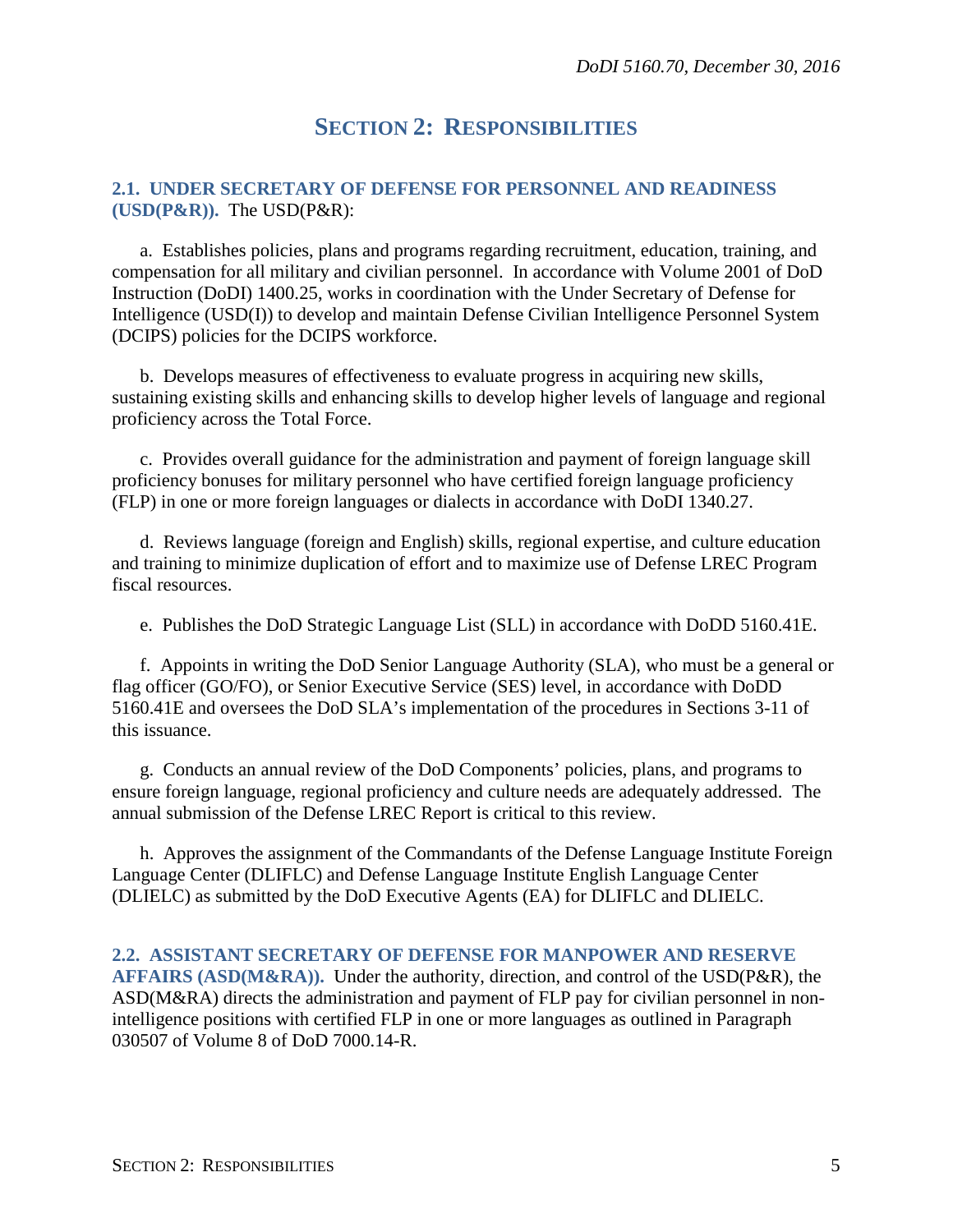<span id="page-5-0"></span>**2.3. ASSISTANT SECRETARY OF DEFENSE FOR READINESS (ASD(R)).** Under the authority, direction, and control of the USD(P&R), the ASD(R):

a. Provides policy guidance to the DoD Components for establishing and maintaining effective language proficiency (foreign and English), regional expertise, and cultural capabilities for DoD personnel.

b. Provides guidance to the DoD Components for making data available to support language and regional proficiency readiness and risk assessment in the Defense Readiness Reporting System (DRRS) database in accordance with DoDD 7730.65. Maintains the DRRS Language Readiness Index (LRI).

c. Provides policy direction and oversight for the functions of the Defense Language and National Security Education Office (DLNSEO), which is under the authority, direction, and control of the Director, Department of Defense Human Resources Activity (DoDHRA), that contribute to the Defense LREC readiness of the Total Force.

<span id="page-5-1"></span>**2.4. DIRECTOR, DODHRA.** Under the authority, direction, and control of the USD(P&R), the Director, DoDHRA:

a. Provides the DoD Components with procedures for reporting Defense LREC Program data for DoD personnel, including retired military and separated military personnel with remaining Service obligations.

b. In coordination with the ASD(R), the Secretaries of the Military Departments, and the Defense Agency directors, establishes standards and procedures for delivery of the system of approved tests of the Defense Language Testing Program (DLTP) through the Defense Manpower Data Center (DMDC) in accordance with DoDI 5160.71.

c. Provides support to the  $ASD(R)$ , as appropriate, in the execution of the  $ASD(R)$  duties and responsibilities in this issuance.

d. In accordance with DoDD 5100.87, organizes, directs, and manages the DLNSEO and all assigned resources.

#### <span id="page-5-2"></span>**2.5. UNDER SECRETARY OF DEFENSE FOR POLICY (USD(P)).** The USD(P):

a. Designates in writing (see example in Figure 1) a GO/FO or SES level representative in accordance with DoDD 5160.41E. The representative:

(1) Executes the roles and responsibilities of a representative member of the Defense Language Steering Committee (DLSC).

(2) Advises senior leadership of the Office of the USD(P) (OUSD(P)) on doctrine, policies, planning guidance, and resources for language skills, regional expertise, and cultural capability requirements.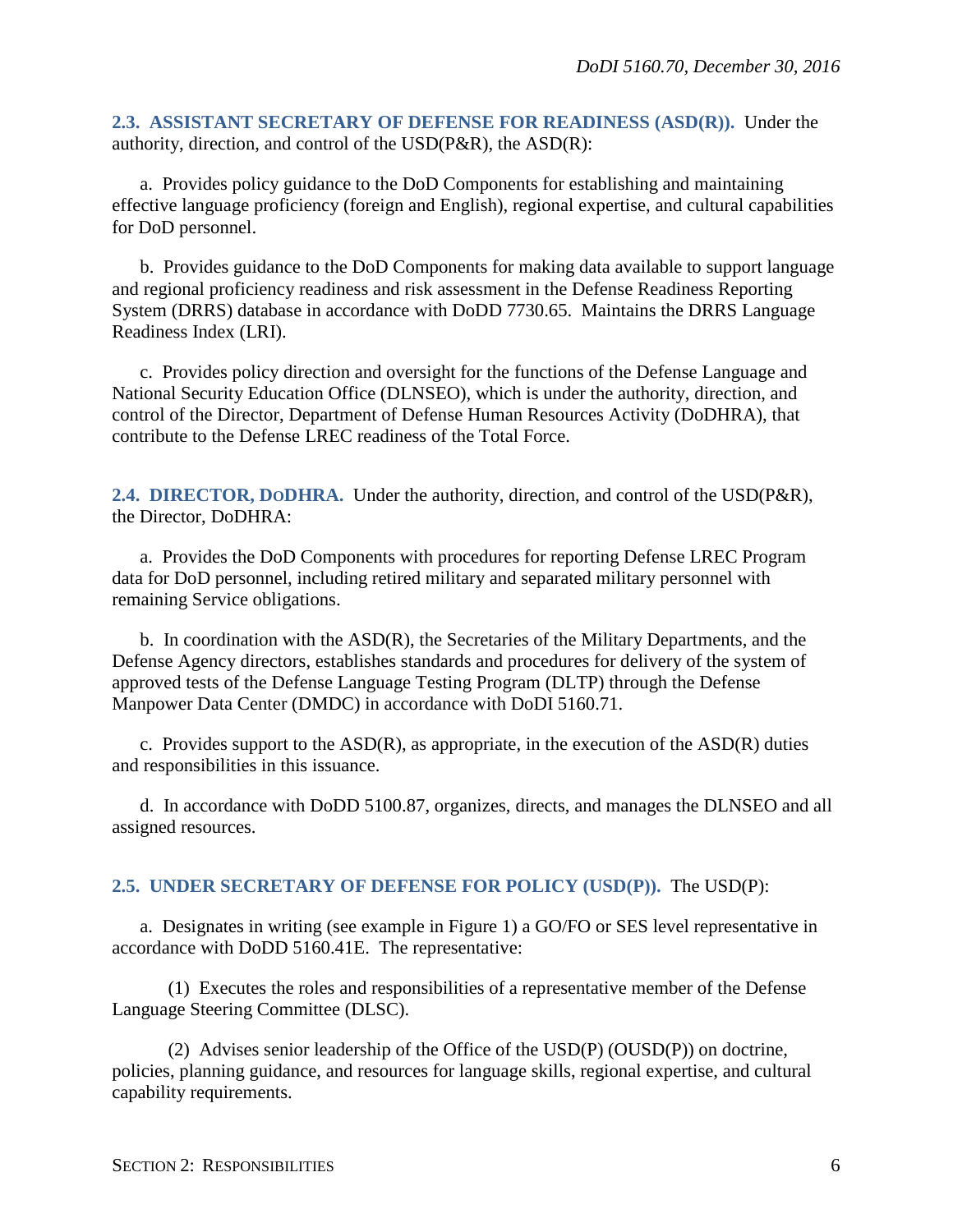b. Develops policies, in coordination with the USD(P&R), the USD(I), the Chairman of the Joint Chiefs of Staff (CJCS), and the Secretaries of the Military Departments, that incorporate DoD language skills*,* regional expertise, and cultural capabilities into strategic guidance, where applicable.

c. Develops policy, in coordination with the CJCS and the Combatant Commanders (CCDRs), to use DoD Centers for Regional Security Studies in accordance with DoDD 5200.41E to enhance regional expertise and cultural education and training programs.

d. Oversees the addressing of language (foreign and English), regional expertise, and cultural capabilities and its associated planning, resourcing, and execution within OUSD(P).

#### <span id="page-6-0"></span>**2.6. UNDER SECRETARY OF DEFENSE FOR ACQUISITION, TECHNOLOGY, AND LOGISTICS (USD(AT&L)).** The USD(AT&L):

a. Designates in writing (see example in Figure 1) a GO/FO or SES level representative in accordance with DoDI 5160.41E. The representative:

(1) Executes the roles and responsibilities of a representative member of the DLSC.

(2) Advises senior leadership of the Office of the USD( $AT&L$ ) (OUSD( $AT&L$ )) on doctrine, policies, planning guidance, and resources for language skills, regional expertise, and cultural capability requirements.

b. Establishes procedures for the coherent, prioritized, and coordinated oversight of DoD efforts to research, develop, and acquire human language technology (HLT) and training tools. The DoD efforts are coordinated with the USD(P&R), USD(I), Secretaries of the Military Departments, and Defense Agency directors.

c. Validates the effectiveness of HLT tools to be used in language education, during the development phase of any research, development, or acquisition, in coordination with the USD(P&R), the USD(I), and through the DoD EAs for DLIFLC and DLIELC.

d. Oversees the addressing of language (foreign and English), regional expertise, and cultural capabilities and its associated planning, resourcing, and execution.

<span id="page-6-1"></span>**2.7. USD(I).** The USD(I):

a. Designates in writing (see example in Figure 1) a GO/FO, Defense Intelligence Senior Executive Service (DISES), or Defense Senior Intelligence Leader (DISL) level representative in accordance with DoD Directive 5160.41E. The representative:

(1) Executes the roles and responsibilities of a representative member of the DLSC.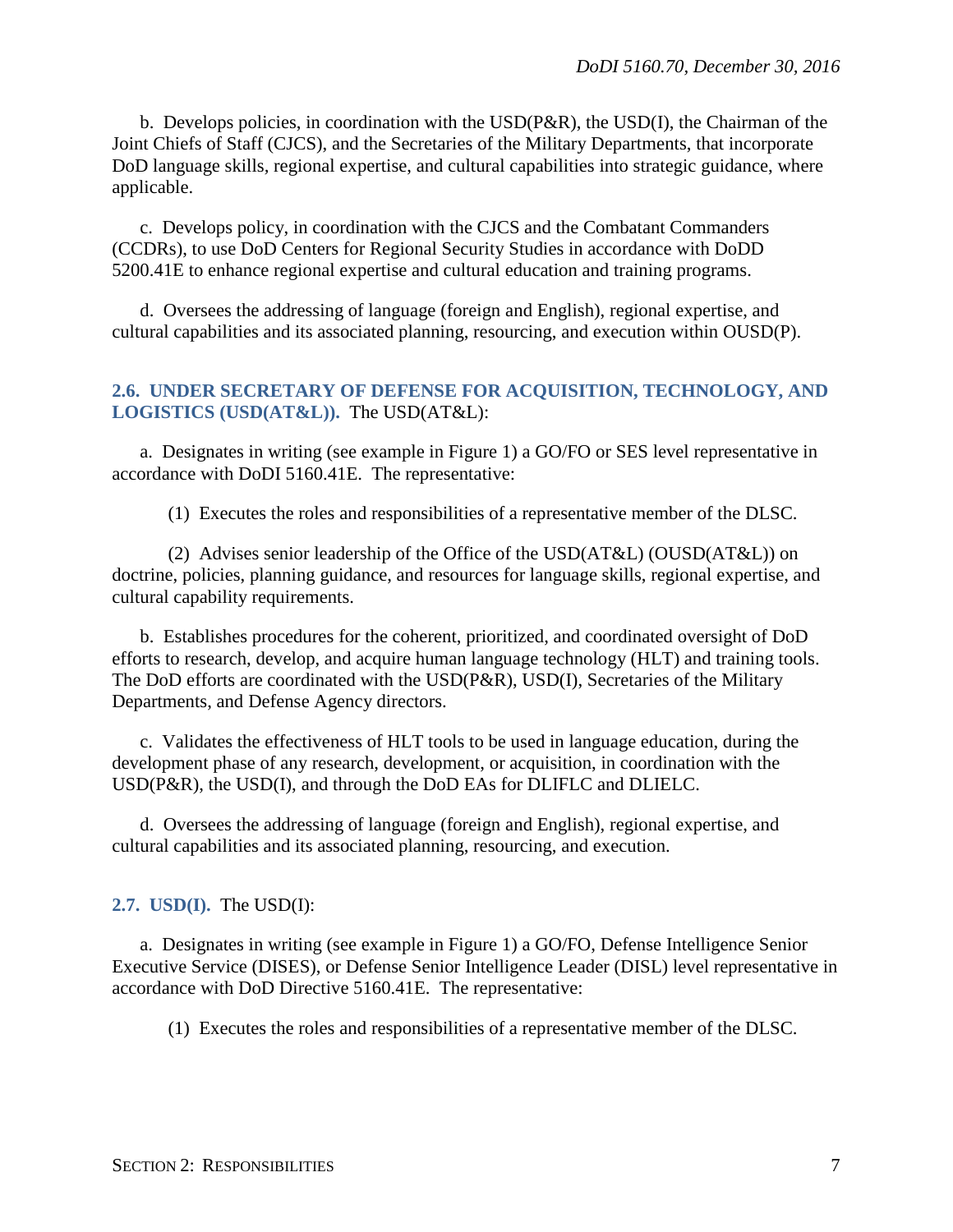(2) Advises the DoD Intelligence Enterprise senior leadership on doctrine, policies, planning guidance, and resources for foreign language skills, regional expertise, and cultural capability requirements.

(3) Oversees DoD intelligence policies directed to build, maintain, and employ foreign language and foreign area expertise, and addresses LREC issues within the Defense Intelligence Enterprise in accordance with DoDD 5143.01.

b. In accordance with DoDD 5124.02, exercises overall supervision and policy oversight within the Defense Intelligence and Security Components human capital and develops policies associated with the DCIPS workforce in coordination with the USD(P&R).

c. Oversees the addressing of language (foreign and English), regional expertise, and cultural capabilities and its associated planning, resourcing, and execution within the Defense Intelligence Enterprise. Nothing in this issuance prohibits the USD(I) from publishing separate Defense Intelligence Enterprise LREC Program guidance.

d. Ensures the Defense Intelligence Components have well established processes for identifying, prioritizing, and executing LREC requirements in support of current and projected Intelligence missions.

e. Conducts annual reviews of the Defense Intelligence Component policies, plans, and programs to evaluate LREC capabilities and readiness and makes recommendations regarding future decisions and investments in coordination with the Secretaries of the Military Departments and the heads of the Defense Intelligence Components. Advises the USD(P&R) on resource and manpower issues.

f. Serves as the Program Executive for the Military Intelligence Program in accordance with DoDD 5205.12. Communicates directly with the Commandant, DLIFLC; DLIFLC EA; and the Services' Intelligence Components, in collaboration with the USD(P&R), to ensure DoD intelligence-specific foreign language issues are addressed and adjudicated.

g. In coordination with National Security Agency/Central Security Service (NSA/CSS), Office of the USD(P&R) (OUSD(P&R)), and the Services' Intelligence Components, ensures the DoD foreign language training program supports intelligence career path development to attain fully-qualified, professional-level, L3/R3 proficiency to meet CLA mission requirements.

h. Ensures foreign language performance categories align with Office of the Director of National Intelligence standards for the Intelligence Community occupational work levels.

i. Ensures that military and civilians (assigned to intelligence positions) with foreign LREC skills are considered in intelligence campaign planning and in the development and evaluation of intelligence, counterintelligence, information operations, and security programs. Measures and evaluates the effectiveness and readiness of foreign language and regional proficiency capabilities in support of intelligence missions.

j. Establishes policies, in consultation with the Service Chiefs, DIRNSA/CHCSS, and heads of the Defense Intelligence Components, to identify, attract, train, sustain, and enhance abilities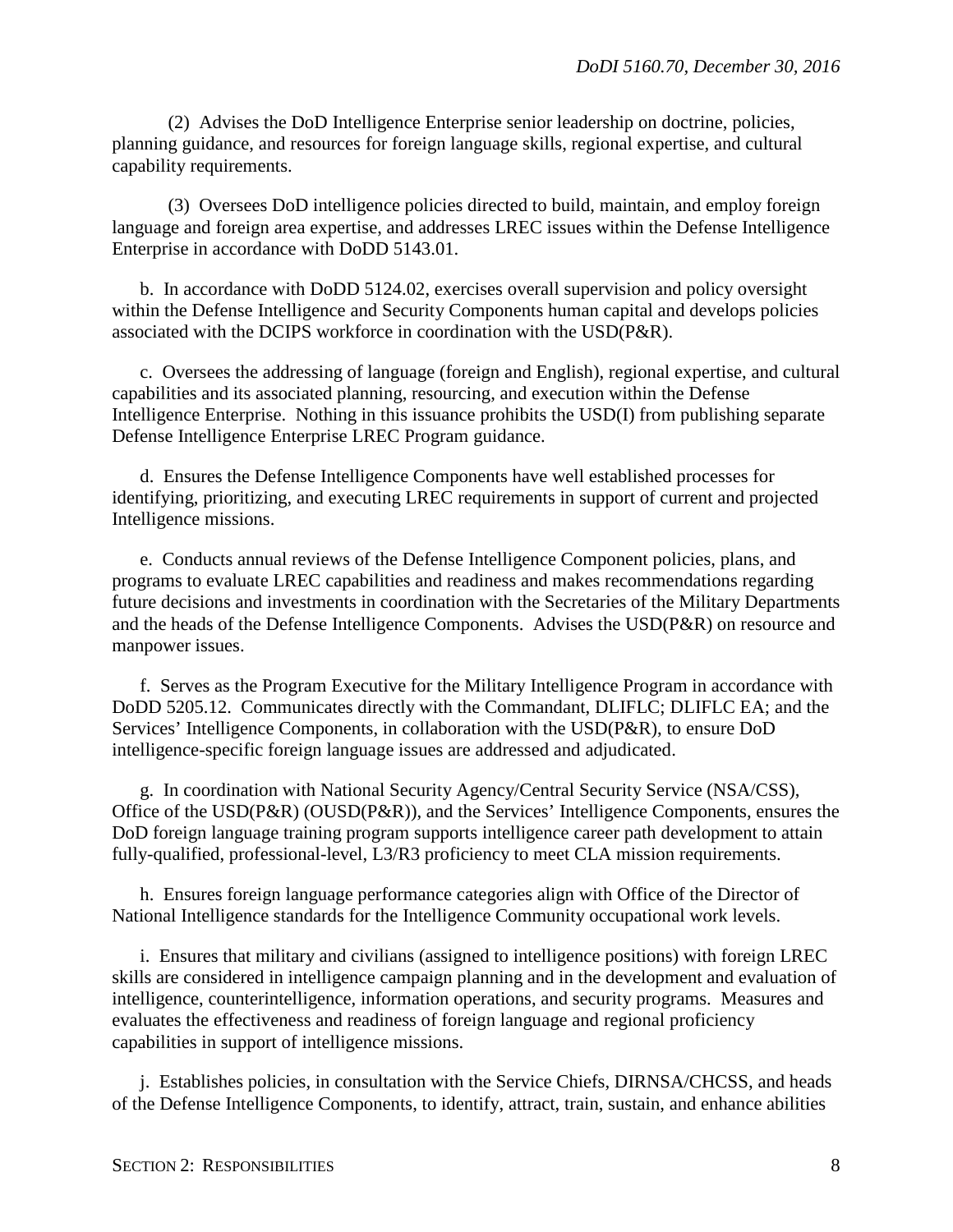of military and civilian personnel (assigned to intelligence positions) with the appropriate or required levels of FLP, regional expertise, and culture capabilities.

k. Establishes policies in coordination with the USD(P&R) regarding foreign language pay for DCIPS civilians in intelligence positions in accordance with Volume 2016 of DoDI 1400.25. Additionally, monitors the effectiveness of incentives on the readiness of civilian personnel in intelligence positions to perform tasks that require FLP.

l. Develops specific DCIPS-related guidance for collecting foreign language, regional expertise, and cultural capabilities data for civilian personnel in intelligence positions.

m. Oversees efforts to research, develop, validate, and acquire HLT tools to be employed by the Defense Intelligence Components, in coordination and consultation with the USD(AT&L), USD(P&R), and the Defense Intelligence Component heads.

<span id="page-8-0"></span>**2.8. DIRNSA/CHCSS.** Under the authority, direction, and control of the USD(I), the DIRNSA/CHCSS:

a. Designates in writing (see example in Figure 1) a GO/FO, SES, or DISES level NSA/CSS SLA in accordance with DoDD 5160.41E. The NSA/CSS SLA:

(1) Executes the roles and responsibilities of an SLA member of the DLSC.

(2) Advises NSA/CSS senior leadership on doctrine, policies, planning guidance, and resources within the cryptologic enterprise for foreign language, regional expertise, and cultural capability requirements.

b. Oversees the addressing of foreign language, regional expertise, and cultural capabilities and its associated planning, resourcing, and execution within NSA/CSS.

c. Establishes policies, plans, and programs consistent with DoDD 5160.41E and pursuant to Section 3608 of Title 50, United States Code.

(1) In accordance with Executive Order 12333, is designated by the Director of National Intelligence as the Functional Manager for SIGINT and in that role sets military and civilian CLA training and tradecraft standards for SIGINT language analysis work.

(2) Establishes the minimum foreign language modalities and proficiency standards as L3/R3 for fully qualified, professional-level, CLAs performing cryptologic SIGINT analysis work.

(3) Ensures career paths, personnel utilization, training, and education plans support the development, sustainment and enhancement of the DoD requirement of ILR proficiency level L3/R3 for fully qualified, professional-level CLAs performing cryptologic SIGINT analysis work.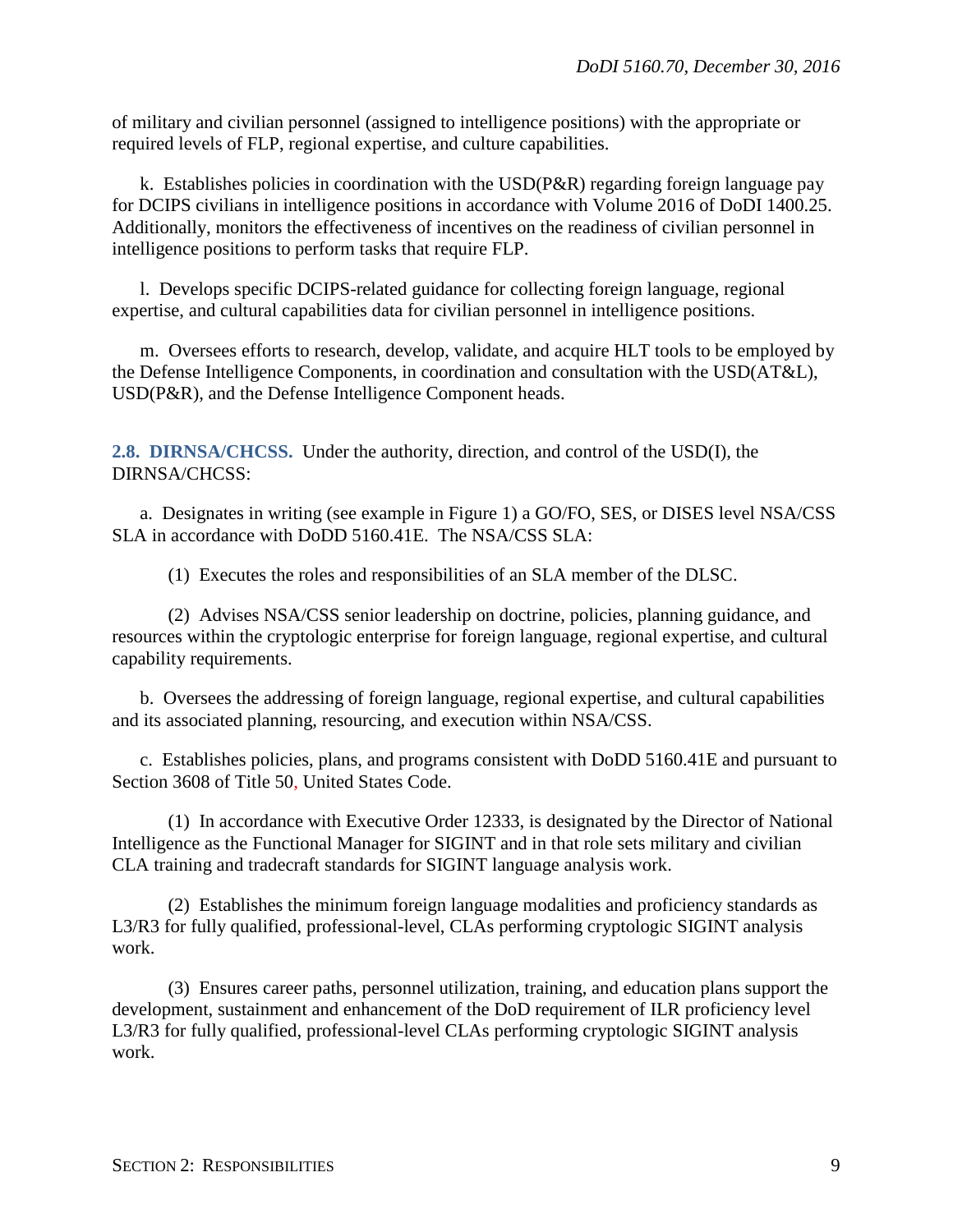d. Develops post-hiring initial, sustainment and enhancement of FLP, regional expertise, and cultural capabilities for training, education, and professional development (TE&PD) plans for all NSA/CSS personnel throughout their careers.

e. Ensures that NSA/CSS civilian personnel in intelligence and non-intelligence positions who interface with foreign personnel and other select civilians as part of their official duties:

(1) Have the initial culture learning guidelines (see Section 8) included in training and education plans.

(2) Have access to sustainment and enhancement of culture TE&PD throughout their careers.

f. Documents foreign language and regional expertise in agency's civilian personnel data system using DoD standardized data elements in accordance with Volume 4 of DoDI 1444.02.

g. Develops agency mission-essential task lists (AMETLs) in support of their responsibilities to the Combatant Commands (CCMDs) and LREC tasks described in the Universal Joint Task List (UJTL). These AMETLs depend on tasks derived from the UJTL, available at [http://www.dtic.mil.doctrine/training/ujtl\\_tasks.htm](http://www.dtic.mil.doctrine/training/ujtl_tasks.htm) (see Paragraph 2.15.c.).

h. Establishes procedures, in coordination with the ASD(R) and DMDC, for delivery of the DLTP system of language tests in accordance with DoDI 5160.71. Develops and administers NSA/CSS listening and reading FLP tests as needed and makes these tests available for DoD use in accordance with DoDI 5160.71.

i. In support of the USD( $P\&R$ ) as the responsible OSD Principal Staff Assistant ( $PSA$ ), and in accordance with DoDD 5101.1, assesses, as required, DoD EA support for DLIFLC and Contract Linguist Support (CLS) effectiveness and efficiency in meeting requirements and makes appropriate recommendations for improvement.

j. Provides semi-annual Select & Native Programming (SNaP) Defense LREC Program input to the Director, Cost Assessment and Program Evaluation (DCAPE). Includes a narrative document that provides explanation of program data and changes to programs.

k. Provides data to OUSD(P&R), through the Director, DLNSEO for the Defense LREC Program Report by January 31 for the preceding fiscal year, consistent with Section 6. Director, DLNSEO will provide a copy of the completed report to the USD(I).

l. Maintains a direct technical link with DLIFLC and provides learning objectives for language training programs for cryptologic personnel.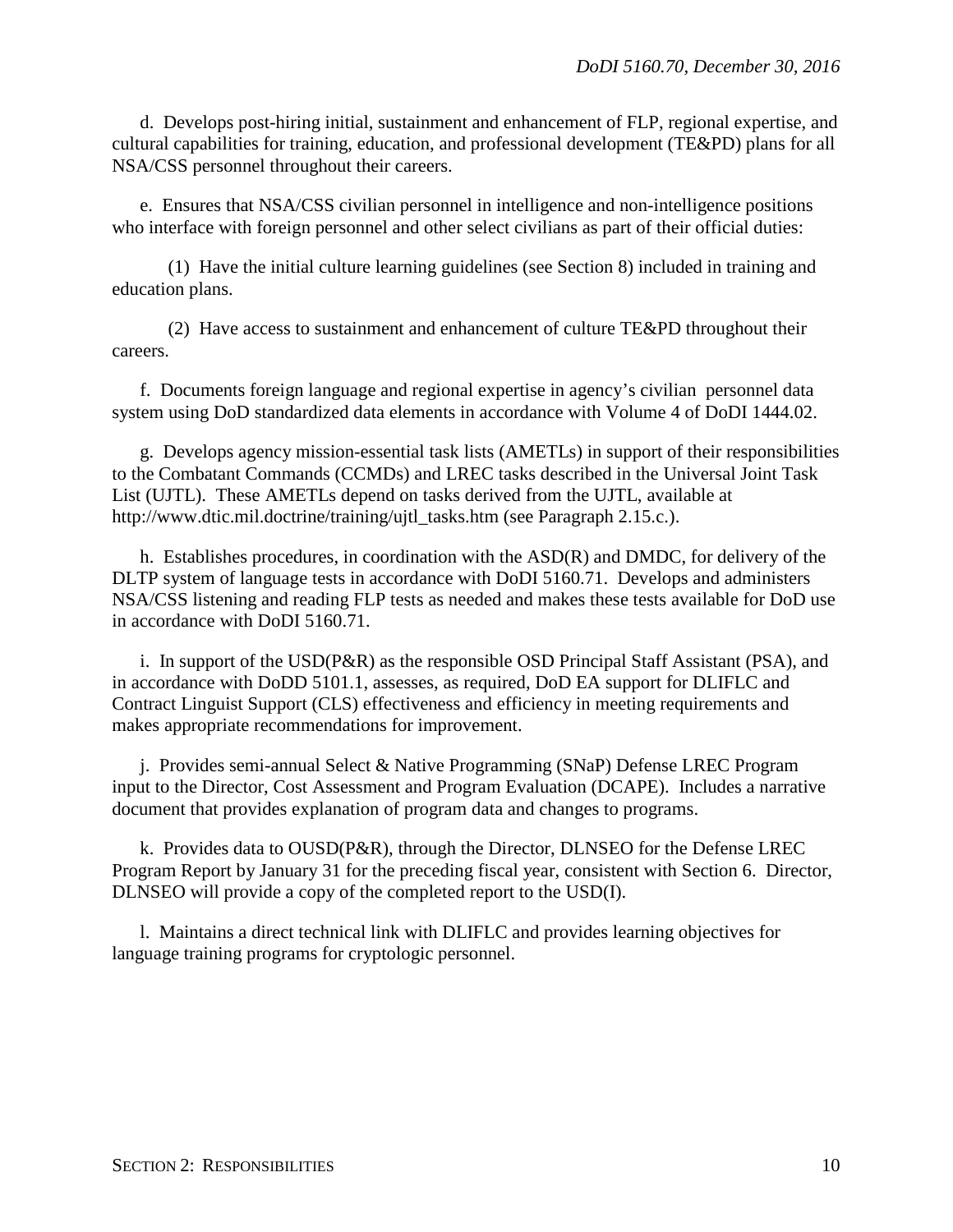### <span id="page-10-0"></span>**2.9. DIRECTORS OF THE DEFENSE INTELLIGENCE AGENCY (DIA), NATIONAL GEOSPATIAL-INTELLIGENCE AGENCY (NGA), DEFENSE THREAT REDUCTION AGENCY (DTRA), AND DEFENSE SECURITY COOPERATION AGENCY (DSCA).**

a. The Defense Agency directors in this section are under the authority, direction, and control of the following OSD Component heads:

(1) USD(I). The Directors of DIA and NGA.

(2) USD(AT&L). Director, DTRA.

(3) USD(P). Director, DSCA.

b. The Directors of DIA, NGA, DTRA, and DSCA:

(1) Designate in writing (See example in Figure 1) a GO/FO, SES or DISES level SLA in accordance with DoDD 5160.41E. The Agency SLAs:

(a) Execute the roles and responsibilities of an SLA member of the DLSC.

(b) Advise senior leadership on doctrine, policies, planning guidance, and resources for language (foreign and English, as applicable), regional expertise, and cultural capability requirements within their Agency.

(2) Oversee the addressing of language (foreign and English, if applicable), regional expertise, and cultural capabilities and its associated planning, resourcing, and execution within their Agency.

(3) Implement recruitment policies, personnel management policies, and incentives that identify, attract, develop, sustain, enhance and retain personnel with the appropriate/required levels of FLP, regional expertise, and cultural capabilities.

(4) Ensure that their respective civilian personnel and other select civilians who, at the discretion of the Defense Agency directors, interface with foreign personnel as part of their official duties:

(a) Have the initial culture learning guidelines (see Section 8) included in training and education plans.

(b) Have access to sustainment and enhancement of culture TE&PD throughout their careers.

(5) Document foreign language and regional expertise in each agency's civilian personnel data system using DoD standardized data elements in accordance with Volume 4 of DoDI 1444.02.

(6) Ensure career paths and TE&PD plans support and sustain the required DoD ILR proficiency level for their civilians.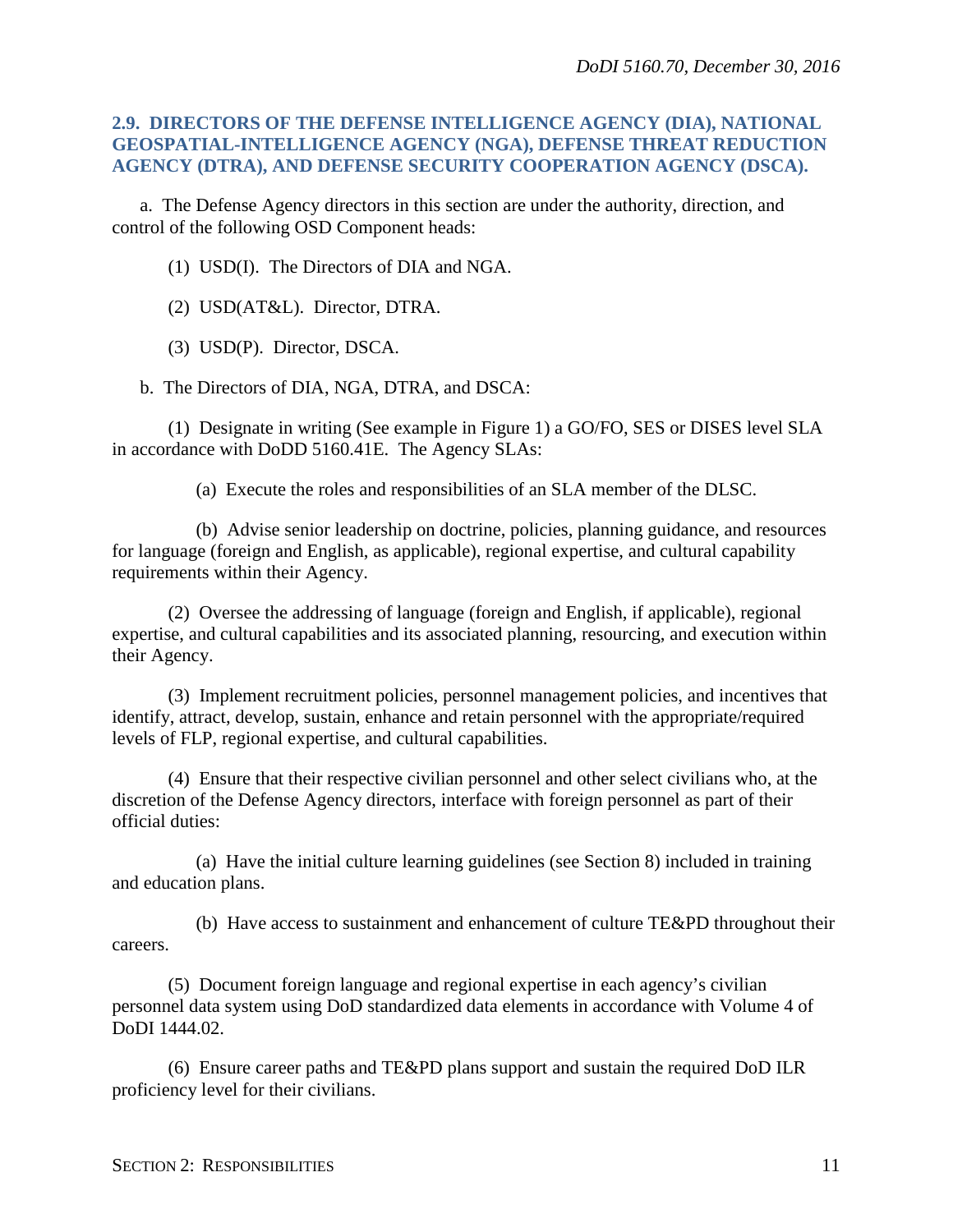(7) Establish procedures for delivery of approved tests of the DLTP in accordance with DoDI 5160.71.

(8) In support of the USD(P&R) as the responsible OSD PSA, and in accordance with DoDD 5101.1, assess, as required, DoD EA support for DLIFLC and CLS effectiveness and efficiency in meeting requirements and make appropriate recommendations for improvement. The Director, DSCA, would additionally assess these same support responsibilities as the primary functional sponsor for DLIELC in prioritizing the international military students who attend DLIELC.

(9) Develop respective AMETLs in support of their responsibilities to the CCMDs and LREC tasks described in the UJTL (see Paragraph 2.15.c.).

(10) Provide semi-annual SNaP Defense LREC Program input to DCAPE. Include narrative document that provides explanation of program data and changes to programs.

(11) Provide to OUSD(P&R), through the Director, DLNSEO, data for the Defense LREC Program Report by January 31 for the preceding fiscal year, consistent with Section 6. Director, DLNSEO will provide a copy of the completed Report to Directors, DIA, NGA, DTRA and DSCA.

### <span id="page-11-0"></span>**2.10. UNDER SECRETARY OF DEFENSE (COMPTROLLER)/CHIEF FINANCIAL OFFICER, DEPARTMENT OF DEFENSE (USD(C)/CFO).** The USD(C)/CFO:

a. Designates in writing (see example in Figure 1) a GO/FO or SES level representative in accordance with DoDD 5160.41E. The representative:

(1) Executes the roles and responsibilities as a representative member of the DLSC.

(2) Advises senior leadership of the Office of the USD(C)/CFO on doctrine, policies, planning guidance, and resources for language, regional expertise, and cultural capability requirements.

b. Helps the USD(P&R) and the USD(I) review the plans and resources of the Defense LREC Program.

### <span id="page-11-1"></span>**2.11. DCAPE.** The DCAPE:

a. Designates in writing (see example in Figure 1) a GO/FO or SES level representative in accordance with DoDD 5160.41E. The representative:

(1) Executes the roles and responsibilities of a representative member of the DLSC.

(2) Advises the senior leadership of the Office of the DCAPE on doctrine, policies, planning guidance, and resources for language (foreign and English), regional expertise, and cultural capability requirements within the Office of the DCAPE.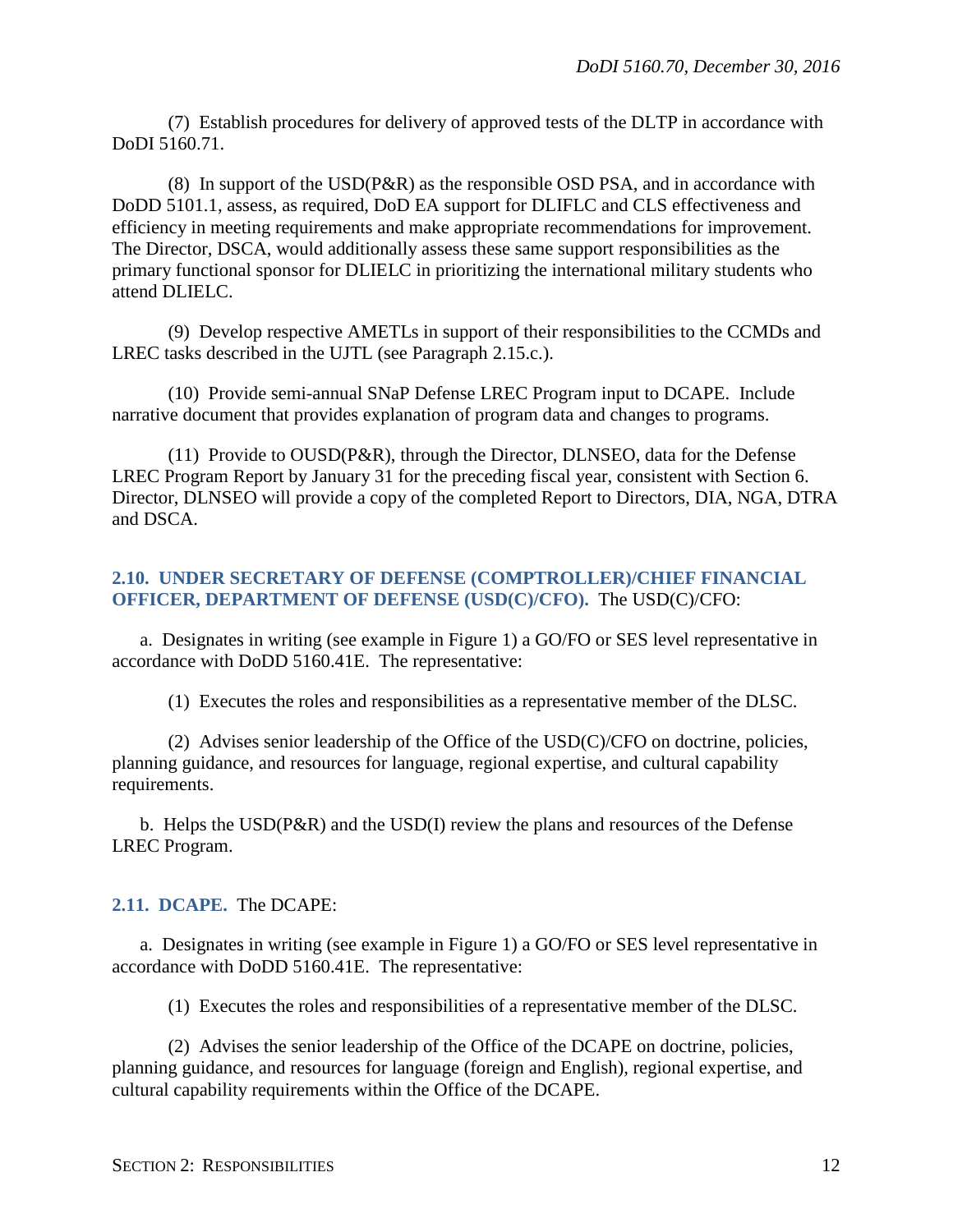b. Maintains and oversees the Defense LREC Program database within the SNaP data input system on the OSD, CAPE Website, "SNaP", https://snap.cape.osd.mil/Home.aspx.

c. Provides cost assessment and evaluation of the Defense LREC Program to the Secretary of Defense.

<span id="page-12-0"></span>**2.12. SECRETARIES OF THE MILITARY DEPARTMENTS.** The Secretaries of the Military Departments:

a. Designate in writing (see example in Figure 1) a GO/FO, SES, DISES, or DISL level Service SLA in accordance with DoDD 5160.41E. The Secretary of the Navy will appoint two SLAs to represent the Navy and Marine Corps, respectively. The SLAs:

(1) Execute the roles and responsibilities as Service SLA members of the DLSC.

(2) Advise their respective Service senior leadership on doctrine, policies, planning guidance, and resources for language (foreign and English), regional expertise, and cultural capability requirements*.*

b. Develop, resource, and establish policies, plans, and programs within their respective Military Departments to implement this issuance consistent with DoDD 5160.41E, to enhance DoD language (foreign and English) proficiency, regional expertise, and cultural capabilities across the Total Force.

c. Implement recruitment policies, personnel management policies, and incentives that identify, attract, train, sustain, enhance, and retain personnel with LREC capabilities of strategic interest to the DoD and their respective Military Service.

d. Develop, where applicable, cadet, midshipmen, enlisted, and officer pre-accession foreign language, regional expertise, and culture training and education plans that contribute to the goals of policies, plans, and programs within their respective Military Departments to implement this issuance consistent with DoDD 5160.41E.

e. Ensure that culture competencies and associated initial guidelines (see Section 8) are integrated into education and training plans and that assigned military personnel receive initial culture training. Ensure that sustainment and enhancement culture training is available throughout the education and training life cycle and the Service member's career.

f. For civilian personnel who interface with foreign personnel and other civilians at the discretion of the Secretaries of the Military Departments:

(1) Ensure initial culture learning guidelines are implemented into their education and training and that sustainment and enhancement culture–related TE&PD is available throughout their career management.

(2) Document all culture education and training associated with pre-deployment and regional alignment training programs.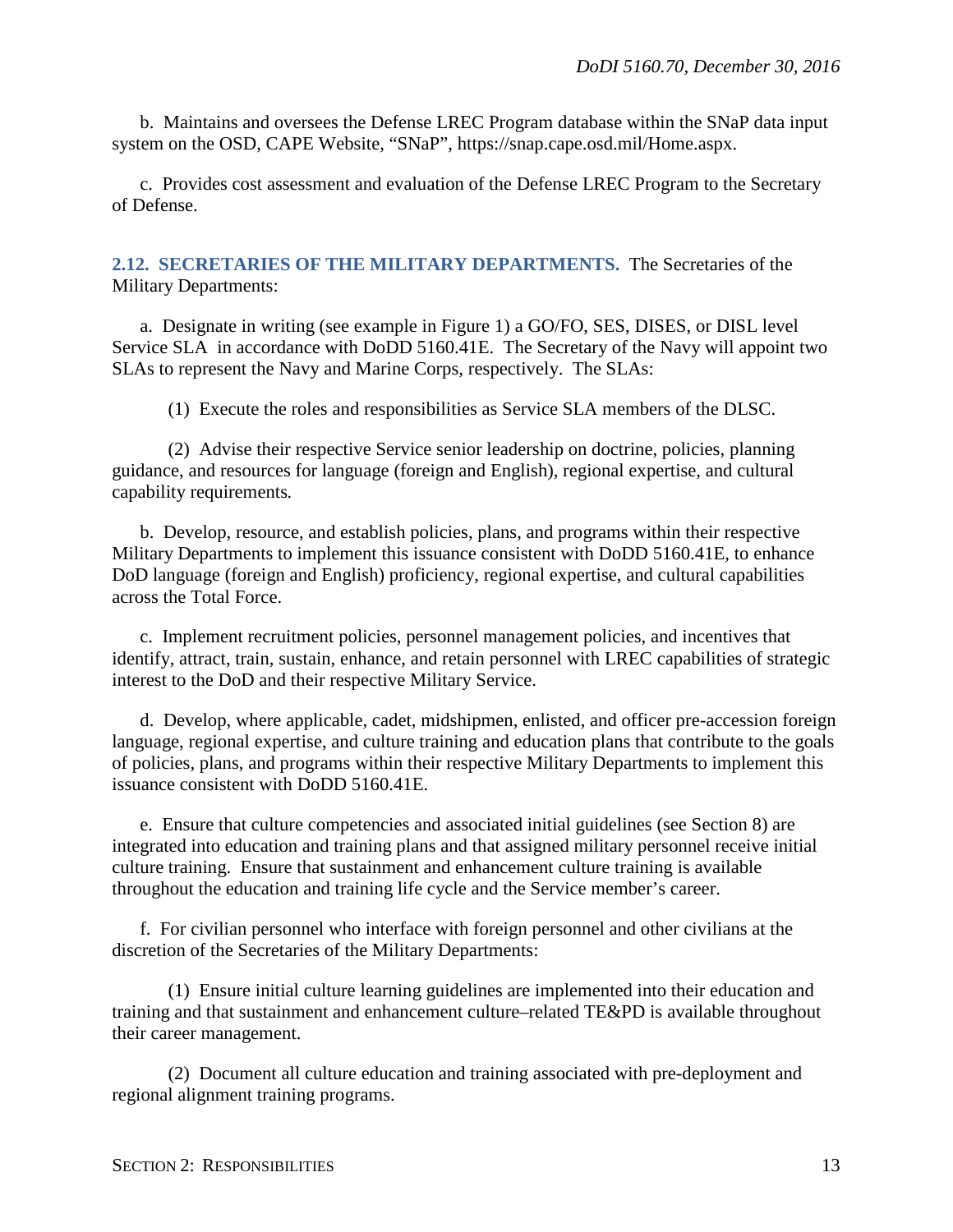g. Ensure CLA career paths, relevant training and education plans, foreign language sustainment and enhancement training, and CLA utilization support are integrated to develop fully qualified, professional-level CLAs from the language acquisition standard to support the L3/R3 NSA/CSS cryptologic FLP work requirement. The proficiency requirements for other language professional communities may be established by applicable DoD issuances to support documented language-coded billet or validated proficiency/modality requirements.

h. In accordance with DoDD 7730.65, develop Service-specific mission-essential task lists within DRRS that support LREC tasks within the UJTL (see Paragraph 2.15.c.), to ensure a common language and association between CCDR joint mission-essential task lists (JMETLs).

i. In support of the USD(P&R) as the responsible OSD PSA, and in accordance with DoDD 5101.1, assess as required, DoD EA support for DLIFLC, DLIELC, and CLS effectiveness and efficiency in meeting requirements and make appropriate recommendations for improvement.

j. When contemplating the development of new LREC training or testing materials:

(1) Consult first with the Defense Language Action Panel (DLAP), to leverage best practices and to ensure efforts do not duplicate existing or easily modified LREC training or testing materials.

(2) Route efforts that require Commandant, DLIFLC or DLIELC coordination, through the appropriate DLIFLC or DLIELC EA. The Secretaries of the Military Departments retain the authority to develop alternative Service-specific LREC training materials to meet validated mission requirements.

k. In accordance with procedures established by the DLIFLC EA, annually provide an estimate of each Military Service's validated and prioritized LREC requirements to the DLIFLC EA, so that the DLIFLC EA can make appropriate resourcing decisions. Provide updates as required to facilitate resourcing decisions throughout the DLIFLC budget year of execution and projected out years.

l. Establish standards and procedures for delivery of approved tests of the DLTP through the DMDC in accordance with DoDI 5160.71. To the greatest extent possible, ensure Service members can get access to tests of the DLTP.

m. Establish foreign language accession screening procedures to screen all recruits for language aptitude or capability with the Armed Forces Qualification Test (AFQT) or other DoDapproved language screening tool. Inform personnel who score above 85 on the AFQT that their performance reflects a potential aptitude to learn a foreign language.

n. Document foreign language and regional expertise in Defense Civilian Personnel Data System for civilians in non-intelligence positions using DoD standardized data elements in accordance with Volume 4 of DoDI 1444.02.

o. Provide semi-annual SNaP Defense LREC Program input to DCAPE. Include a narrative document that explains program data and changes to programs.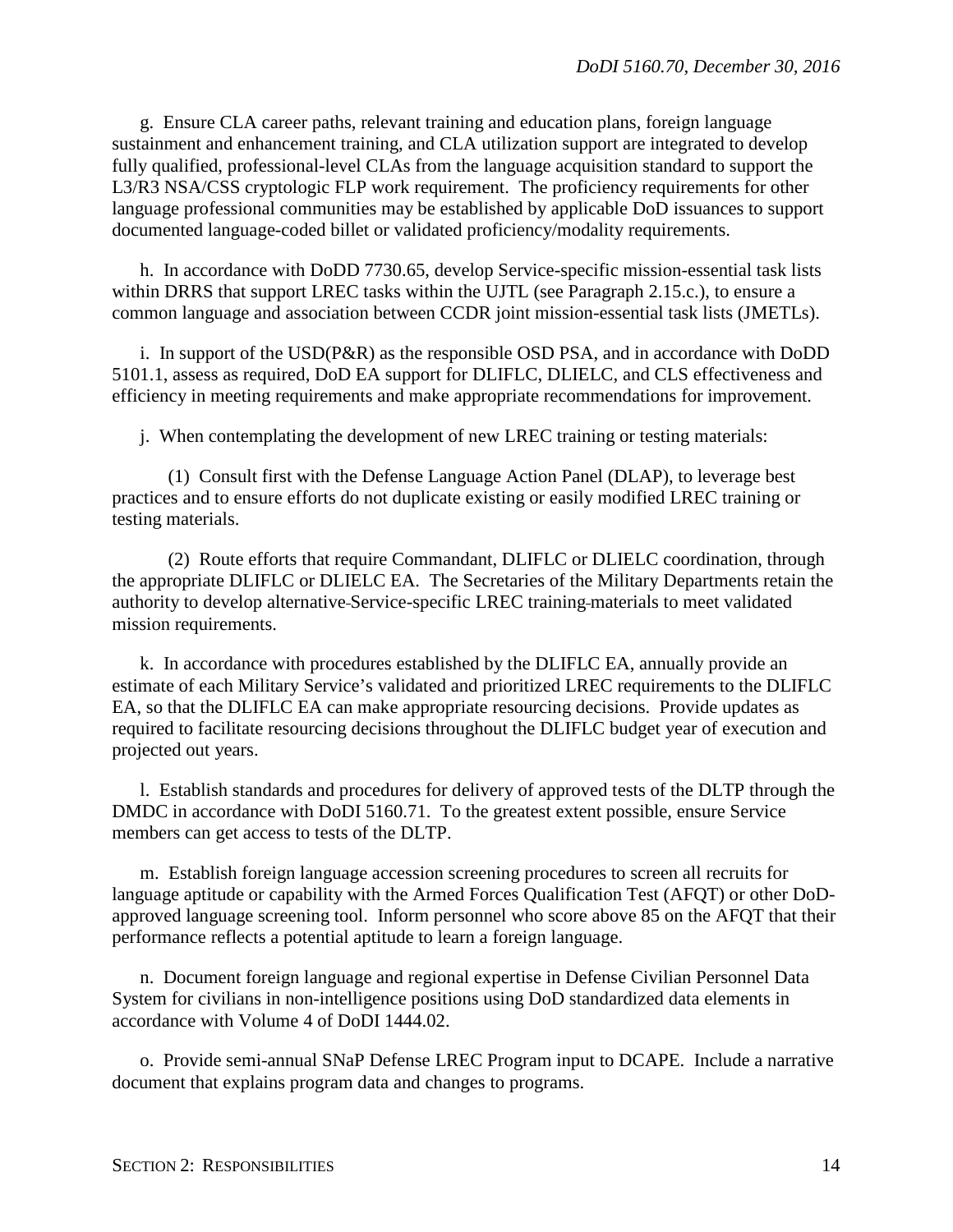p. Provide data to OUSD(P&R), through the Director, DLNSEO, for the Defense LREC Program Report by January 31 for the preceding fiscal year, consistent with Section 6. Director, DLNSEO will provide a copy of the completed report to the Secretaries of the Military Departments who supply input.

<span id="page-14-0"></span>**2.13. SECRETARY OF THE ARMY.** In addition to the responsibilities in Paragraph 2.12., and in his or her capacity as the DoD EA for DLIFLC and CLS, in accordance with DoDDs 5101.1 and 5160.41E, the Secretary of the Army:

a. Supervises, executes technical control over, manages, and administers the FLP training conducted by DLIFLC and for CLS, conducted by the U.S. Army Intelligence and Security Command (INSCOM).

(1) Defense Intelligence Components may retain technical control for their specialized FLP programs conducted by DLIFLC.

(2) The CLS EA responsibility does not include contracts for the Combat Support Agencies (CSAs) and the Commander, United States Special Operations Command (CDRUSSOCOM).

b. Provides and maintains facilities and base support functions for DLIFLC and INSCOM operation.

c. Coordinates with the other Secretaries of the Military Departments and heads of Defense Agencies:

(1) To identify validated requirements and resources needed to execute FLP training and test development and maintenance and CLS.

(2) On the establishment of language training facilities (e.g., location, purpose, resourcing).

d. Advises the DoD SLA, the USD(I), and DoD Component heads of the most cost effective and efficient training vehicle (e.g., Language Training Detachments, Mobile Training Teams, DoD Language Training Centers) to deliver language instruction solutions.

e. Establishes procedures for the DoD Components (less CSA and CDRUSSOCOM) to submit requests for CLS. Oversees all contracts established for CLS provided to the DoD Components (less CSA and CDRUSSOCOM).

(1) Executes policy and procedures and validates Contract Linguist Foreign Language Support requirements, including the resourcing of such requirements and oversight of program and funding execution.

(2) May grant exceptions for direct contracting of language services under memorandums of agreement consistent with law and DoD regulations.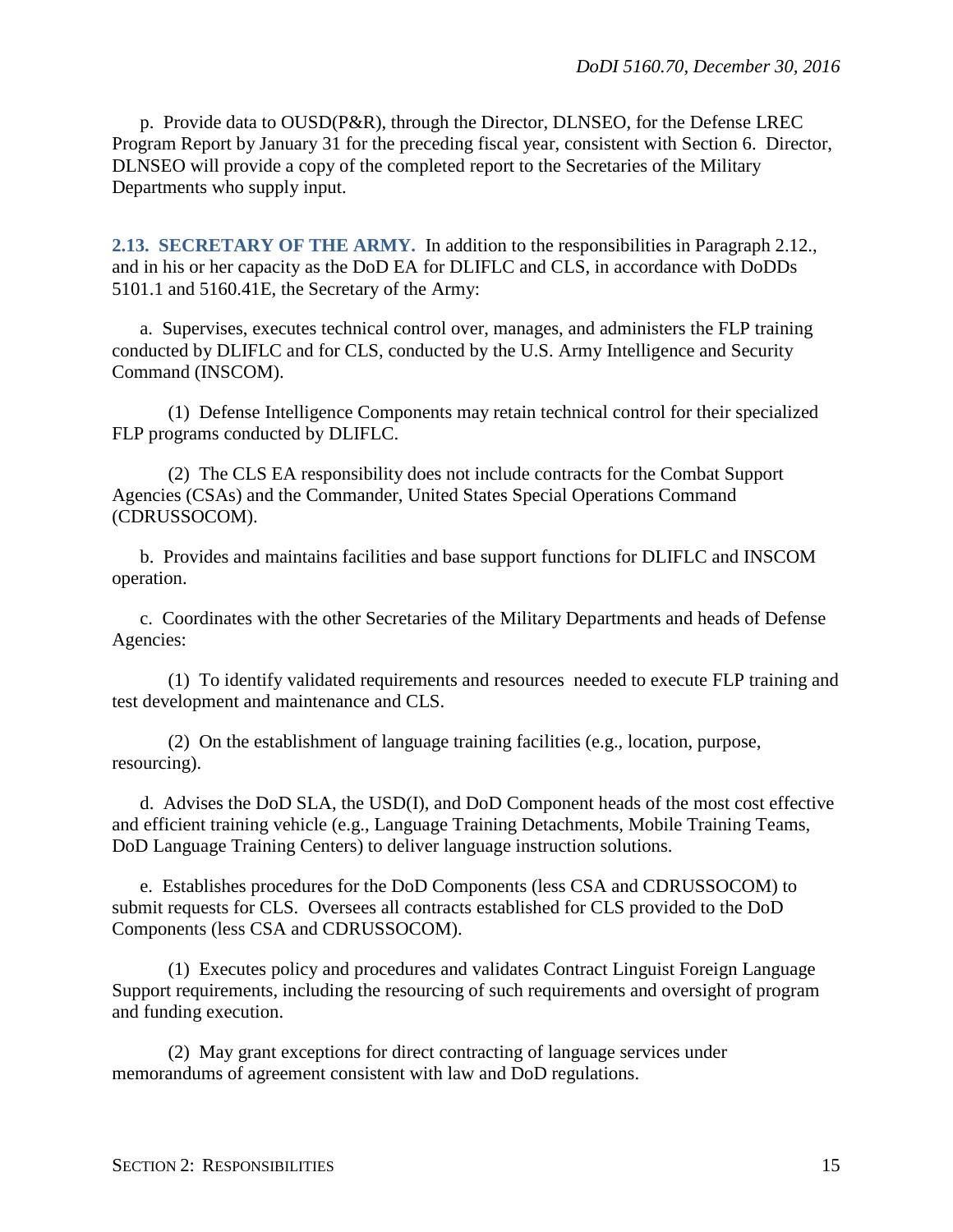f. Programs and executes resources to support foreign language education and training requirements for DLIFLC and CLS.

(1) Coordinates with the DoD SLA, the USD(C)/CFO, the USD(I), and the DCAPE throughout the Planning, Programming, Budgeting, and Execution cycle, at least quarterly, on shortfalls, surpluses or other adjustments to DLIFLC and CLS resources.

(2) Presents budget year execution data for DLIFLC quarterly to the DLAP. Presents the previous DLIFLC budget year's executed plan and the DLIFLC out year's budget plan to the DLAP within the first quarter of the new fiscal year. This DLIFLC budget data will subsequently be presented as a DLSC topic.

(3) Requests for new foreign language training or DLTP requirements from the Secretaries of the Military Departments and the heads of the Defense Agencies must be presented within the DLIFLC budget year of execution and out years to evaluate whether they can be resourced.

g. Develops administrative and financial arrangements with DoD Components and other non-DoD agencies for FLP training on a space available, reciprocal, or reimbursable basis in consonance with applicable DoD and EA policies.

h. Staffs any formal tasking to the Commandant, DLIFLC. All tasks must be coordinated first through the DLIFLC EA (G-3/5/7).

i. Through the Director, DLNSEO, and the DoD SLA, nominates an individual to serve as the Commandant, DLIFLC, for USD(P&R) approval before assignment.

<span id="page-15-0"></span>**2.14. SECRETARY OF THE AIR FORCE.** In addition to the responsibilities in Paragraph 2.12., and in his or her capacity as the DoD EA for DLIELC in accordance with DoDDs 5101.1 and 5160.41E, the Secretary of the Air Force:

a. Executes technical control over and monitors the conduct of resident and non-resident English language training conducted by DLIELC. Supports and sustains DLIELC in the accomplishment of its English language training (ELT), education, testing, and curriculum development, and ELT technology development in support of DoD security cooperation and security assistance.

b. Identifies, advocates, and executes DLIELC organizational requirements and resources, special requirements, and for structure and manning to ensure DLIELC is fully capable of executing the Joint Security Cooperation English Language Education and Training programs.

c. Provides and maintains facilities and base support functions for DLIELC operation.

d. Coordinates with the other DoD Component heads to identify requirements and resources needed to execute English language proficiency training and test development and maintenance. Advises the DoD SLA, the USD(P), and requesting DoD Component heads of the most cost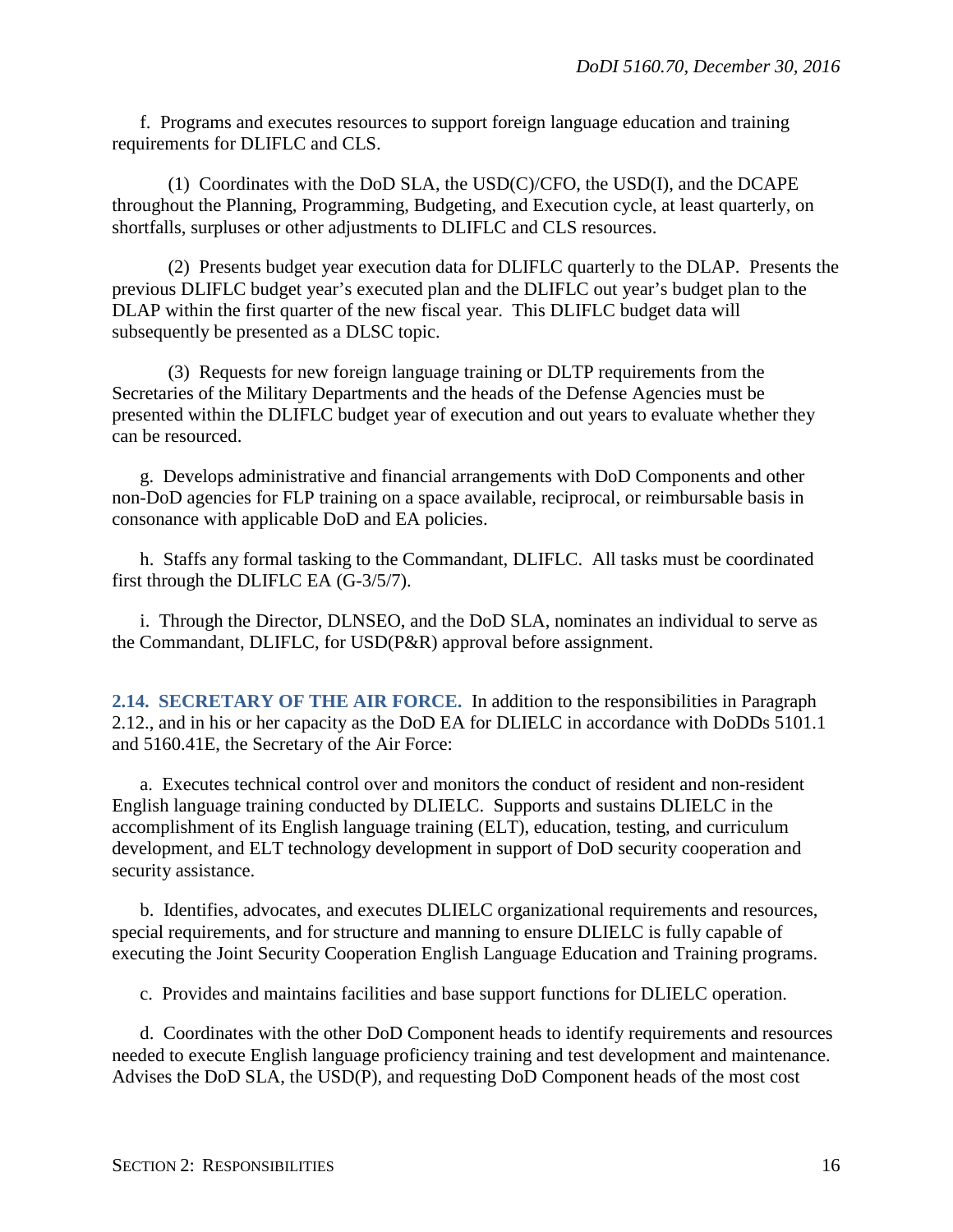effective and efficient training vehicle (e.g., Language Training Detachments, Mobile Training Teams, DoD Language Training Centers) to deliver language instruction solutions.

e. Programs and executes resources to support English language education and training requirements for DLIELC. Coordinates with the DoD SLA, the USD(C)/CFO, the USD(P), and the DCAPE throughout the Planning, Programming, Budgeting, and Execution cycle, at least quarterly, on shortfalls, surpluses, or other adjustments to DLIELC resources.

f. Develops administrative and financial arrangements with other non-DoD agencies for English language proficiency training on a space available, reciprocal, or reimbursable basis in consonance with applicable DoD policies.

g. Establishes DoD English language proficiency training detachments, when required and in coordination with the Director, DSCA, and the DoD Component head concerned. Uses established facilities, including equipment, personnel spaces, and civilian personnel assigned to the DoD Components, when feasible.

h. Through the Director, DLNSEO, and the DoD SLA, nominates an individual to serve as the Commandant, DLIELC, for USD(P&R) approval before assignment.

#### <span id="page-16-0"></span>**2.15. CJCS.** The CJCS:

a. Designates in writing (See example in Figure 1) a GO/FO, SES, DISES, or DISL level SLA in accordance with DoDD 5160.41E. The CJCS DLSC SLA:

(1) Executes the roles and responsibilities as an SLA member of the DLSC.

(2) Advises the Joint Staff senior leadership on doctrine, policies, planning guidance, and resources for language, regional expertise, and cultural capability requirements within the Joint Staff.

b. Provides guidance for the administration of the Defense LREC Program, and its associated planning, resourcing, and execution within the Joint Staff.

c. Ensures joint doctrine, policies, and planning guidance require articulation of LREC capabilities and requirements. Maintains the following LREC-related tasks within the UJTL:

(1) Tactical (TA) Level TA 7.4.3.4. Develop Language Proficiency.

(2) Strategic National (SN) Level SN 7.4.5.2. Manage Regional Expertise Capabilities.

(3) TA 7.4.3.5. Develop Cultural Proficiency.

d. Ensures that initial culture training and associated guidelines (see Section 8) are integrated into curriculum training supporting joint force development.

e. Provides semi-annual SNaP Defense LREC Program input to DCAPE. Includes a narrative document that explains program data and changes to programs.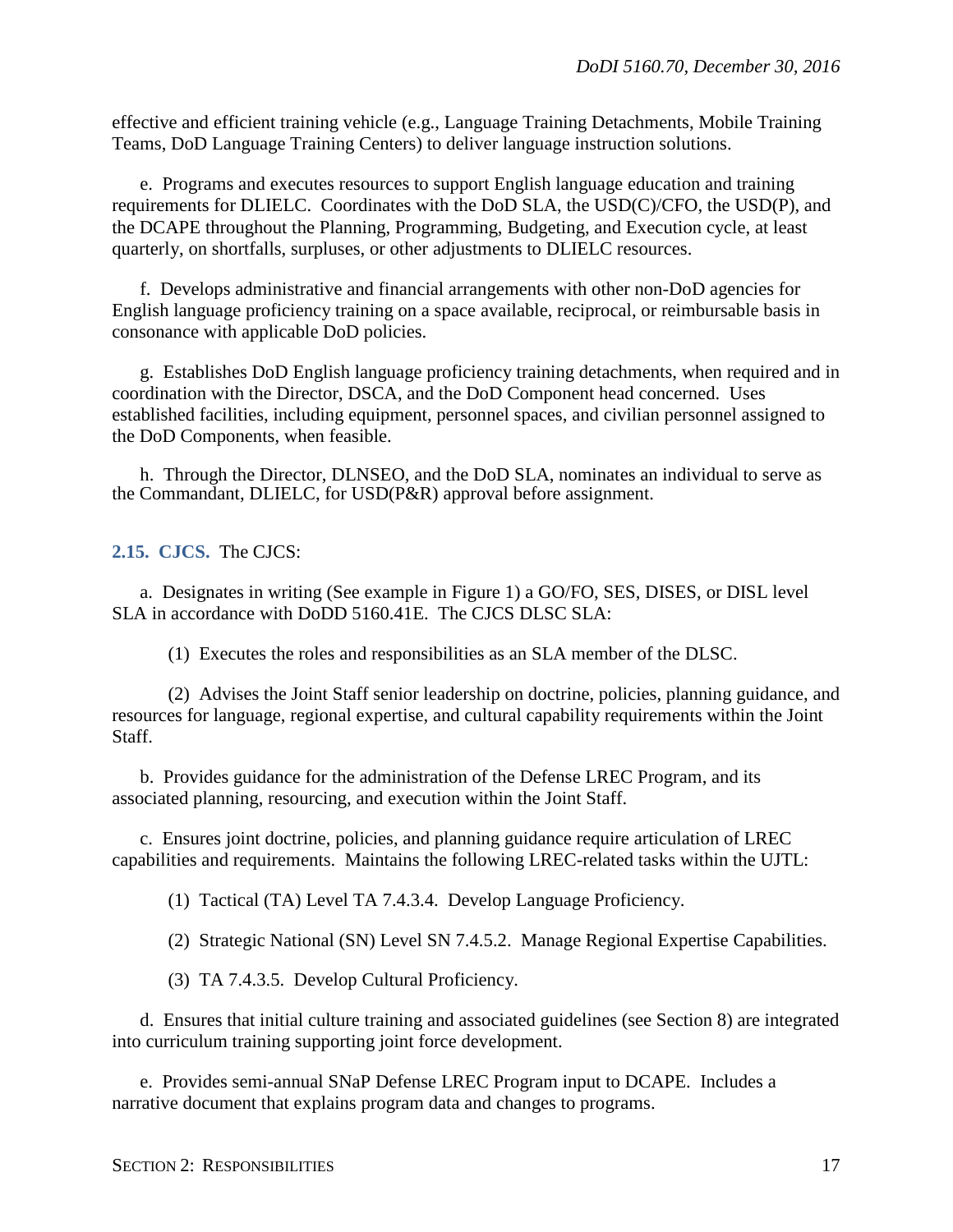#### <span id="page-17-0"></span>**2.16. CCDRS.** Through the CJCS, the CCDRs:

a. Designate in writing (See example in Figure 1) a GO/FO, SES, DISES, or DISL level SLA in accordance with DoDD 5160.41E. The CCMD DLSC SLAs:

(1) Execute the roles and responsibilities as an SLA member of the DLSC.

(2) Advise senior CCMD leadership on doctrine, policies, planning guidance, and resources for language, regional expertise, and cultural capability requirements applicable to that specific CCMD.

b. Use procedures compatible with those established by CJCS Instruction (CJCSI) 3126.01A to report capability-based requirements in DRRS LRI for CCMD-specific foreign LREC capability requirements. These should include military, civilian, and contract requirements within the CCMD<sub>s</sub>.

c. In accordance with DoDD 5160.41E and CJCSI 3126.01A, identify, prioritize, and submit requirements for resourcing language proficiency (foreign and English), regional expertise, and cultural capabilities.

d. Develop JMETLs in support of missions assigned by the Secretary of Defense. The JMETLs are based on tasks derived from mission analysis and selected from the UJTL.

<span id="page-17-1"></span>**2.17. CDRUSSOCOM.** In addition to the responsibilities in Paragraph 2.16., the CDRUSSOCOM:

a. Advises the Assistant Secretary of Defense for Special Operations and Low Intensity Conflict on doctrine, policies, planning guidance, and resources within the United States Special Operations Command for language, regional expertise, and cultural capability requirements, in accordance with DoDI 3305.06.

b. In coordination with the CJCS and the USD(P), develops FLP*,* regional expertise, and cultural capabilities policies that comply with the guidance contained in DoDD 5160.41E, CJCSI 3126.01A, and DoDI 3305.06.

c. Develops, resources, and establishes policies, plans, and programs to implement to produce special operations (SO)-peculiar LREC capabilities and coordinate with the Secretaries of the Military Departments to assign or attach Service common LREC capabilities in order to meet validated Theater Special Operations Command requirements.

d. Coordinates with the Secretaries of the Military Departments to optimize SO LREC capabilities through recruitment policies, personnel management policies, and SO area life cycle management.

e. Ensures that SO-peculiar LREC education and training guidelines and associated initial objectives are integrated into education and training plans. Ensures that sustainment and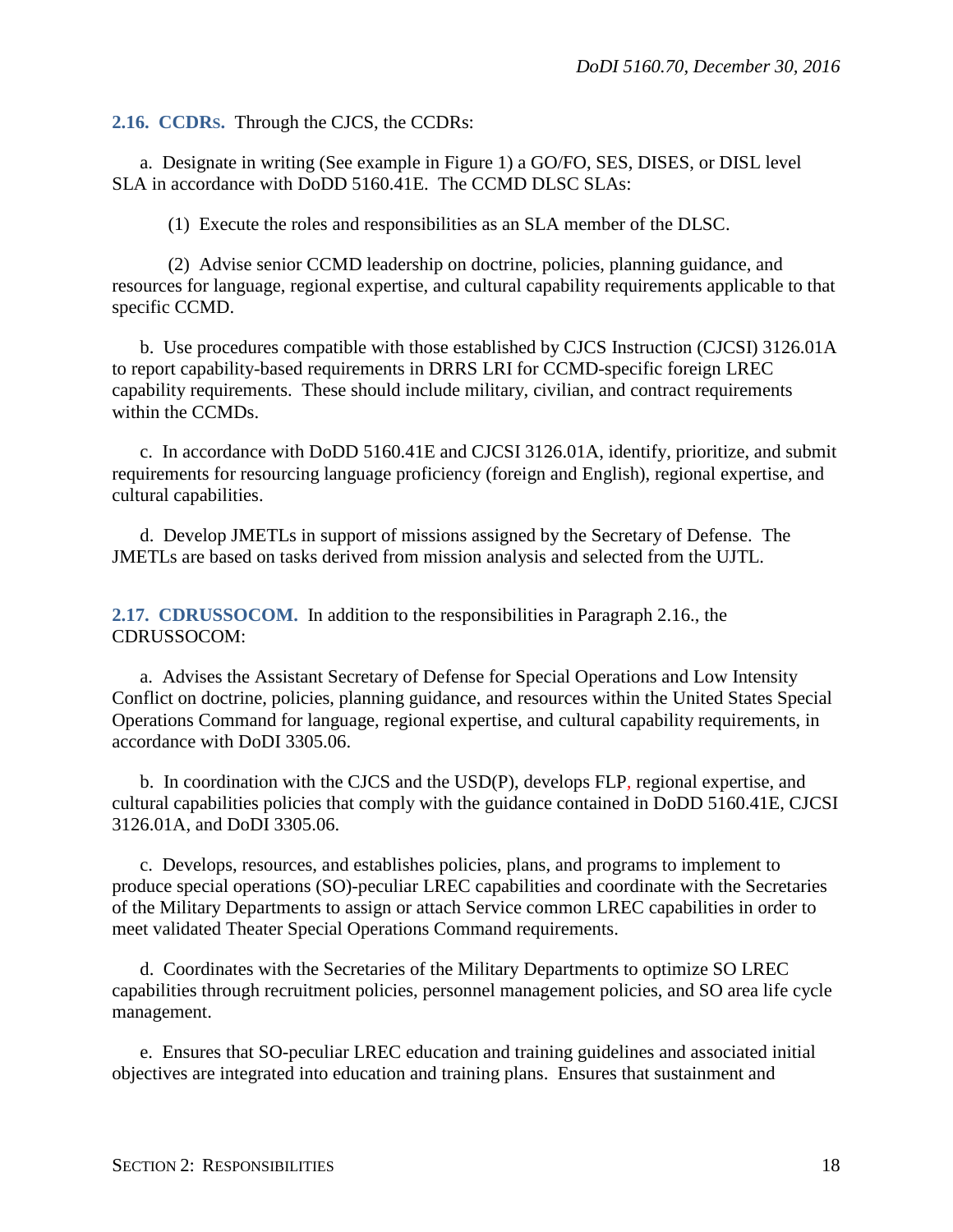enhancement LREC training is available throughout the education and training SO life cycle and the SO member's career.

f. Provides semi-annual SNaP Defense LREC Program input to DCAPE. Includes a narrative document that explains program data and changes to programs.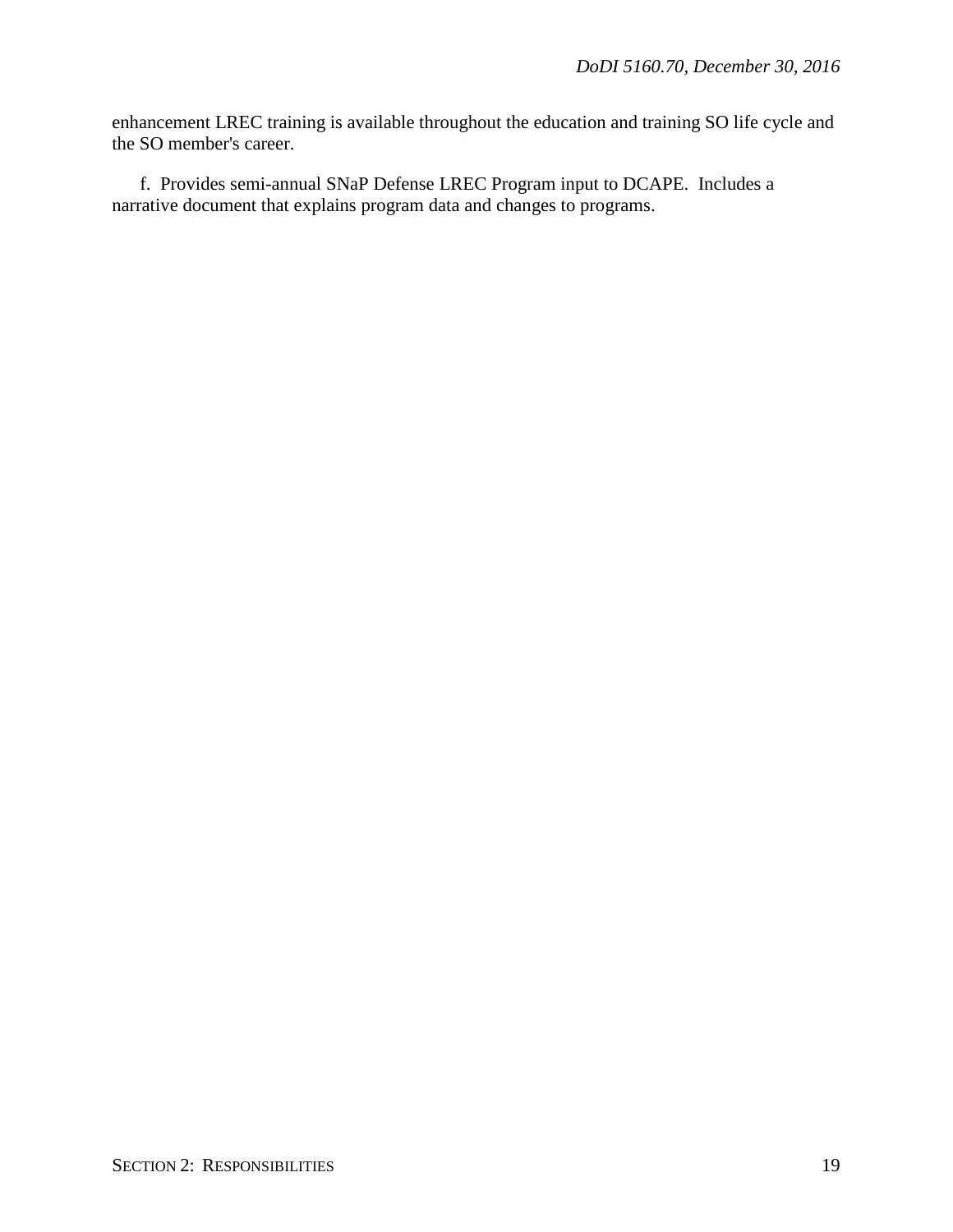## **SECTION 3: ROLE OF THE DOD SLA**

<span id="page-19-0"></span>Under the authority, direction, and control of the USD(P&R), the DoD SLA:

a. Is designated in writing by the USD(P&R), and must be a GO/FO or member of the SES, DISES, or DISL.

b. Chairs the DLSC and advises the USD(P&R) in accordance with DoDD 5160.41E. The DoD SLA:

(1) Coordinates with the DoD Components to ensure that doctrine, policies and planning guidance incorporate the development, maintenance, utilization and resourcing of DoD language skills*,* regional expertise and cultural capabilities.

(2) Identifies, analyzes, and evaluates trends, via the annual submission of the Defense LREC Program Report, in the accession, promotion, retention*,* and attrition of personnel with these critical skills. Additionally, explores and develops innovative concepts and procedures to standardize DoD Component reporting and expand Defense LREC Program capabilities, plans, and resources.

(3) Considers requests submitted by the Secretary of a Military Department or a Defense Agency director for exceptions to Defense LREC Program policy, forwards the exception to the USD(P&R) for approval or disapproval, and advises the USD(P&R) on issues concerning Defense Intelligence Enterprise LREC policies.

c. Establishes a DLAP, chaired by the Director, DLNSEO or his or her designee, to support the functions and responsibilities of the DLSC, in accordance with DoDD 5160.41E. The DLAP will collaborate on Defense LREC Program efforts and initiatives to minimize redundancies, prevent inefficient practices, and provide visibility and cooperation between programs. DLAP membership (action officer level) will mirror and support the roles, functions, and members of the DLSC. The DLAP may establish standing action officer level sub panels, councils or committees to address emerging Defense LREC issues on an as needed basis.

d. Reviews DLIFLC, DLIELC, the Military Services' and the Defense Agencies' language training programs, and evaluates their contributions to achieving DoD foreign and English language skills proficiency goals and partnership building efforts. This review may include a validation and prioritization of language training requirements and policies for inclusion in the Defense LREC Program.

e. In support of the USD(P&R) as the responsible OSD PSA and in accordance with DoDD 5101.1, performs the DoD oversight of the Defense LREC Program EA activities assigned to the Secretaries of the Army and Air Force in their operation of DLIFLC and DLIELC, respectively, and:

(1) Assesses at every DLIFLC and DLIELC Annual Program Review (APR), the existing DoD EA assignment and arrangement for continued need, currency, and effectiveness and efficiency in satisfying end user requirements.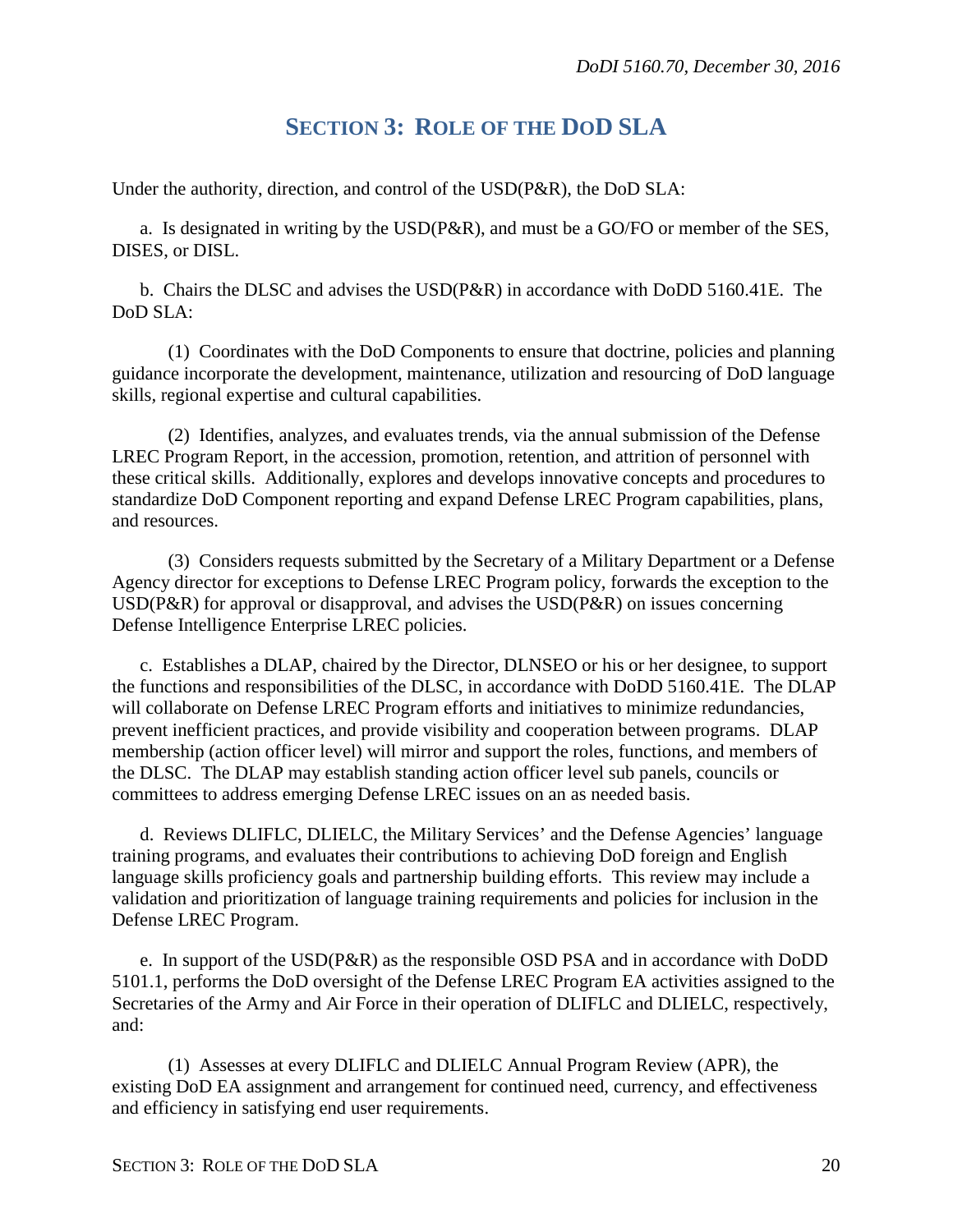(2) At every third (in accordance with DoDD 5101.1) DLIFLC and DLIELC APR, recommends continuation, modification, or cancellation of the existing DoD EA assignment and arrangement.

f. May communicate directly with the Commandants of DLIFLC and DLIELC.

g. Oversees the system of approved tests of the DLTP in accordance with DoDI 5160.71.

h. Develops, maintains, and updates an official list of language trigraph codes used to identify the language capabilities and requirements of the Total Force.

i. Identifies geographic areas and countries of specific near- and far-term interest to U.S. national security, in coordination with the USD(P), the USD(I), the CJCS, the Secretaries of the Military Departments, and the other DoD Component heads to develop the DoD SLL.

j. Reviews the nomination packages of the prospective Commandant, DLIELC, and prospective Commandant, DLIFLC, and forwards his or her recommendation for USD(P&R) approval before assignment.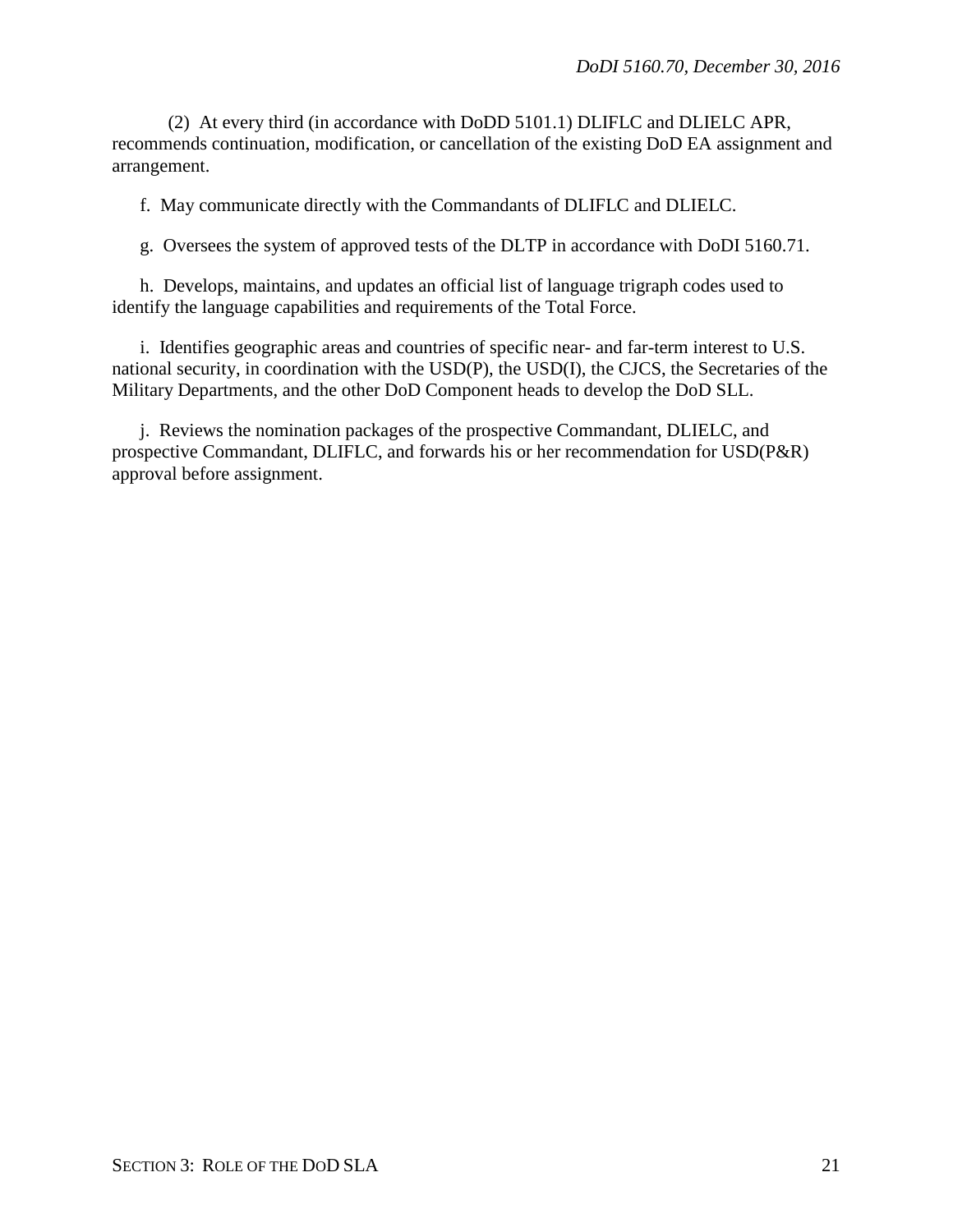## **SECTION 4: ROLE OF THE COMMANDANT, DLIFLC**

<span id="page-21-0"></span>Under the authority, direction, and control of the DoD EA for DLIFLC, the Commandant, DLIFLC:

a. Develops, researches, manages resources, provides, and evaluates FLP testing, training, and education programs that contribute to the goals of DoDD 5160.41E, this issuance, and the mission requirements of the DoD in accordance with DoDI 5160.71.

b. Advises DoD Component heads on cost efficient and effective foreign language instruction delivery methods and provides instructors, technical expertise, and learning materials to the Partner Language Training Center, Europe, Language Training Detachments, Mobile Training Teams, and other non-resident methods, as required and available to support DoD mission and proficiency requirements.

c. Develops the DLTP system of tests in accordance with DoDI 5160.71.

d. Chairs the Defense Language Curriculum Working Group and Defense Language Testing Working Group. Works in coordination with DLNSEO on curriculum and testing issues.

e. Maintains a direct technical link with the Commandant, DLIELC, and the NSA/CSS National Cryptologic School.

f. Validates language content, in coordination with the USD(AT&L) and the USD(I), in support of research, development, and acquisition of HLT tools and training tools during tool development.

g. Briefs the DoD EA for DLIFLC and the DoD SLA, at least quarterly, on the current status of the program and conducts an APR with the DoD SLA and DLSC.

h. Offers Command Language Program Manager (CLPM) courses throughout the year in accordance with Section 11.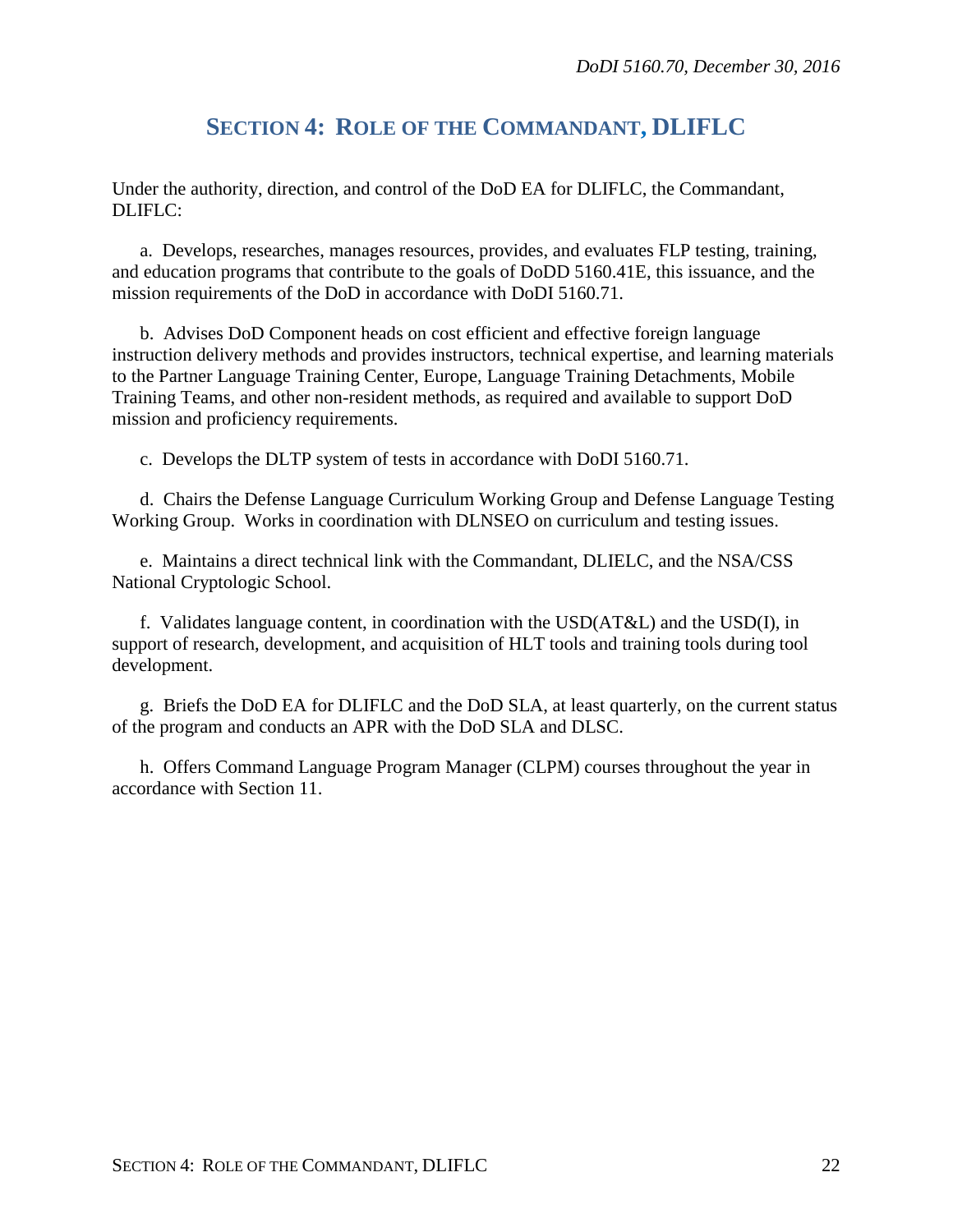# **SECTION 5: ROLE OF THE COMMANDANT, DLIELC**

<span id="page-22-0"></span>Under the authority, direction, and control of the DoD EA for DLIELC, the Commandant, DLIELC:

a. Develops, researches, evaluates, resources, implements, and provides English language proficiency testing, training, and education programs that contribute to the goals of DoDD 5160.41E, this issuance, and to meet DoD requirements in accordance with DoDI 5160.71.

b. Provides operational ELT services and management oversight of international resident, non-resident, and contracted ELT programs conducted under security assistance and security cooperation.

c. Evaluates, approves and maintains technical oversight of contracted ELT programs requested by DoD components in support of security assistance and security cooperation efforts.

d. Advises the DoD Component heads on cost efficient and effective English language proficiency training methods and provides English language instructor, technical expertise, and learning materials to the Partner Language Training Center, Europe and mobile training teams, and other non-resident methods, as required to support DoD mission and proficiency requirements.

e. Develops the English Comprehension Language (ECL) testing program in accordance with DoDI 5160.71 and implements resident and non-resident computer adaptive testing ECL procedures.

f. Maintains a direct technical link with the Commandant, DLIFLC.

g. Validates English language content, in coordination with the USD(P&R) and the USD(AT&L) in support of research, development, and acquisition of English language technology and training tools.

h. Briefs the DoD EA for DLIELC and the DoD SLA at least quarterly on the current status of the program and conducts an APR with the DoD SLA and the DLSC.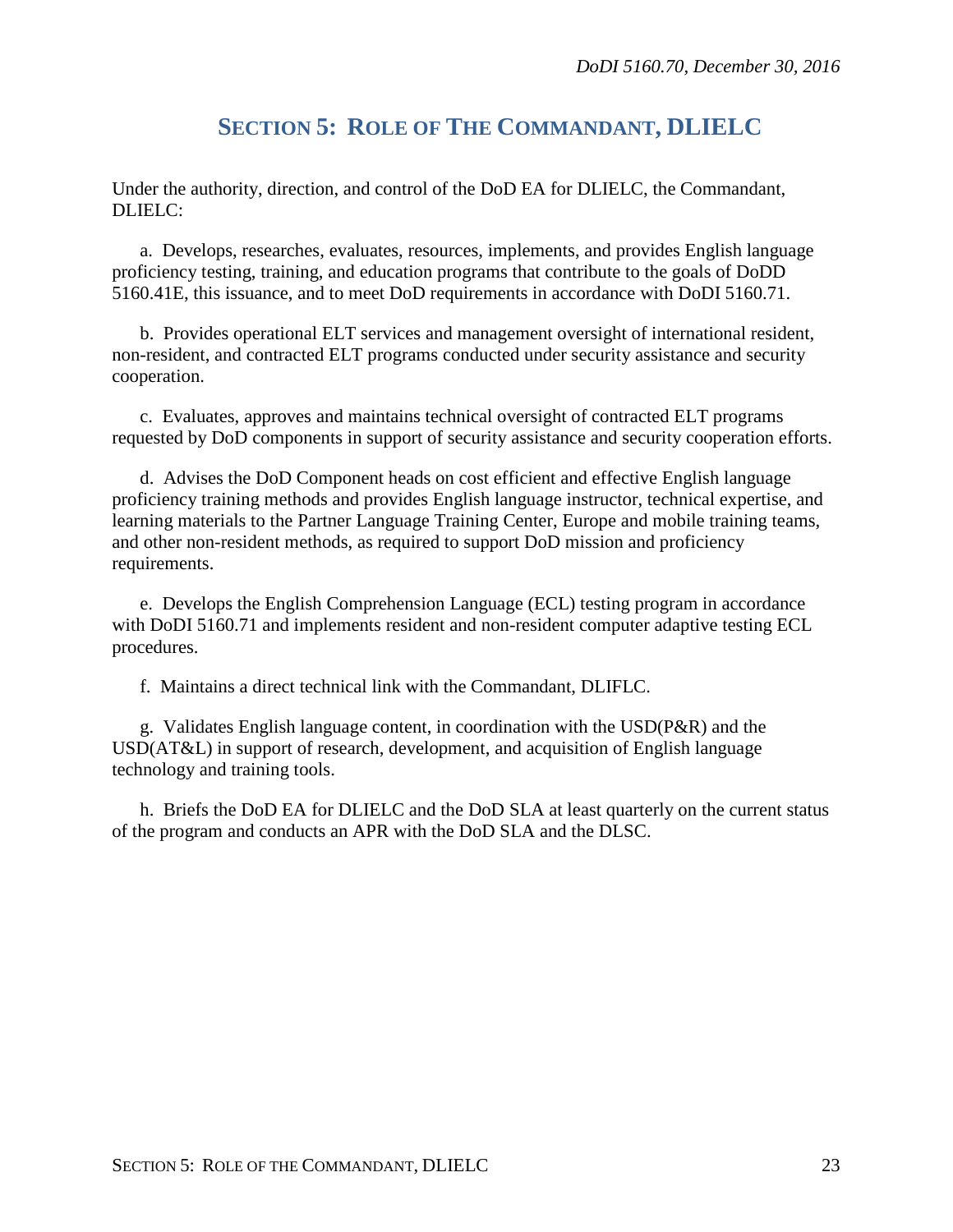## **SECTION 6: DEFENSE LREC PROGRAM REPORT**

### <span id="page-23-1"></span><span id="page-23-0"></span>**6.1. BACKGROUND.**

a. This information collection requirement of the Military Services and the Defense Agencies is authorized by RCS DD-P&R(A,Q)2272.

b. Director, DLNSEO, will provide guidance to the Military Services and Defense Agencies representatives on specific data collection and report preparation requirements related to Defense LREC Program, to include standardized templates to facilitate the collection and transmission of Report data.

c. No personally identifiable information is requested, transmitted, published, or stored for RCS DD-P&R(A,Q)2272.

d. Data will be provided to the OUSD(P&R) through the Director, DLNSEO, by January 31 for the preceding fiscal year*.* Director, DLNSEO will provide a copy of the completed report to all Military Services or Defense Agencies who contributed input.

# <span id="page-23-2"></span>**6.2. REPORT GUIDANCE FOR THE SECRETARIES OF THE MILITARY**

**DEPARTMENTS.** The Military Department input will address:

a. The accession, promotion, retention, and attrition of military and DoD civilian personnel (in intelligence and non-intelligence positions) with foreign language proficiencies in languages of strategic interest (on DoD and Service SLLs) to the DoD and the Military Services.

b. The outcome of efforts to:

(1) Recruit personnel who have foreign language capabilities into the Military Services.

(2) Integrate language skills, regional expertise, and cultural capabilities in appropriate plans, programs, and resources that contribute to the goals of DoDD 5160.41E and this issuance.

(3) Recruit university students with foreign language capabilities into the Military Services.

(4) Report the number of Service Academy and Reserve Officer Training Corps cadets and midshipmen who enroll and complete one or more semesters of foreign language coursework before commissioning.

c. The promotion of military personnel with foreign language skills of strategic interest (on DoD and Service SLLs) to the DoD and the Military Services.

<span id="page-23-3"></span>**6.3. REPORT GUIDANCE FOR THE HEADS OF THE DEFENSE AGENCIES.** The Defense Agency input to the Defense LREC Report will address: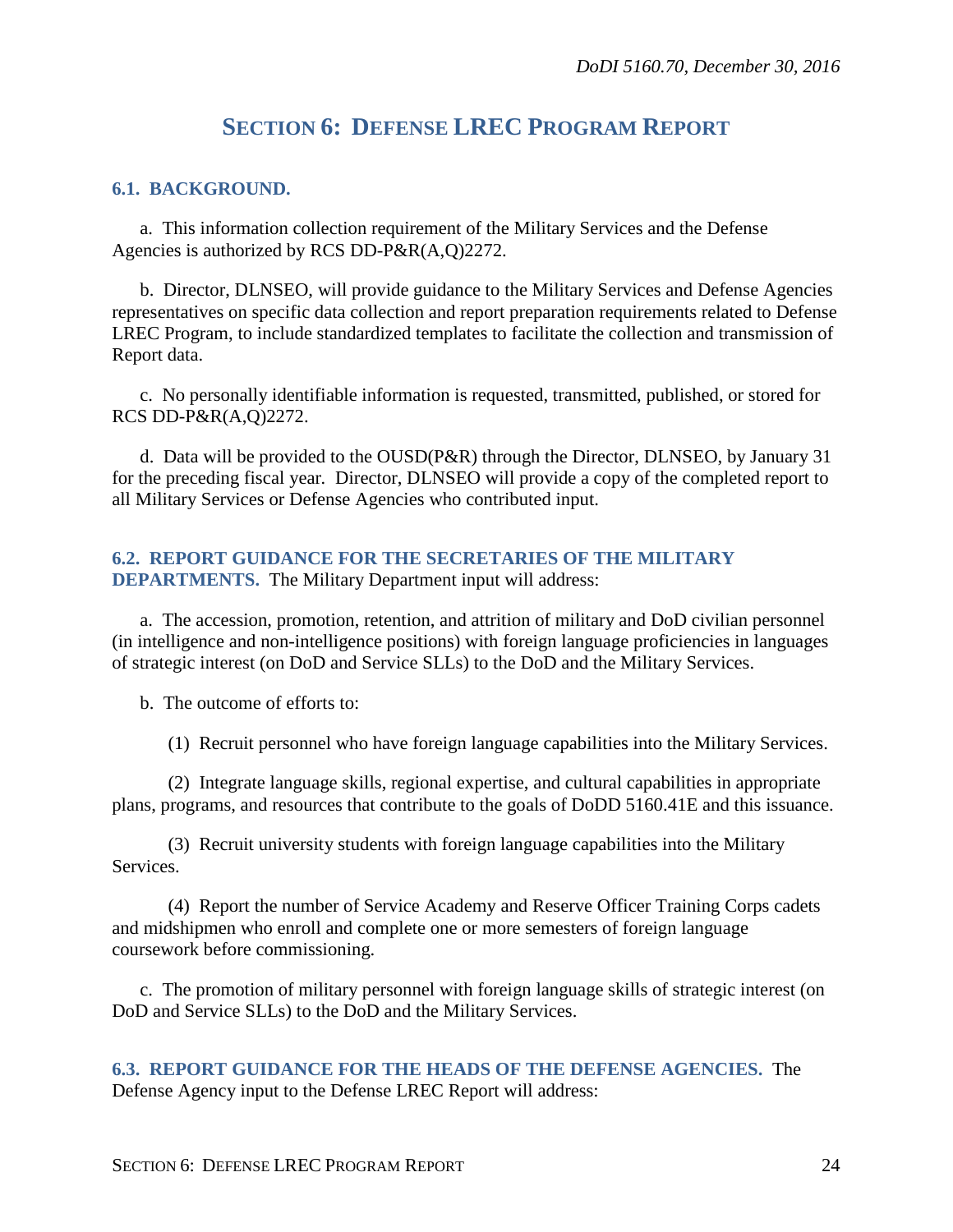a. The accession, promotion, retention, and attrition of civilian personnel (in intelligence and non-intelligence positions) with foreign language proficiencies in languages of strategic interest to the Defense Agencies and the DoD.

b. The outcome of efforts to:

(1) Recruit civilian personnel (to intelligence and non-intelligence positions) who have foreign language capabilities into their Defense Agency.

(2) Integrate language, regional expertise, and cultural capabilities in appropriate plans, programs, and resources that contribute to the goals of DoDD 5160.41E and this issuance.

(3) Recruit university students with foreign language capabilities into their Defense Agency.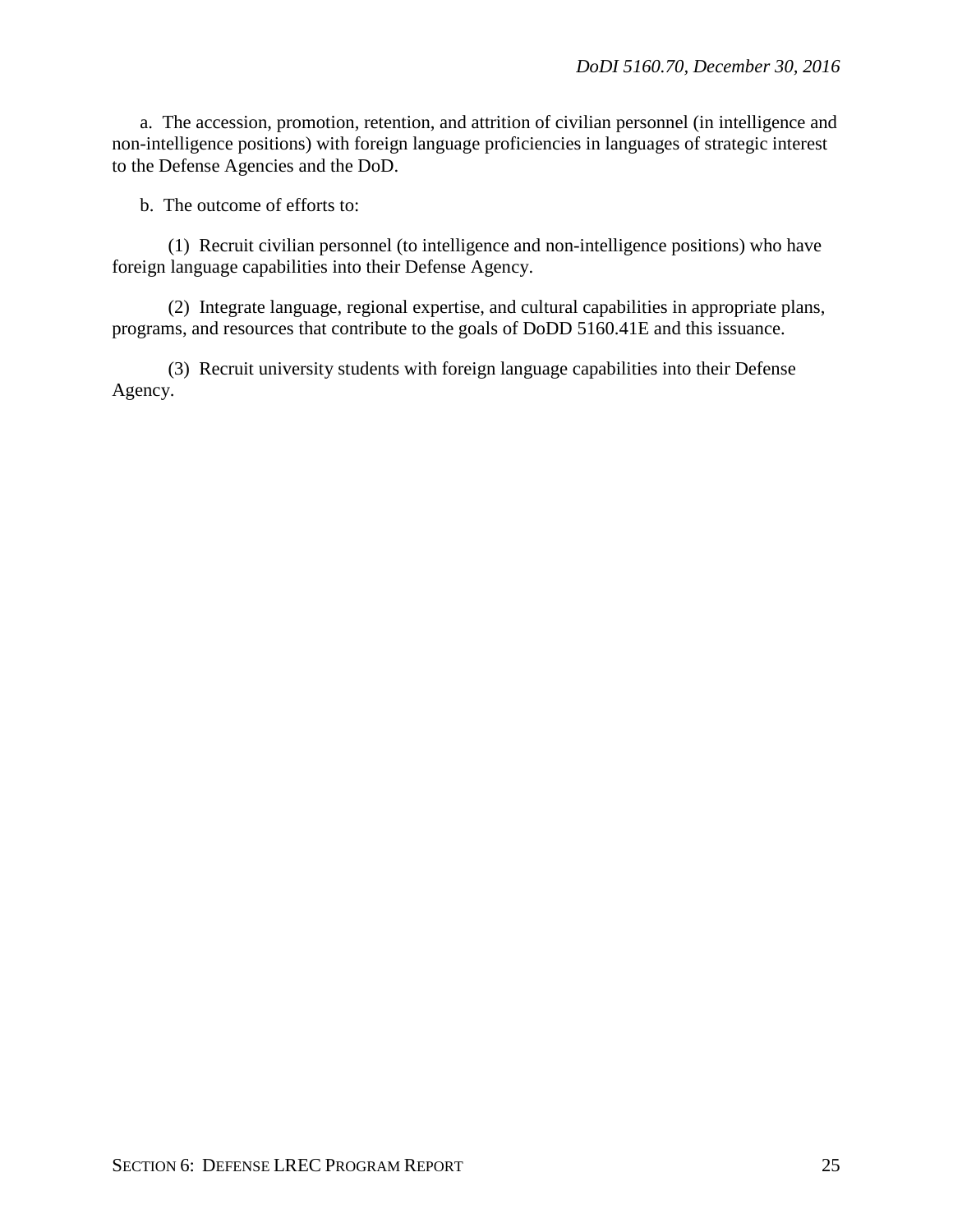### <span id="page-25-0"></span>**SECTION 7: REGIONAL PROFICIENCY (RP) SKILL LEVEL GUIDELINES**

#### <span id="page-25-1"></span>**7.1. INTRODUCTION AND OVERVIEW.**

a. The USD(P&R) has developed six RP level guidelines that describe the general characteristics and skill sets that one might expect in DoD personnel rated at that particular RP level. These descriptions allow for rapid identification of personnel with experience and background in a desired region. The attributes are not absolute; rather, the guidelines allow for the possibility that personnel with varied backgrounds can be in the same RP category. These experience guidelines are intended to assist Service and Defense Agency personnel to identify their members who possess RP expertise. CCDRs articulate their regional expertise personnel requirements using the Capabilities-Based Requirements Identification Process discussed in the CJCSI 3126.01A. All ILR FLP skill levels cited in Paragraphs 7.2.h., 7.3.h., 7.4.h., and 7.5.f., reference the combination of any two modalities (listening, reading, or speaking) at the Secretaries of the Military Departments' determination (Paragraphs 7.6.e. and 7.7.e. only address the ILR speaking proficiency). See Table 2 (in Section 9) for the applicable DMDC references needed to report foreign language and regional proficiencies in the prescribed format. The guidelines allow DoD to identify personnel that might fit these regional needs and assist in:

(1) Describing military and civilian RP capabilities in the DoD inventory at the individual level.

(2) Developing initial RP curricula at Service and Joint Professional Military Education schools and informing RP training requirements throughout the DoD Components.

(3) Assessing DoD-wide RP capabilities.

b. The six RP skill levels represent an individual's awareness and understanding of the historical, political, cultural, sociological, economic, and geographic factors of a foreign country or specific global region.

c. RP Levels 3 through 5 include:

(1) Knowledge of U.S. strategic and operational objectives in the country or region.

(2) The ability to conduct critical analysis in applying all aspects of national power across the full range of military operations to achieve desired outcomes in the country or region.

#### <span id="page-25-2"></span>**7.2. RP LEVEL 5 (EXPERT).** An individual at RP Level 5:

a. Will typically have a minimum of 7 years of experience living or working in an area of specialization or focused on a country or region at least 85 percent of that time.

b. Demonstrates a complete understanding of issues and trends particular to an area of specialization. Anticipates problems or issues and develops solutions.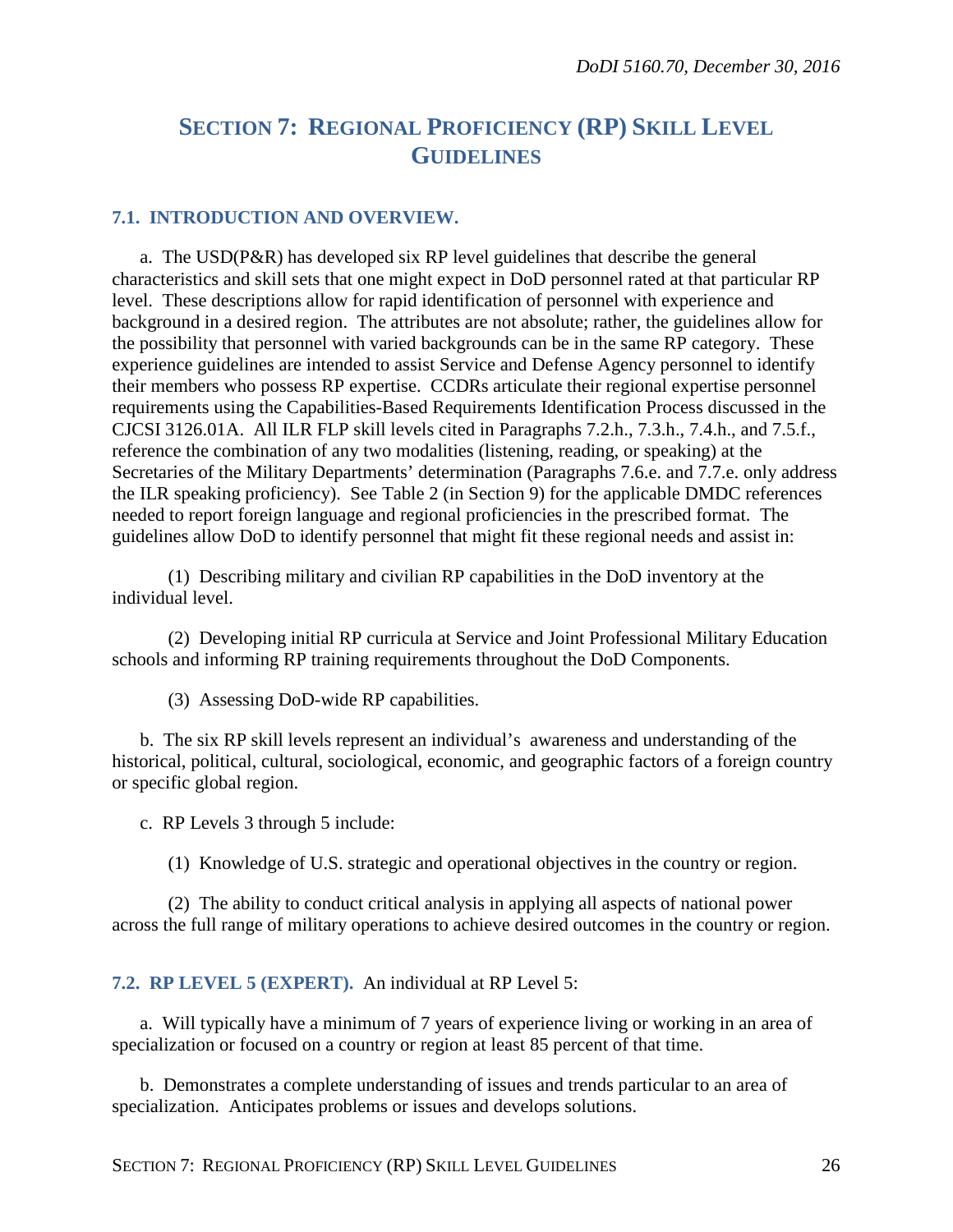c. Operates or has the regional knowledge that is functionally equivalent to a collegeeducated native person from the same region. Can discuss the political structure, history, economics, and religion of the country in the context of abstract theories, and can apply these theories to explain or assess behavior.

d. Has extensive experience with meetings, briefings, or negotiations involving senior host nation officials. Experiences may also include security cooperation activities with host nation forces.

e. May have completed an assignment as a team leader or major contributor to a national intelligence estimate or a theater campaign plan related to a region or country.

f. In lieu of extensive operational experience from in-country assignments, has significant knowledge based on a combination of advanced post-graduate education, advanced research, teaching, publishing, seminars, travel, and specialized professional experience.

g. Has the cultural knowledge of someone who is treated like a native by natives of the country and is considered very close to being their equal. Only a few, obscure, infrequent, or out-of-the way practices would be unknown.

h. Almost always has ILR level 3+ or higher proficiency in at least one of the languages spoken in the country or region.

<span id="page-26-0"></span>**7.3. RP LEVEL 4 (SENIOR PROFESSIONAL).** An individual at RP Level 4:

a. Will typically have 4 to 7 years of experience working in an area of specialization or focused on a country or region at least 75 percent of that time.

b. Has a deeper knowledge and understanding of most of the components of a region or country than many or even most natives of the country. Can create and defend novel viewpoints regarding the subject matter; knows the pros and cons of these viewpoints. Consistently identifies deficiencies that affect knowledge of the subject area. Designs, advises, or implements appropriate solutions.

c. Has significant experience with meetings, briefings or negotiations involving senior host nation officials. Experiences may also include security cooperation activities with host nation officials.

d. Has significant experience developing or drafting policy-related documents or providing major input to such documents.

e. Has significant experience working directly with senior U.S. military officers or directly with senior U.S. country or regional policy officers on programs that significantly affect U.S. policy in a country or region.

f. Routinely writes and delivers substantive briefings on aspects of the region or country. Knowledge comes from a combination of advanced graduate education, seminars, research,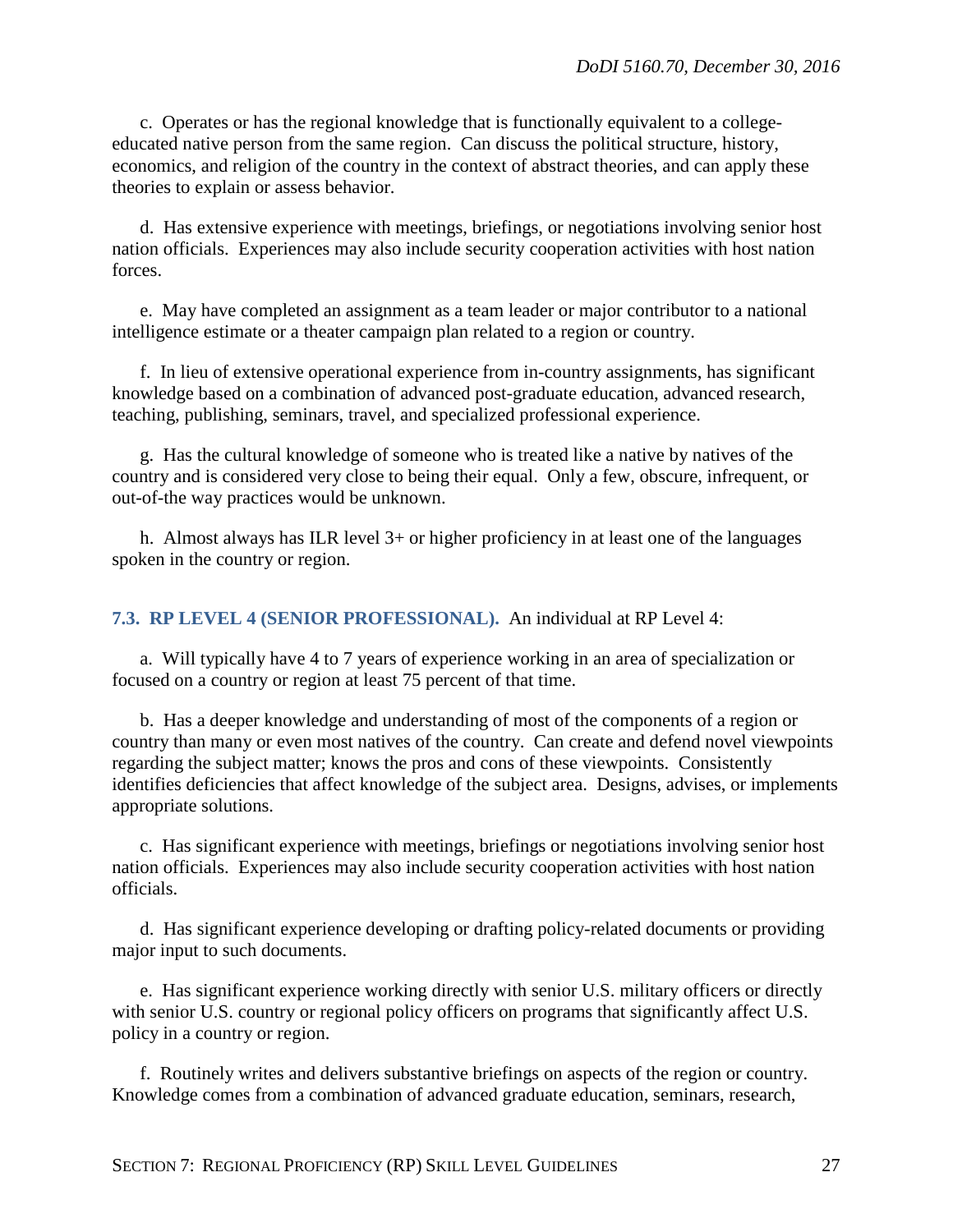teaching, publishing, area studies courses, in-country assignments, travel, mentoring, specialized professional experience or significant personal interactions after the age of majority.

g. Has cultural knowledge and experience that allows the individual to blend in easily in the culture.

h. Almost always has ILR level 2+ or higher proficiency in one of the languages spoken in the country or region or ILR level 2 proficiency in a second regional language.

### <span id="page-27-0"></span>**7.4. RP LEVEL 3 (PROFESSIONAL).** An individual at RP Level 3:

a. Will typically have 2 to 4 years of experience working in an area of specialization or focused on a country or region at least 75 percent of that time.

b. Is viewed as a knowledgeable resource for issues and trends particular to a region or area of specialization. Will have knowledge from a combination of education, military experience, area studies courses, in-country assignments, travel, mentoring, and specialized professional experience.

c. Has experience initiating the development or drafting of region related requirementsdocuments and takes the lead in responding to regional requirements made by others.

d. Writes and presents overviews or focused briefings based on a region or area of specialization.

e. Has experience working directly with senior U.S. military officers or directly with senior U.S. country or regional policy officers on programs that significantly affect U.S. policy in a country or region.

f. Has cultural experience that reflects the knowledge of someone who has lived in a region or country for one year or more; has been immersed in the culture.

g. Has an ILR level 2, 2+ to ILR level 3 proficiency in at least one language spoken in the country or region (if there is one) or ILR level 1+ proficiency in a second regional language.

<span id="page-27-1"></span>**7.5. RP LEVEL 2 (ASSOCIATE).** An individual at RP Level 2:

a. Will typically have 2 to 4 years of experience working in an area of specialization or focused on a country or region at least 75 percent of the time.

b. Is viewed as a knowledgeable and valuable resource for issues and trends particular to a region or area of specialization. Will have knowledge from a combination of education, military experience, area studies courses, in-country assignments, travel, mentoring, and specialized professional experience.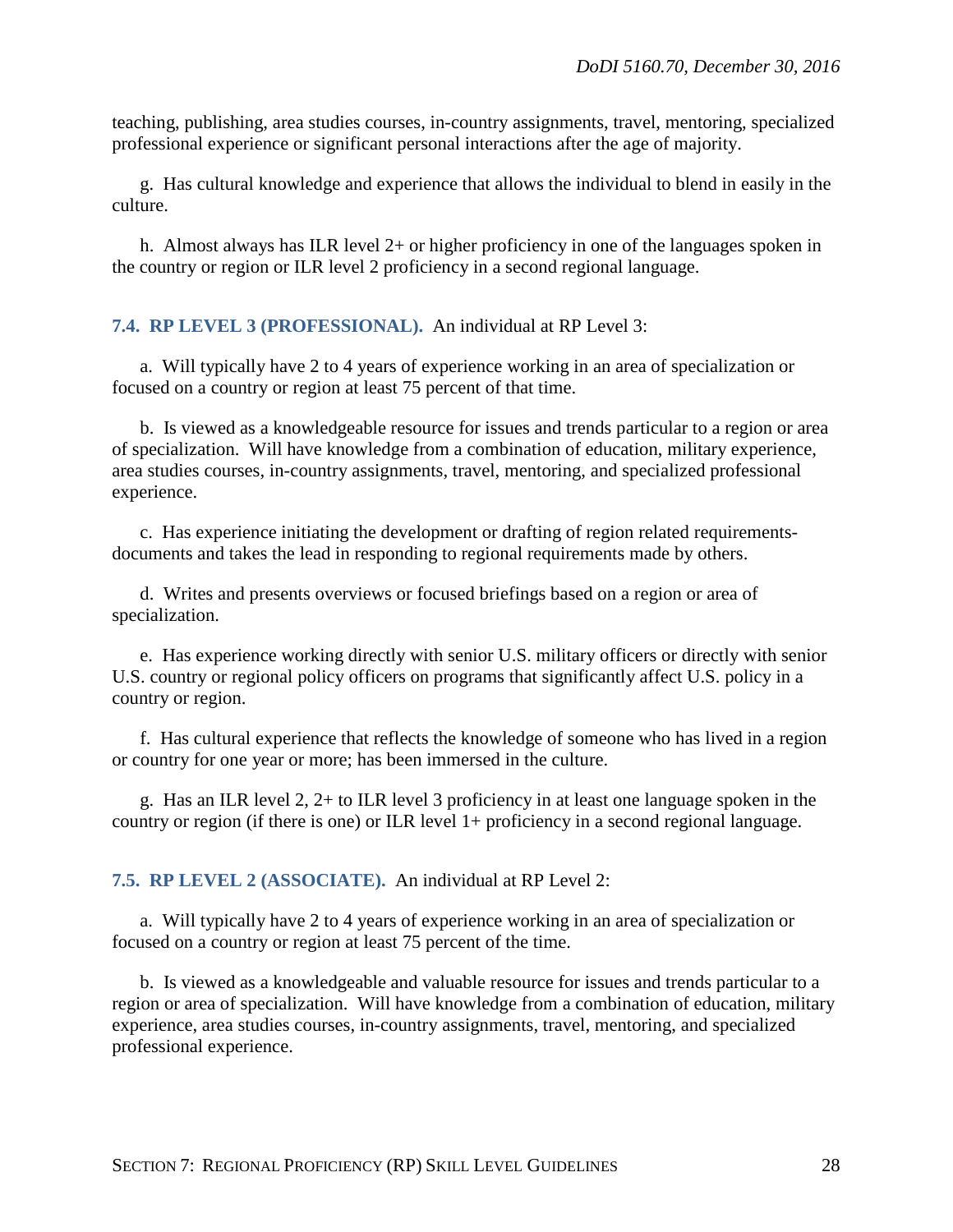c. Demonstrates in-depth understanding of a specific subject area and directly related factors that affect or influence that area. Has enough knowledge of the region to make judgments about it and back them up with arguments.

d. Writes and presents overviews or focused briefings based on area of specialization.

e. Has the cultural experience that reflects the knowledge of someone who has lived in a region or country for one year or more and has been immersed in the culture.

f. Is likely to have ILR level 1+ to ILR level 2 proficiency in at least one language spoken in the country or region.

#### <span id="page-28-0"></span>**7.6. RP LEVEL 1 (NOVICE).** An individual at RP Level 1:

a. Will have limited exposure to the country, region, or area of specialization and less than one year of experience.

b. Will have knowledge from a combination of education and military experience, area studies, in-country assignments, travel, and specialized professional experience.

c. Demonstrates beginning ability to research and write summaries of events, but has limited ability to explain why the events are significant.

d. Has some level of proficiency related to a job that has relevance to a country, region, or issue, but has very limited knowledge about the country, region, or issues.

e. Has a basic survival-level understanding of the culture(s) and may have equally basic oral communication skills in the official language(s) (ILR 1 (elementary proficiency) in speaking).

#### <span id="page-28-1"></span>**7.7. RP LEVEL 0+ (PRE-NOVICE).** An individual at RP Level 0+:

a. Is aware of basic facts about the country, region, or culture: location, size, neighboring countries, primary language, and some facts about the government, major personalities, religion and some recent history.

b. Knows some facts about the relationship between the region and the United States and is familiar with major social norms (e.g., "do's and don'ts").

c. May have received familiarization training about the region or country. Total exposure to learning about the country, region, or culture is likely to have been brief, possibly immediately prior to assignment or arrival in the region. May have briefly visited the country or region or have known someone from the culture.

d. Needs assistance in understanding or dealing with nearly every situation involving the country or culture.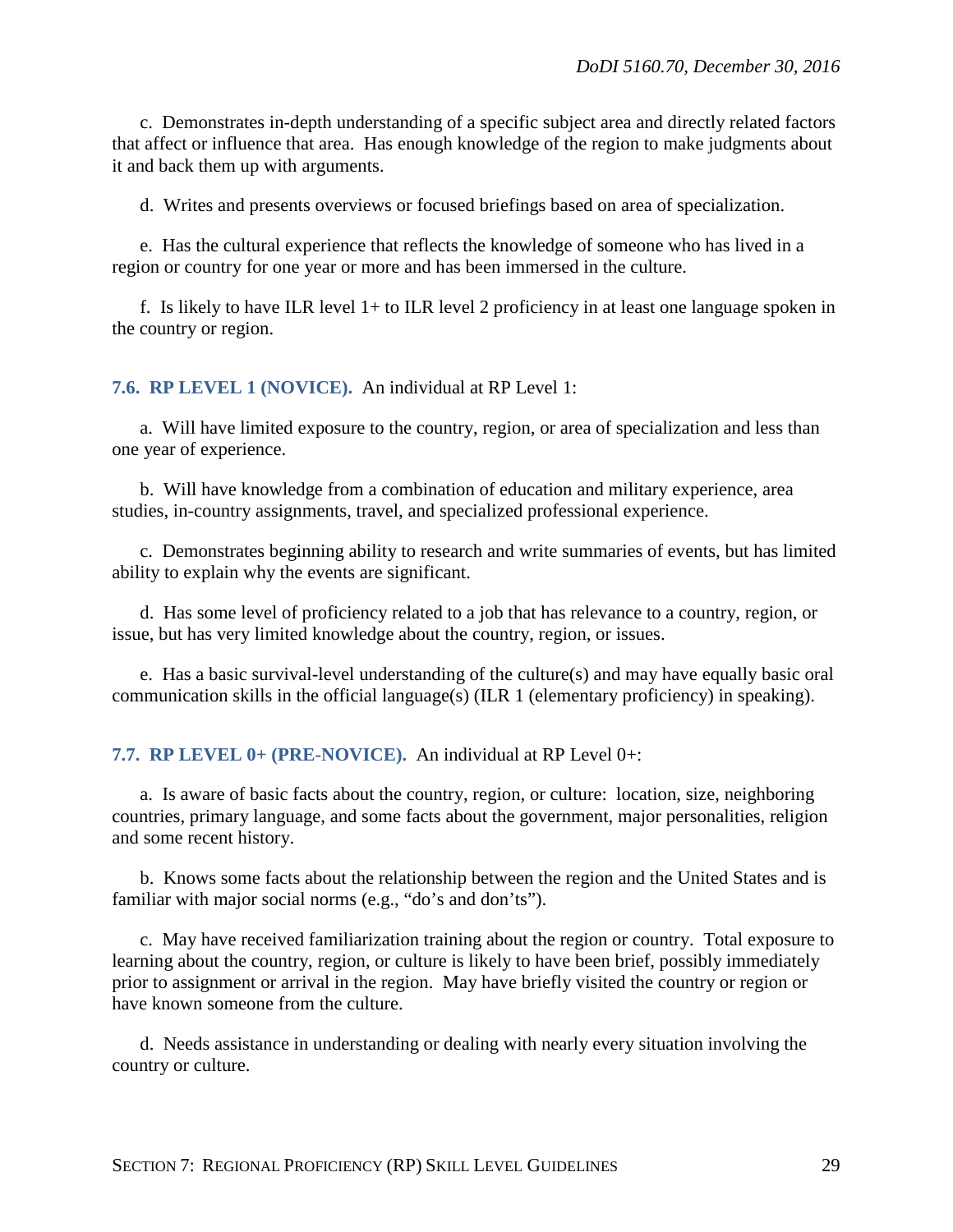e. May have basic communication skills such as a few common greetings in the official language of the region and some other words or phrases (e.g., "how much?" or "where is?") (i.e., ILR 0+ (memorized proficiency) in speaking).

f. Will have difficulty understanding responses in the language if not accompanied by gestures and drawings.

#### <span id="page-29-0"></span>**7.8. DODI 5160.70 AND CJCSI 3126.01A RP SKILL LEVEL CROSSWALK.** CJCSI

3126.01A is a similar Joint Staff LREC document that has RP Skill Levels and terminology different than those in this instruction. Table 1 is a crosswalk between the two publications that allows the Military Services and Defense Agencies to view the comparison of those associated RP skill levels. Consult the CJCSI 3126.01A for definitions of the RP skill levels of Basic, Fully Proficient, and Master.

|                              | Table 1. Dudt stud, dann Cacol stzu.dta ist omil level clusswain |
|------------------------------|------------------------------------------------------------------|
| DoDI 5160.70 RP Skill Levels | CJCSI 3126.01A RP Skills Levels                                  |
| $0+$ (Pre-Novice)            | <b>Basic</b>                                                     |
| 1 (Novice)                   | Basic and Fully Proficient                                       |
| 2 (Associate)                | <b>Basic and Fully Proficient</b>                                |
| 3 (Professional)             | <b>Fully Proficient and Master</b>                               |
| 4 (Senior Professional)      | <b>Fully Proficient and Master</b>                               |
| 5 (Master)                   | Master                                                           |

### **Table 1. DoDI 5160.70 and CJCSI 3126.01A RP Skill Level Crosswalk**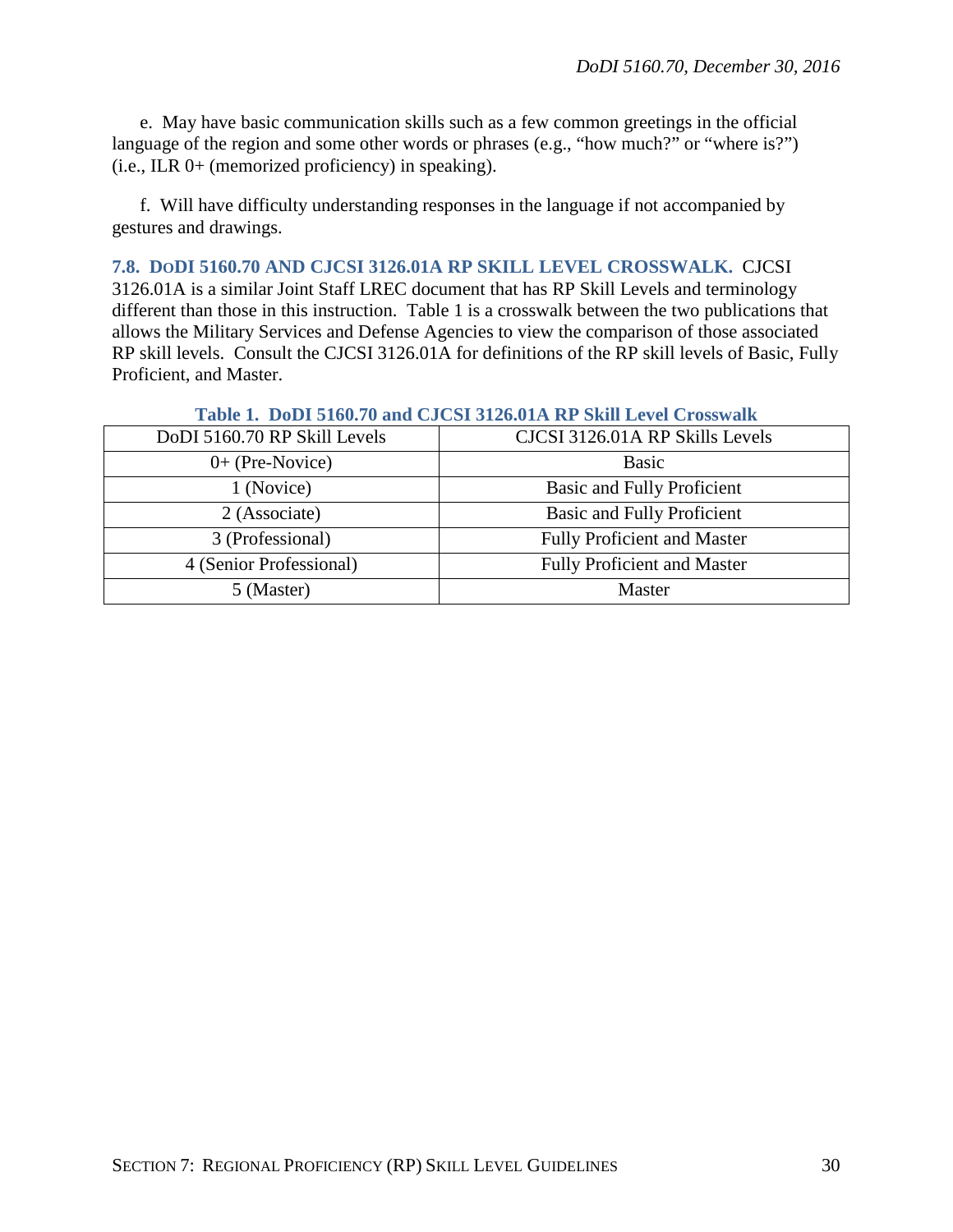### <span id="page-30-0"></span>**SECTION 8: CULTURE COMPETENCIES AND ASSOCIATED LEARNING GUIDELINES**

<span id="page-30-1"></span>**8.1. INTRODUCTION.** The USD(P&R) has developed a framework of initial culture-general competencies to provide a training guideline for integrating culture into education and training curricula of the DoD Components. This competency-based framework can provide a baseline to inform career-long cultural sustainment and enhancement education and training programs across the DoD. This career-based cultural education and training continuum will provide the DoD with the requisite cultural knowledge, skills and abilities to deploy, adapt, interact and succeed in a multitude of worldwide missions, regions, and cultures.

### <span id="page-30-2"></span>**8.2. INITIAL CULTURE LEARNING GUIDELINES.**

<span id="page-30-3"></span>**a. Diplomatic Mindset.** The individual has to:

(1) Be aware of his or her world perspective and mission relevance in a cultural context.

(2) Recognize that the purpose of building intercultural relationships is to achieve mission objectives.

(3) Manage one's own attitudes towards the culture to accomplish mission-relevant tasks.

(4) Understand how he or she is viewed by members of other cultures.

<span id="page-30-4"></span>**b. Cultural Learning.** The individual has to:

(1) Learn cultural concepts and knowledge to prepare for cultural interactions.

(2) Learn and update one's knowledge from ongoing experiences.

(3) Develop reliable sources of cultural information.

(4) Seek out experiences and relationships to advance the understanding of other cultures.

<span id="page-30-5"></span>**c. Cultural Reasoning.** The individual has to:

(1) Possess the ability to make sense of situations or environments and manage unexpected cultural behavior.

(2) Use existing knowledge to develop nuanced explanations of events.

(3) Consider the point-of-view of people who are raised in a different culture when attempting to communicate.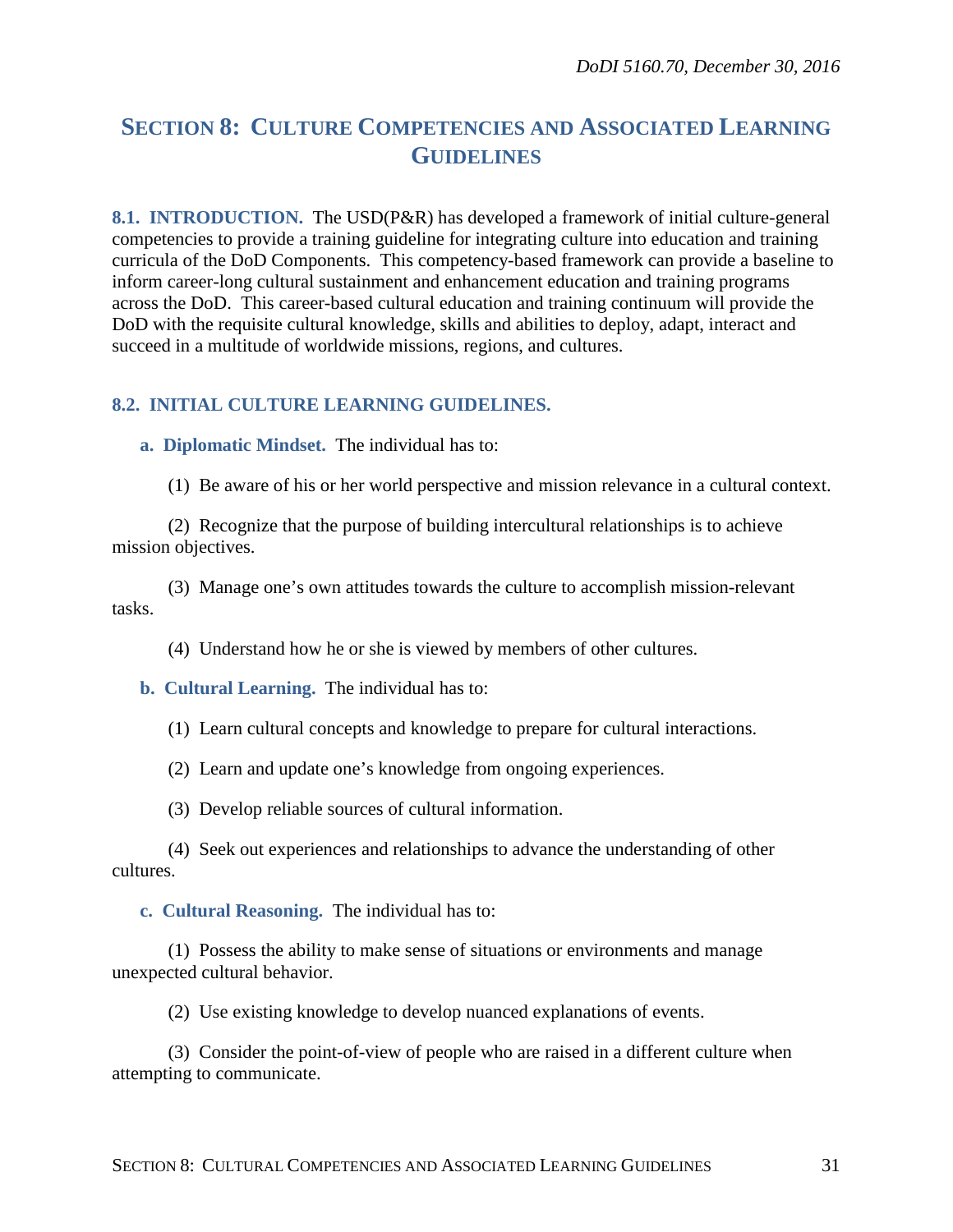(4) Demonstrate an understanding of others' needs and expectations.

<span id="page-31-0"></span>**d. Intercultural Interaction.** The individual has to:

(1) Engage with others even when the cultural interaction and experience is rudimentary and culturally appropriate actions, interactions, and outcomes are uncertain or unknown.

(2) Consider the desired effects to achieve with communication skills only in advance.

(3) Develop and use alternative strategies for achieving communication objectives.

(4) Present him or herself in a way to achieve the intended effects and outcomes.

(5) Anticipate how others of another culture will interpret and react to his or her actions, mannerisms, and attempts to communicate.

### <span id="page-31-1"></span>**8.3. INITIAL CULTURE TRAINING GUIDELINES.**

a. Initial culture training is required for:

(1) All newly accessed Active duty personnel and Reserve Component personnel. These personnel should receive initial culture training before the completion of their first year of Active duty or Reserve Component affiliation.

(2) All newly accessed DoD civilian personnel and especially those who, regardless of length of federal service, interface with foreign personnel as part of their duties or functional area skill requirements. These personnel should receive initial culture instruction at the discretion of the Military Services or Defense Agencies to which they are assigned, but should complete the training no later than the completion of the first year of federal service.

b. Culture education sustainment and enhancement (to include Professional Military Education and civilian TE&PD)) and training opportunities should be made available throughout the Service member's and DoD civilian's career life cycle.

c. All culture training successfully completed by Active and Reserve Component personnel and DoD civilians will be captured in the appropriate training databases and maintained so as to be readily searched for and retrieved using data querying processes.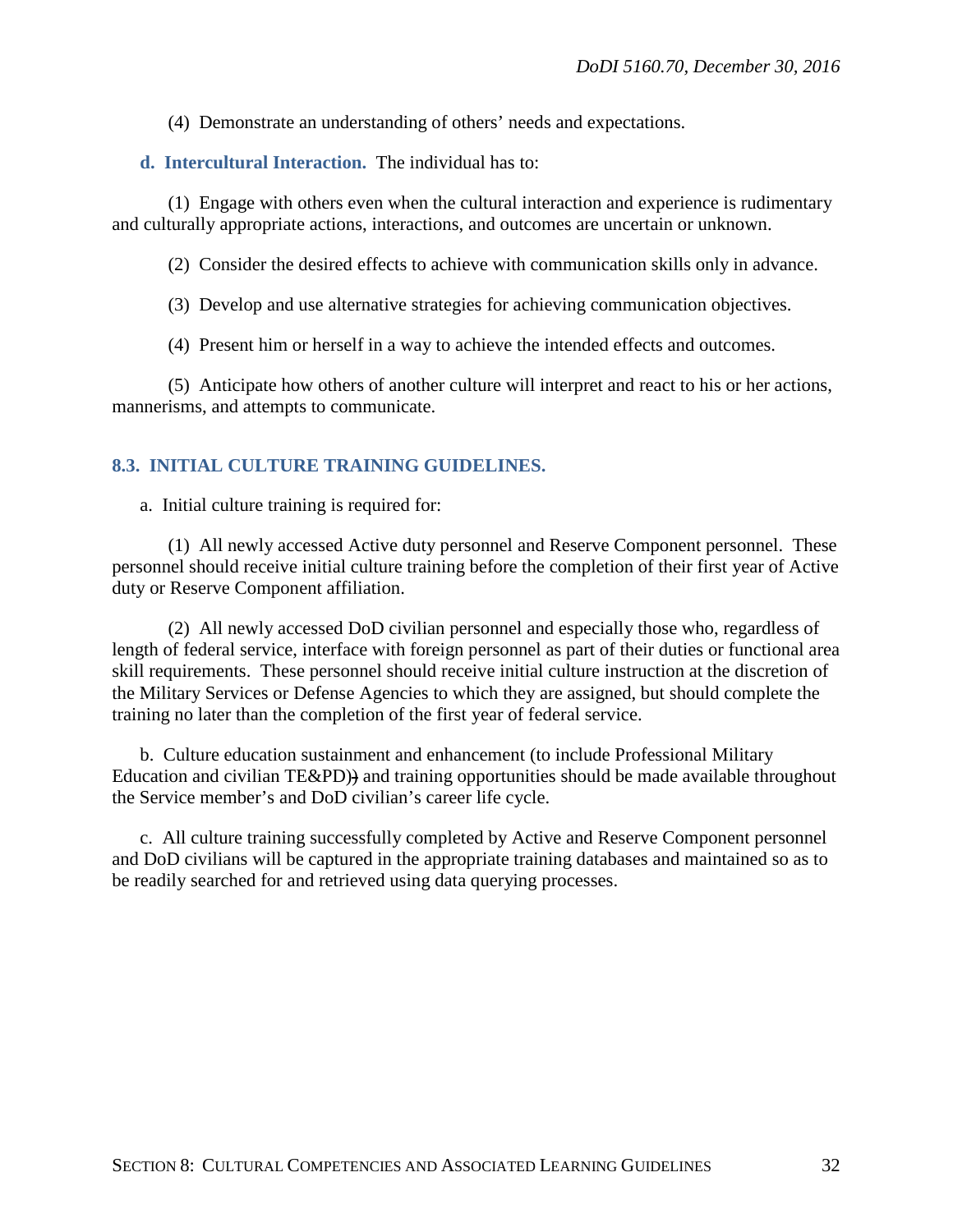## <span id="page-32-0"></span>**SECTION 9: DEFENSE LREC PROGRAM DATA SUBMISSION REFERENCE AID**

Table 2 highlights the FLP and RP data required for submission to DMDC or DLNSEO listed by category of Active Duty, Reserve Component, and DoD civilian personnel and its governing reference.

| Reference                                                                                                                                                               | <b>Active Duty</b>                            | Reserve                                              | DoD Civilian       | DoD Civilian (in                    |
|-------------------------------------------------------------------------------------------------------------------------------------------------------------------------|-----------------------------------------------|------------------------------------------------------|--------------------|-------------------------------------|
|                                                                                                                                                                         |                                               | Component                                            | $(in non-$         | intelligence                        |
|                                                                                                                                                                         |                                               |                                                      | intelligence       | positions)                          |
|                                                                                                                                                                         |                                               |                                                      | positions)         |                                     |
|                                                                                                                                                                         |                                               |                                                      |                    |                                     |
| DoDI 1304.02                                                                                                                                                            | Section I (Block 13)                          |                                                      |                    |                                     |
|                                                                                                                                                                         | of DD Form 1966/3,                            |                                                      |                    |                                     |
|                                                                                                                                                                         | "Record of Military                           |                                                      |                    |                                     |
|                                                                                                                                                                         | Processing"                                   |                                                      |                    |                                     |
|                                                                                                                                                                         | (Accession) FLP                               |                                                      |                    |                                     |
| DoDM 1336.05                                                                                                                                                            | <b>Enclosure 2 Country Codes</b>              |                                                      |                    |                                     |
|                                                                                                                                                                         | <b>Enclosure 4 Education Discipline Codes</b> |                                                      |                    |                                     |
|                                                                                                                                                                         | Enclosure 6 Language Trigraphs (Note 1)       |                                                      |                    | Submitted by                        |
| DoDI 1336.05                                                                                                                                                            | Enclosure 4, Table,                           |                                                      |                    | Services and Defense                |
|                                                                                                                                                                         | Fields 7 & 9, Positions                       |                                                      |                    | Agencies to Office of               |
|                                                                                                                                                                         | 071-130 (FLP),                                |                                                      |                    | the Director of                     |
|                                                                                                                                                                         | Enclosure 4 Fields 7                          |                                                      |                    | National Intelligence<br>via annual |
|                                                                                                                                                                         | & 10 Positions 071-                           |                                                      |                    |                                     |
|                                                                                                                                                                         | 073 (Defense                                  |                                                      |                    | Intelligence                        |
|                                                                                                                                                                         | Language Aptitude                             |                                                      |                    | Authorization Act<br>Data Call      |
| Volume 4 of DoDI                                                                                                                                                        | <b>Battery Score)</b>                         |                                                      |                    |                                     |
|                                                                                                                                                                         |                                               |                                                      | Appendix 1 to      |                                     |
| 1444.02                                                                                                                                                                 |                                               |                                                      | Enclosure 2 (Table |                                     |
|                                                                                                                                                                         |                                               |                                                      | 1, Section 1) Data |                                     |
|                                                                                                                                                                         |                                               |                                                      | Fields 11a-h (FLP) |                                     |
|                                                                                                                                                                         |                                               |                                                      | and (Table 1,      |                                     |
|                                                                                                                                                                         |                                               |                                                      | Section 3) 13a-d   |                                     |
| DoDI 5160.70                                                                                                                                                            |                                               | See Section 6 (Defense LREC Report) of this issuance | (RP)               |                                     |
| Volume 1 of                                                                                                                                                             |                                               | Appendix to                                          |                    | Submitted by                        |
| DoDM 7730.54                                                                                                                                                            |                                               | Enclosure 10, Table                                  |                    | Services and Defense                |
|                                                                                                                                                                         |                                               | 11, Data Fields 9a-f                                 |                    | Agencies to Office of               |
|                                                                                                                                                                         |                                               | (FLP); 10 (Defense                                   |                    | the Director of                     |
|                                                                                                                                                                         |                                               | Language Aptitude                                    |                    | National Intelligence               |
|                                                                                                                                                                         |                                               | Battery); 12a-b (RP)                                 |                    | via annual                          |
| Volume 2 of                                                                                                                                                             |                                               |                                                      |                    | Intelligence                        |
| DoDM 7730.54                                                                                                                                                            |                                               | Enclosure 19, Table<br>21, Language                  |                    | Authorization Act                   |
|                                                                                                                                                                         |                                               | Trigraphs (Note 1)                                   |                    | Data Call                           |
|                                                                                                                                                                         |                                               |                                                      |                    |                                     |
| Note 1: The most current foreign language digraph and trigraph codes are available at website:<br>http://www.prim.osd.mil/Documents/DoD-Langauge-Code-List-Nov-2014.pdf |                                               |                                                      |                    |                                     |
|                                                                                                                                                                         |                                               |                                                      |                    |                                     |

**Table 2. Reportable Defense LREC Program Data (Resources and Fields of Interest)**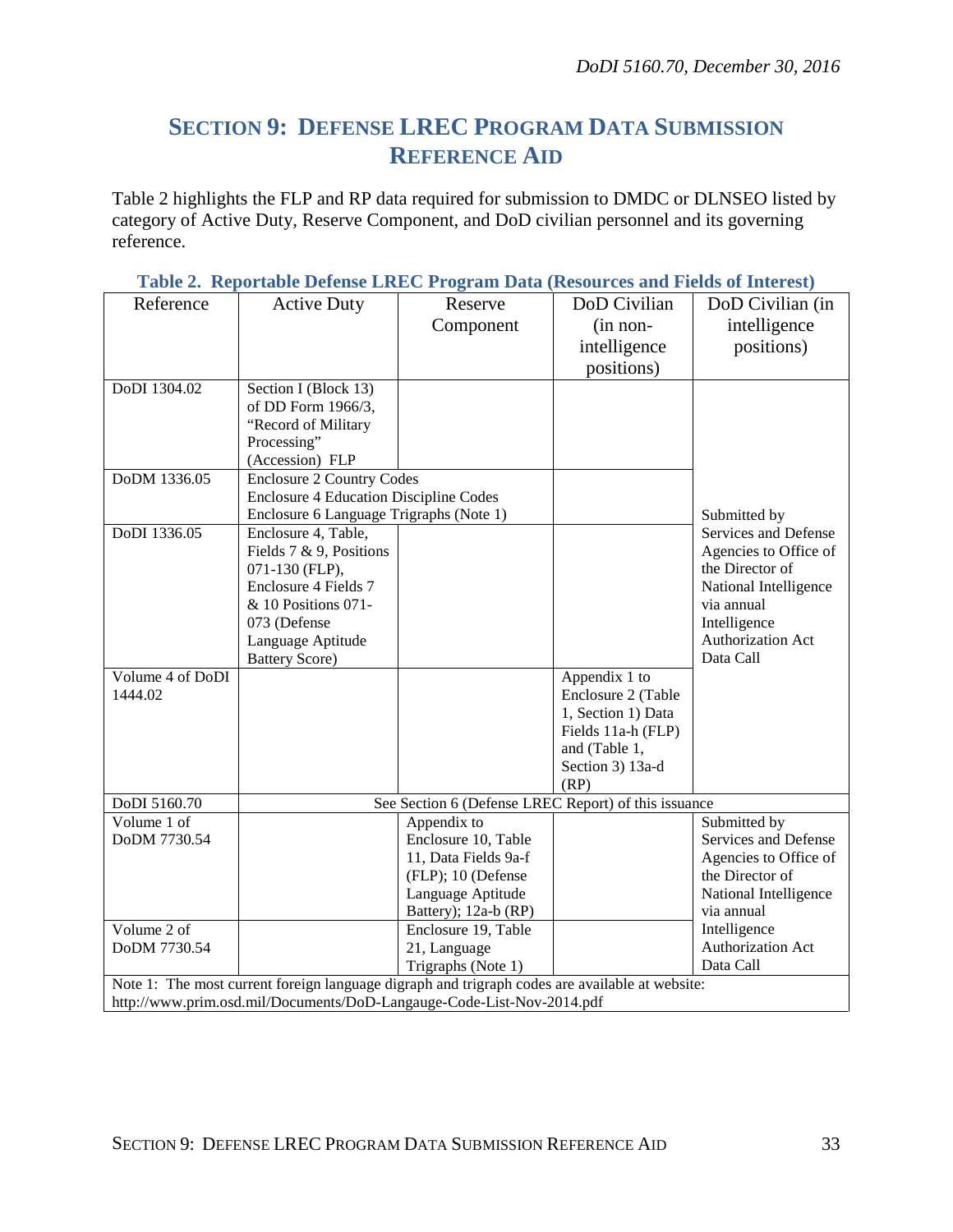## <span id="page-33-0"></span>**SECTION 10: DLSC SLA OR DLSC REPRESENTATIVE DESIGNATION LETTER FORMAT**

### **Figure 1. DLSC SLA or DLSC Representative Designation Letter Format** OFFICIAL LETTERHEAD

[Date]

### MEMORANDUM FOR DEPARTMENT OF DEFENSE SENIOR LANGUAGE AUTHORITY

Subject: Designation of DLSC [designee's organization's name] Senior Language Authority [or Representative]

1. In accordance with DoD Directive 5160.41E, I designate [designee's rank, full name, Service, if applicable], [organization billet title of designee], as the [organization name] Senior Language Authority [or Representative]. He/she will represent the [organization name] on the DLSC.

2. [Designee's grade and last name] contact information is as follows:

- a. Title: [designee's organization billet title]
- b. Address: [organization's mailing address]
- c. Telephone Number: [(XXX) XXX-XXXX]
- d. E-Mail Address: [\[designee's](mailto:jean.p.jones12.mil@mail.mil) e-mail address]

3. Please direct all SLA/Representative-level correspondence to [rank, organization's new SLA or Representative's last name] with a courtesy copy to [designee's first and last name and organization's billet title of the designee's assistant]. Insert the assistant's e-mail address.

4. The [organization's name] Defense Language Action Panel (DLAP) representative is [DLAP representative's first and last name, organization billet title, e-mail address and telephone number].

> A. B. LREC Vice Admiral, USN Organization Title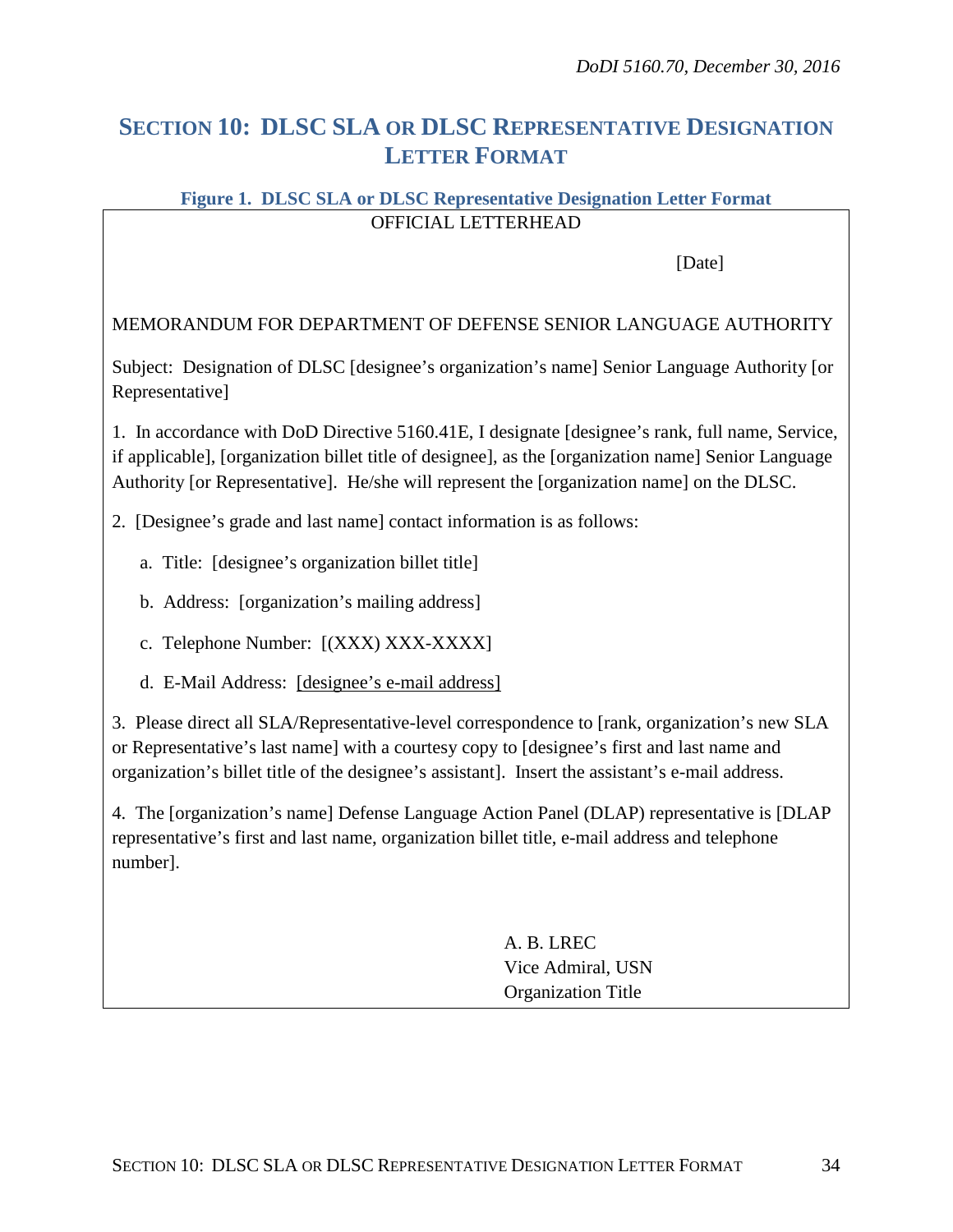## **SECTION 11: ROLE OF THE CLPM**

<span id="page-34-0"></span>**GENERAL CLPM DUTIES.** The Military Service Chiefs, under the authority, direction, and control of the Secretaries of the Military Departments, will ensure commands or units with foreign language coded billets establish a command language program and designate a CLPM. CLPMs:

a. Serve as the command's/unit's principal assistant for FLP training for assigned language professionals and language skilled individuals (hereafter collectively referred to as linguists), to include managing non-resident foreign language refreshers, and sustainment/enhancement proficiency programs.

b. Develop and execute command/unit language training plans in support of operational objectives and contingency plans and devise individual linguist training plans.

c. Support pre-deployment training requirements by coordinating with DLIFLC or the respective Service language office to obtain foreign language instructor support and training material, as required.

d. Develop classroom requirements and funding requests based on LREC training priorities.

e. Maintain a record of language training events and participation.

f. Periodically evaluate the effectiveness of foreign language instruction and the overarching training program.

g. Advise the command or unit leader on linguist retention issues and incentives, and facilitate accurate FLP Bonus payments to qualified linguists.

h. Chair the commander's or unit's Language Council to provide recommendations regarding the maintenance and the improvement of FLP within the command or unit.

i. Attend one of the CLPM courses offered throughout the year by the Commandant, DLIFLC, Service designated CLPM course, or CDRUSSOCOM course, as appropriate.

j. Remain current on foreign language issues through continued contact with the appropriate CLPM community and periodic refresher training at the DLIFLC-sponsored CLPM Workshop or Advanced Competencies Course for SO Forces Language Program Managers, as appropriate.

k. Ensure all language capable Service members at the command or unit regularly test in accordance with Service testing policies.

1. Provide regular reports on language readiness to the command or unit leadership. At a minimum, these reports will include languages and language proficiency levels, currency on language tests, and language training conducted for improvements to language readiness, as applicable.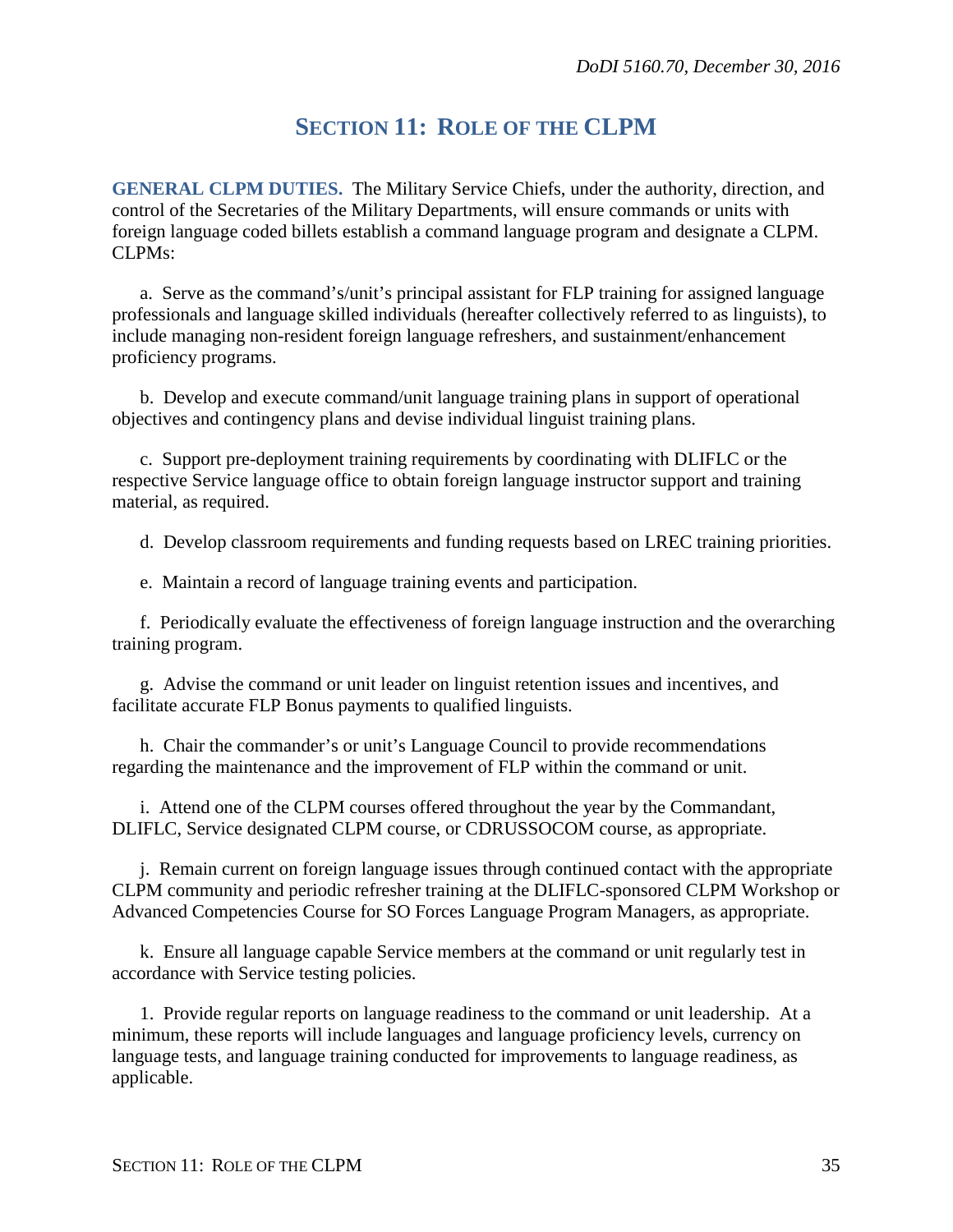# **GLOSSARY**

### <span id="page-35-1"></span><span id="page-35-0"></span>**G.1. ACRONYMS.**

| <b>AFOT</b>         | <b>Armed Forces Qualification Test</b>                             |
|---------------------|--------------------------------------------------------------------|
| <b>AMETL</b>        | <b>Agency Mission-essential Task List</b>                          |
| <b>APR</b>          | <b>Annual Program Review</b>                                       |
| ASD(R)              | <b>Assistant Secretary of Defense for Readiness</b>                |
|                     |                                                                    |
| <b>CCDR</b>         | <b>Combatant Commander</b>                                         |
| <b>CCMD</b>         | <b>Combatant Command</b>                                           |
| <b>CDRUSSOCOM</b>   | Commander, United States Special Operations Command                |
| <b>CJCS</b>         | Chairman of the Joint Chiefs of Staff                              |
| <b>CJCSI</b>        | Chairman of the Joint Chiefs of Staff Instruction                  |
| <b>CLA</b>          | cryptologic language analyst                                       |
| <b>CLPM</b>         | command language program manager                                   |
| <b>CLS</b>          | <b>Contract Linguist Support</b>                                   |
| <b>CSA</b>          | <b>Combat Support Agencies</b>                                     |
|                     |                                                                    |
| <b>DCAPE</b>        | Director, Cost Assessment and Program Evaluation                   |
| <b>DCIPS</b>        | Defense Civilian Intelligence Personnel System                     |
| <b>DIA</b>          | Defense Intelligence Agency                                        |
| <b>DIRNSA/CHCSS</b> | Director, National Security Agency/Chief, Central Security Service |
| <b>DISES</b>        | Defense Intelligence Senior Executive Service                      |
| <b>DISL</b>         | Defense Intelligence Senior Leader                                 |
| <b>DLAP</b>         | Defense Language Action Panel                                      |
| <b>DLIELC</b>       | Defense Language Institute English Language Center                 |
| <b>DLIFLC</b>       | Defense Language Institute Foreign Language Center                 |
| <b>DLNSEO</b>       | Defense Language and National Security Education Office            |
| <b>DLSC</b>         | Defense Language Steering Committee                                |
| <b>DLTP</b>         | Defense Language Testing Program                                   |
| <b>DMDC</b>         | Defense Manpower Data Center                                       |
| DoDD                | DoD directive                                                      |
| <b>DoDHRA</b>       | Department of Defense Human Resources Activity                     |
| DoDI                | DoD instruction                                                    |
| <b>DoDM</b>         | DoD manual                                                         |
|                     |                                                                    |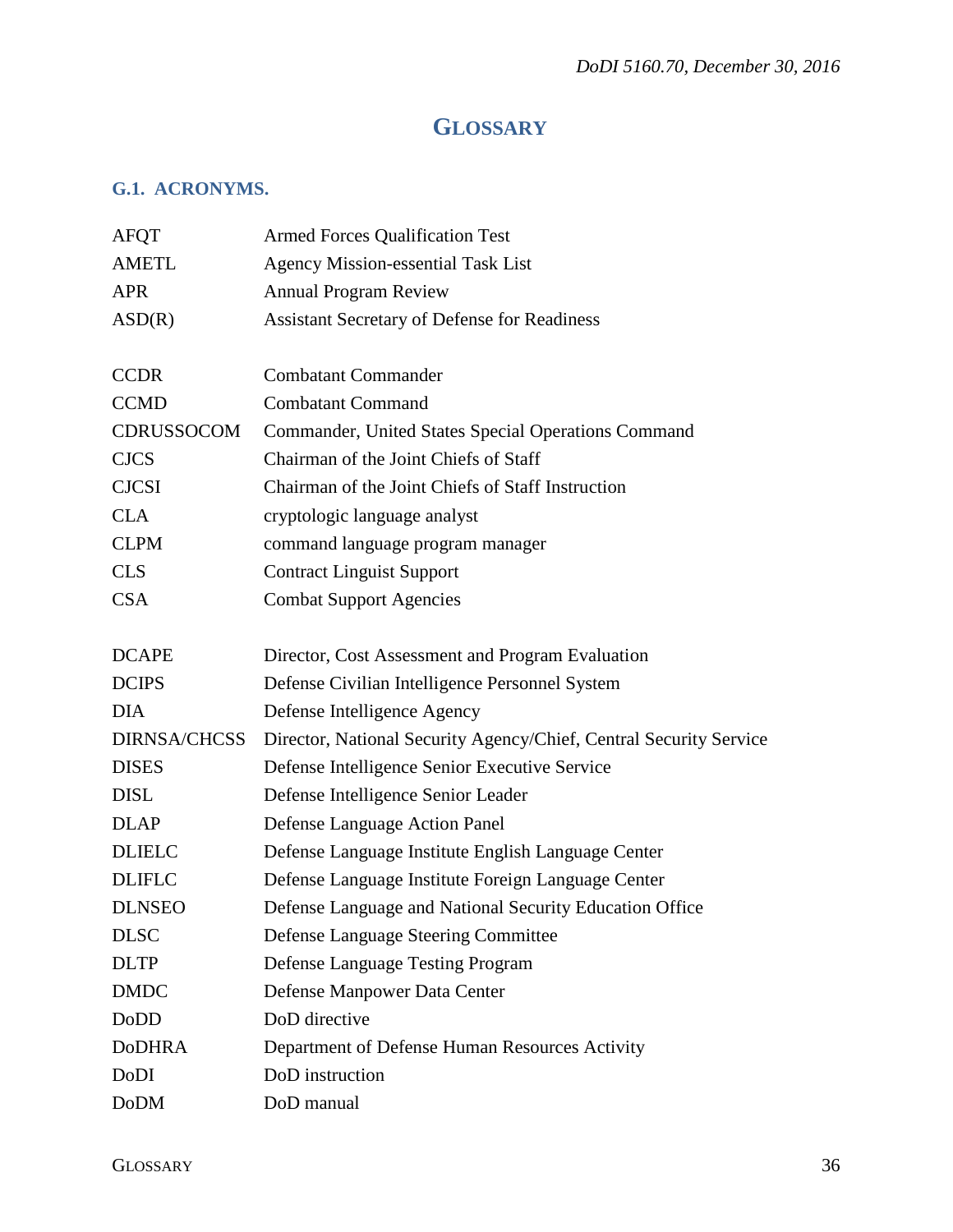| <b>DRRS</b>  | Defense Readiness Reporting System                                                    |  |
|--------------|---------------------------------------------------------------------------------------|--|
| <b>DSCA</b>  | <b>Defense Security Cooperation Agency</b>                                            |  |
| <b>DTRA</b>  | <b>Defense Threat Reduction Agency</b>                                                |  |
| EA           | <b>Executive Agent</b>                                                                |  |
| <b>ECL</b>   | English Comprehension Level                                                           |  |
| <b>ELT</b>   | English language training                                                             |  |
| <b>FLP</b>   | foreign language proficiency                                                          |  |
| GO/FO        | general or flag officer                                                               |  |
| <b>HLT</b>   | human language technology                                                             |  |
| <b>ILR</b>   | <b>Interagency Language Roundtable</b>                                                |  |
| <b>JMETL</b> | Joint Mission-essential Task List                                                     |  |
| L3/R3        | listening and reading modalities at interagency language roundtable 3<br>proficiency  |  |
| <b>LREC</b>  | language, regional expertise, and culture                                             |  |
| LRI          | Language Readiness Index                                                              |  |
| <b>NGA</b>   | National Geospatial-Intelligence Agency                                               |  |
| NSA/CSS      | National Security Agency/Central Security Service                                     |  |
| OUSD(AT&L)   | Office of the Under Secretary of Defense for Acquisition, Technology<br>and Logistics |  |
| OUSD(P)      | Office of the Under Secretary of Defense for Policy                                   |  |
| OUSD(P&R)    | Office of the Under Secretary of Defense for Personnel and Readiness                  |  |
| <b>PSA</b>   | <b>Principal Staff Assistant</b>                                                      |  |
| <b>RCS</b>   | report control symbol                                                                 |  |
| <b>RP</b>    | regional proficiency                                                                  |  |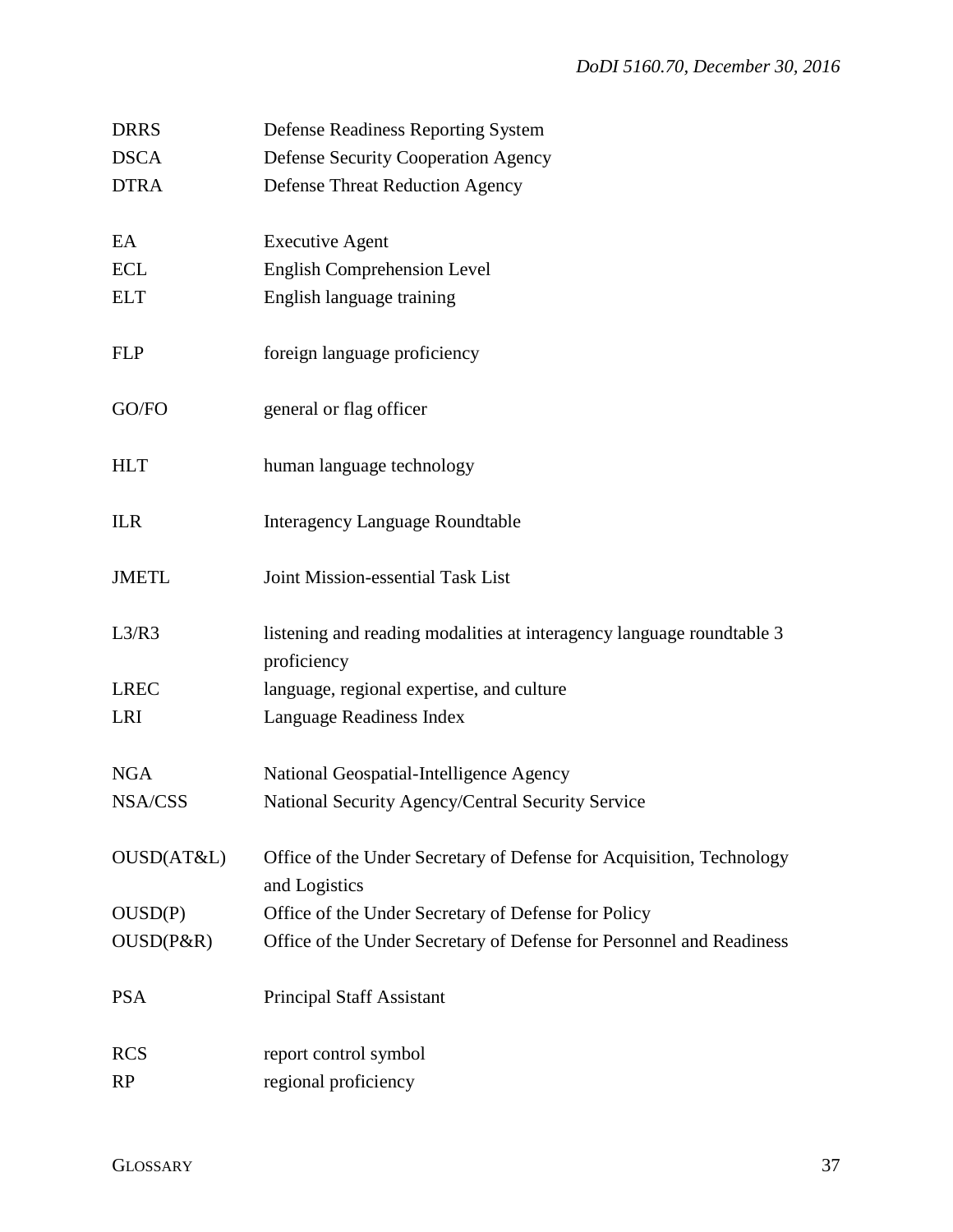| <b>SES</b>    | <b>Senior Executive Service</b>                                   |  |
|---------------|-------------------------------------------------------------------|--|
| <b>SIGINT</b> | signals intelligence                                              |  |
| <b>SLA</b>    | senior language authority                                         |  |
| <b>SLL</b>    | Strategic Language List                                           |  |
| <b>SNaP</b>   | Select & Native Programming                                       |  |
| <b>SN</b>     | strategic national level                                          |  |
| <b>SO</b>     | special operations                                                |  |
|               |                                                                   |  |
| <b>TA</b>     | tactical level                                                    |  |
| TE&PD         | training, education, and professional development                 |  |
|               |                                                                   |  |
| <b>UJTL</b>   | Universal Joint Task List                                         |  |
| USD(AT&L)     | Under Secretary of Defense for Acquisition, Technology, and       |  |
|               | Logistics                                                         |  |
| USD(C)/CFO    | Under Secretary of Defense (Comptroller)/Chief Financial Officer, |  |
|               | Department of Defense                                             |  |
| USD(I)        | Under Secretary of Defense for Intelligence                       |  |
| USD(P)        | Under Secretary of Defense for Policy                             |  |
| $USD(P\&R)$   | Under Secretary of Defense for Personnel and Readiness            |  |

<span id="page-37-0"></span>**G.2. DEFINITIONS.** Unless otherwise stated, these terms and their definitions are for the purpose of this issuance.

**Combat Support Agencies.**Defined in DoDD 3000.06.

**competency**. An observable, measurable pattern of knowledge, skills, abilities, behaviors, and other characteristics that an individual needs to perform work roles or occupational functions successfully.

**contract linguist.** Defined in DoDD 5160.41E.

**cultural capabilities**. Defined in DoDD 5160.41E.

**DCIPS**. Defined in Volume 2001 of DoDI 1400.25.

**Defense Intelligence Components**. Defined in DoDD 5143.01.

**Defense Intelligence Enterprise.** Defined in DoDD 5143.01.

**Defense LREC Program.** The DoD Components, manpower, and projects that comprise the LREC Program are listed at Director, CAPE SNaP Data Input System Website.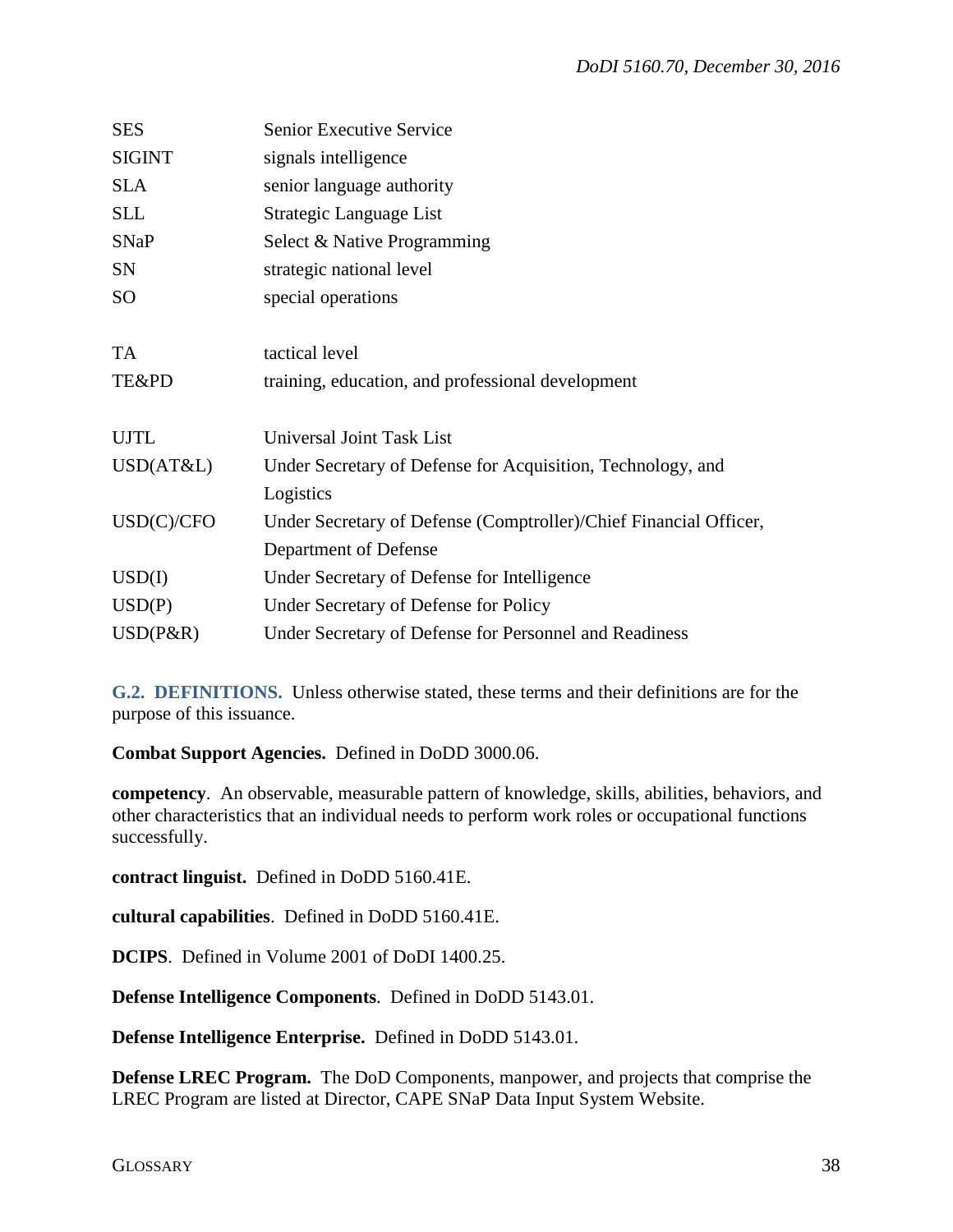**diplomatic***.* Regarding initial cultural learning guidelines, means employing tact and conciliation especially in situations of stress.

**DLSC representative**. Defined in DoDD 5160.41E.

**DLSC SLA**. Defined in DoDD 5160.41E.

**DLTP**. Includes those DoD approved tests used to measure language proficiency (e.g., versions of the Defense Language Proficiency Test, the Oral Proficiency Interview, the Defense Language Reading Proficiency Test, the Very Low Range Defense Language Proficiency Test to measure FLP, the computer adaptive test ECL and paper and pencil ECL tests to measure English language proficiency.

**DoD civilian personnel**. Includes all DoD employees assigned to intelligence and nonintelligence positions and covered under the guidance of DoDI 1400.25 100 series and DoDI 1400.25 2000 series.

**DoD Components with DCIPS positions**. Defined in Volume 2001, DoDI 1400.25.

**DoD Components with non-DCIPS positions**. A DoD civilian employee covered under the guidance and policies of Volumes 100-1999 of DoDI 1400.25.

**DoD personnel**. Defined in DoDD 5160.41E.

**DoD SLL**. Defined in DoDD 5160.41E.

**functional manager.** Designated by the Director, National Intelligence, to carry out a number of responsibilities specified in Executive Order 12333, Section 1.3.(b)(12(A)), to include setting training and tradecraft standards for specific intelligence functional areas. The Director, National Security Agency, is the designated Functional Manager for SIGINT and as such, sets training and tradecraft standards for the military and civilian CLA community.

**HLT**. Defined in DoDD 5160.41E.

**ILR**. A federal interagency organization established for the coordination and sharing of information about language-related activities at the federal level. The ILR language skill level descriptions are used by U.S. Government agencies to measure FLP on a scale of  $0, 0+, 1, 1+, 2,$ 2+, 3, 3+, 4, 4+, and 5 in the modalities of listening, reading, speaking and writing.

**language**. When used in the LREC context, language includes both foreign language skills training for Total Force personnel and English language skills training for Total Force personnel, allies (foreign military personnel learning English) and strategic partnership participants.

**language professional**. Defined in DoDD 5160.41E.

**language proficiency**. Defined in DoDD 5160.41E.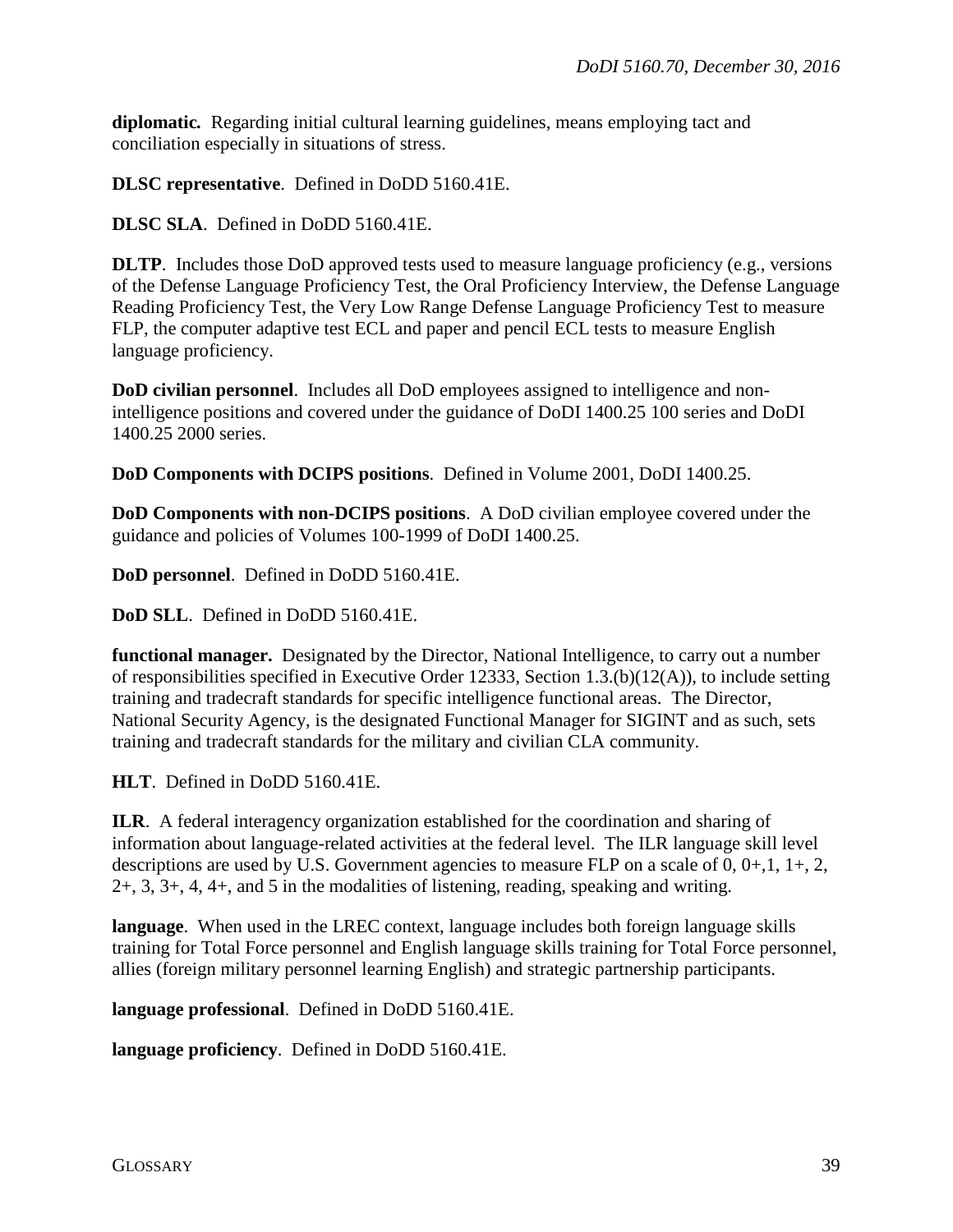**language trigraph codes**. A standardized DoD nomenclature where each foreign language of interest to the Department is assigned a unique three letter (A-Z) abbreviation combination denoting the formal name of the foreign language. For example, French is denoted by an FRA trigraph.

**LRI**. Defined in DoDD 5160.41E. Not to be confused with a similar, but separate LRI database maintained by NSA/CSS.

**modalities**. The three language-related certifiable proficiencies of concern to the Defense LREC program are the modalities of listening, reading, and speaking.

**regional expertise**. Defined in DoDD 5160.41E.

**regional proficiency**. Defined in DoDD 5160.41E.

**Reserve Components**. Refers collectively to the Army National Guard of the United States, the Army Reserve, the Navy Reserve, the Marine Corps Reserve, the Air National Guard of the United States, the Air Force Reserve, and the Coast Guard Reserve, when the Coast Guard is operating as a Service of the Department of the Navy.

**Security Components.** The National Reconnaissance Office and the Defense Security Service.

**SNaP**. SNaP is a mature, web-based application used to collect non-standard program and budget data requirements. It is managed by the Office of the Secretary of Defense, Cost Assessment and Program Evaluation (OSD CAPE). There are parallel web sites on the SIPRNet and NIPRNet.

**technical control.** Refers to the collaborative relationship between the Defense Intelligence Components, the EA, and the Commandant, DLIFLC to deliver desired Defense Intelligence Components course content and to meet DLIFLC curriculum objectives. Exercise of professional guidance or direction to facilitate the performance of specified functions that may require special expertise. Limited to guidance or direction, but not tasks, functions, responsibilities, or decisions involving resources. It does not include authority to order or direct matters normally considered part of command.

**Total Force.** All Active and Reserve military, civilians, and contractors of the DoD.

**UJTL.** Is a library of tasks which serves as a foundation for capabilities-based planning across the range of military operations. The UJTL supports the DoD in joint capabilities-based planning, joint force development, readiness reporting, experimentation, joint training and education, and lessons learned. The UJTL database is used for developing JMETL or AMETL.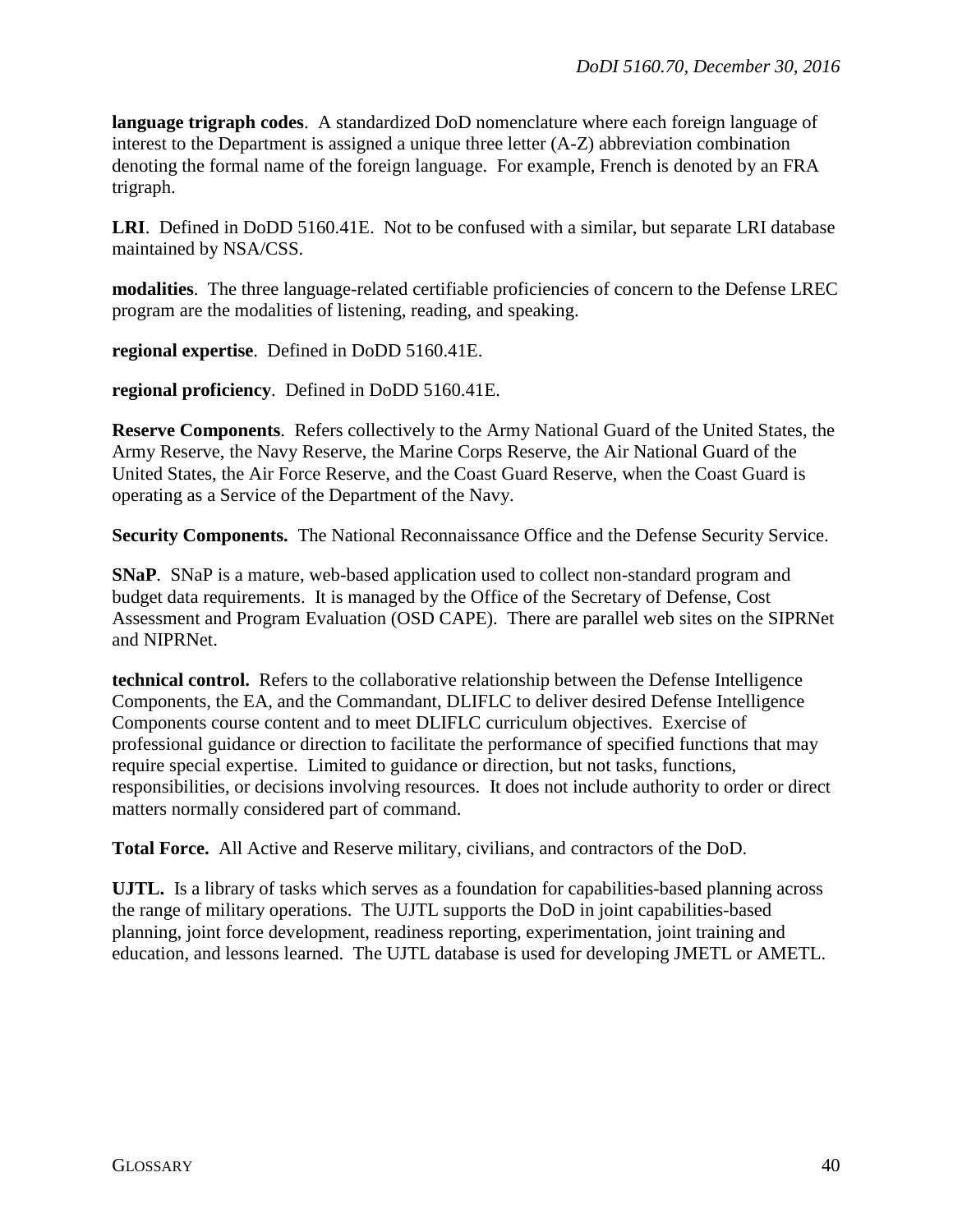### **REFERENCES**

- <span id="page-40-0"></span>Chairman of the Joint Chiefs of Staff Instruction 3126.01A, "Language, Regional Expertise, and Culture (LREC) Capability Identification, Planning, and Sourcing," January 31, 2013
- Director, Cost Assessment and Program Evaluation Website
- Director, National Security Agency/Chief, Central Security Service Information Memorandum, "(U/FOUO) NSA/CSS Level 3/3 Operational Language Requirement," April 3, 2002
- DoD 7000.14-R, Volume 8, "Department of Defense Financial Management Regulations (FMR): Civilian Pay Policy," current edition $1$
- DoD Directive 3000.06, "Combat Support Agencies (CSAs)," June 27, 2013, as amended
- DoD Directive 5100.87, "Department of Defense Human Resources Activity (DoDHRA)," February 19, 2008
- DoD Directive 5101.1, "DoD Executive Agent," September 3, 2002
- DoD Directive 5124.02, "Under Secretary of Defense for Personnel and Readiness (USD(P&R))," June 23, 2008
- DoD Directive 5143.01, "Under Secretary of Defense for Intelligence (USD(I))," October 24, 2014, as amended
- DoD Directive 5160.41E, "Defense Language, Regional Expertise, and Culture (LREC) Program," August 21, 2015, as amended
- DoD Directive 5200.41E, "DoD Regional Centers for Security Studies," June 30, 2016
- DoD Directive 5205.12, "Military Intelligence Program (MIP)," November 14, 2008
- DoD Directive 7730.65, "Department of Defense Readiness Reporting System (DRRS)," May 11, 2015
- DoD Instruction 1304.02, "Accession Processing Data Collection Forms," September 9, 2011
- DoD Instruction 1336.05, "Automated Extract of Active Duty Military Personnel Records," July 28, 2009, as amended
- DoD Instruction 1340.27, "Military Foreign Language Skill Proficiency Bonuses," May 21, 2013
- DoD Instruction 1400.25, 100 Volume Series, "DoD Civilian Personnel Management System," December 3, 1996, as amended
- DoD Instruction 1400.25, 2000 Volume Series, "DoD Civilian Intelligence Personnel System (DCIPS)," December 29, 2008, as amended
- DoD Instruction 1400.25, Volume 2001, "DoD Civilian Personnel Management System: Defense Civilian Intelligence Personnel System (DCIPS) Introduction," December 29, 2008, as amended
- DoD Instruction 1400.25, Volume 2016, "DoD Civilian Personnel Management System: Administration of Foreign Language Pay for Defense Civilian Intelligence Personnel System (DCIPS) Employees," April 28, 2015

 $\overline{a}$ 

<span id="page-40-1"></span><sup>&</sup>lt;sup>1</sup> This reference can be found at http://comptroller.defense.gov.FMR.aspx